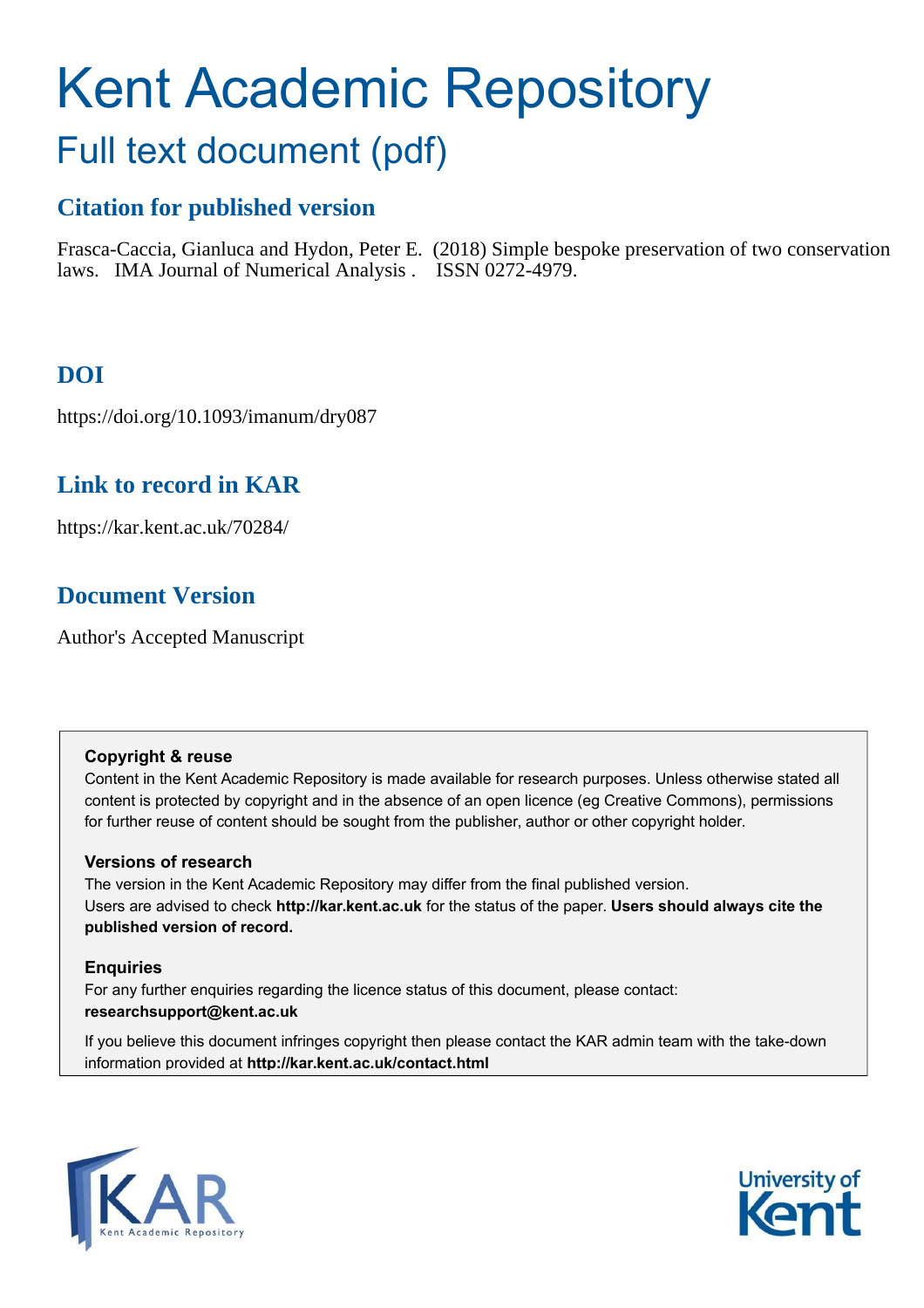*IMA Journal of Numerical Analysis* (2018) Page 1 of 35 doi:10.1093/imanum/drnxxx

#### Simple bespoke preservation of two conservation laws

G. FRASCA-CACCIA, P. E. HYDON† *School of Mathematics, Statistics and Actuarial Science University of Kent, Canterbury, CT2 7FS, UK*

[Received on 6 November 2018]

Conservation laws are among the most fundamental geometric properties of a partial differential equation (PDE), but few known finite difference methods preserve more than one conservation law. All conservation laws belong to the kernel of the Euler operator, an observation that was first used recently to construct approximations symbolically that preserve two conservation laws of a given PDE. However, the complexity of the symbolic computations has limited the effectiveness of this approach. The current paper introduces some key simplifications that make the symbolic-numeric approach feasible. To illustrate the simplified approach, we derive bespoke finite difference schemes that preserve two discrete conservation laws for the Korteweg-de Vries (KdV) equation and for a nonlinear heat equation. Numerical tests show that these schemes are robust and highly accurate compared to others in the literature.

*Keywords*: Finite difference methods; discrete conservation laws; KdV equation; nonlinear heat equation; porous medium equation.

#### 1. Introduction

The main goal of geometric integration is to reproduce, in a numerical approximation, key geometric properties of a given continuous differential problem (see Hairer *et al.*, 2006; Budd, & Piggott, 2003).

For instance, Hamiltonian ordinary differential equations (ODEs) occur in applications from nanoscale molecular dynamics to the macro-scale of celestial mechanics (see Hairer *et al.*, 2006; Brugnano & Iavernaro, 2016). They have two fundamental features: symplecticity of the flow in phase space and constancy of the Hamiltonian function on solutions. Consequently, geometric integration of Hamiltonian ODEs has followed two main approaches, preserving symplecticity and energy respectively. Symplectic methods are obtained by requiring that the discrete map associated with a given numerical method is symplectic (Leimkuhler & Reich, 2004; Hairer *et al.*, 2006; Feng, 1985; Sanz Serna, 1998; Sanz Serna & Calvo, 1994). Energy conservation has been achieved by using discrete line integral methods (see Brugnano & Iavernaro, 2016; Brugnano *et al.*, 2010, 2012, 2015), time finite element methods (Betsch & Steinmann, 2000; Tang & Chen, 2007; Tang & Sun, 2012) and discrete gradient methods (Dahlby & Owren, 2011; Gonzales, 1996; McLachlan *et al.*, 1999) such as the Average Vector Field method (see Celledoni *et al.*, 2009; Quispel & McLaren, 2008; Hairer, 2010).

These structure-preserving approaches have been extended to Hamiltonian partial differential equations (PDEs) (Bridges & Reich, 2006; Bridges, 1997; Leimkuhler & Reich, 2004). A particularly powerful approach uses a multisymplectic reformulation of the equations (Bridges & Reich, 2001; Islas & Schober, 2004; Bridges, 1997; Bridges & Reich, 2006; Leimkuhler & Reich, 2004; Islas *et al.*, 2001; Chen *et al.*, 2002; Ascher & McLachlan, 2005, 2004; Sun & Qin, 2004, 2003). Alternatively, the method of lines is used to create a semidiscretization, and the resulting Hamiltonian ODEs (in time) are inte-

┵

<sup>†</sup>Corresponding author. Email: P.E.Hydon@kent.ac.uk

c The author 2018. Published by Oxford University Press on behalf of the Institute of Mathematics and its Applications. All rights reserved.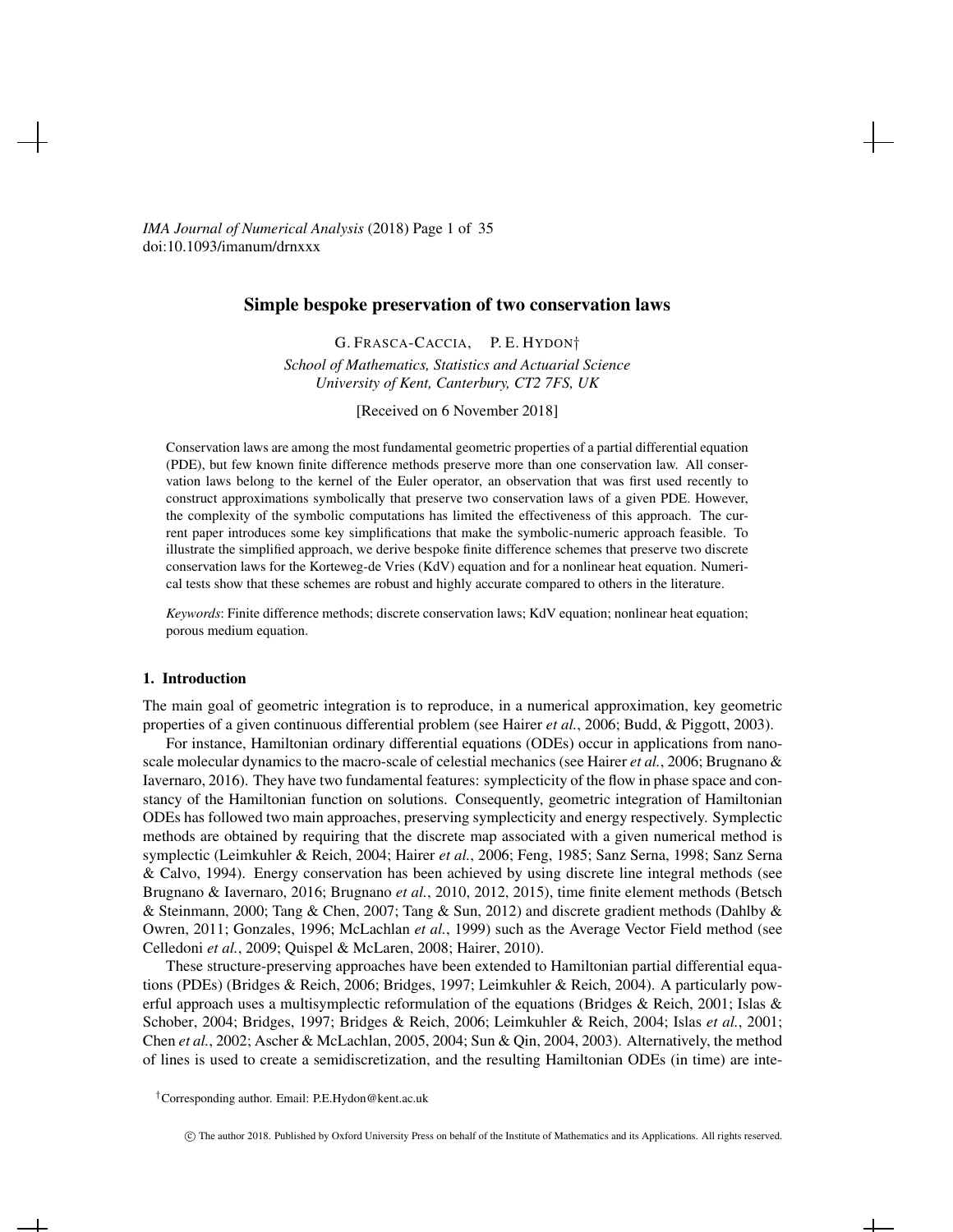grated by a symplectic method (Bridges & Reich, 2001; Cano, 2006; Oliver *et al.*, 2004; Qin & Zhang, 1990; Ascher & McLachlan, 2005; Lu & Schmid, 1997; Bambusi, 2013; Guan *et al.*, 2009) or energyconserving method (Barletti *et al.*, 2016, 2017, 2018; Brugnano & Iavernaro, 2016; Brugnano *et al.*, 2015a,b,c; Dahlby & Owren, 2011; Frasca-Caccia, 2015; Guo & Xu, 2015; Furihata, 1999; Koide & Furihata, 2009). For Hamiltonian PDEs, McLachlan & Quispel (2014) made the useful observation that *"if the semidiscretization has a semidiscrete energy conservation law, then a discrete gradient method applied to this semidiscretization will have a fully discrete energy conservation law"*.

The benefits of preserving global invariants have been examined for several Hamiltonian PDEs in Frutos & Sanz-Serna (1997); Durán & López-Marcos (2003); Durán & Sanz-Serna (2000) and, in a more general context, in Durán & Sanz-Serna (1998).

The current paper introduces a simple bespoke approach to constructing finite difference schemes that preserve multiple conservation laws of a given PDE. Conservation laws are among the most fundamental features of the PDE, as their origin is topological. Our approach is a simplification of the symbolic-numeric strategy introduced in Grant (2011) and Grant & Hydon (2013) and developed in Grant (2015).

There are three advantages to this approach. First, it does not require the PDE to have any special structure, so it is suitable for discretizing PDEs independently of whether or not they possess other geometric structures. Second, the discretizations obtained by using this strategy exactly preserve *local* discrete conservation laws. Conserving local features of the continuous PDE gives, in general, a stricter constraint than preserving the corresponding global features. Given suitable boundary conditions, the preservation of local conservation laws also ensures the conservation of the corresponding global invariants. Finally, our approach can be used to seek methods that preserve any number of conservation laws. However, imposing the preservation of more than two conservation laws can considerably increase the complexity of the scheme. For this reason, in this paper, we deal only with methods that preserve two conservation laws, as a reasonable compromise between reliability and complexity of the schemes.

In Section 2 we review Grant's symbolic-numeric approach and introduce the simplifications that we will use to construct new conservative finite difference schemes. A different strategy, the multiplier method, has been proposed in Wan *et al.* (2016) to construct conservative finite difference methods for ODEs and PDEs. We briefly discuss the two different approaches. In Section 3, the simplified symbolic-numeric approach is applied to the Korteweg-de Vries (KdV) equation. Several new schemes are constructed and numerical tests are presented to show their effectiveness by comparison with some known methods that preserve only one conservation law. In Section 4, we consider a nonlinear heat equation as an example of a non-Hamiltonian PDE having two conservation laws. A family of twoparameter methods preserving both conservation laws is introduced. (These are easily extended to the more general porous medium equation.) At the end of the section, we present numerical tests that show the conservative properties of the new schemes and comparisons with a standard second-order finite difference method. Some concluding remarks are given in Section 5.

#### 2. How to preserve multiple conservation laws

We begin this section with some basic results on conservation laws of partial differential equations (PDEs). After reviewing the general symbolic-numeric strategy for preserving multiple conservation laws of a given scalar PDE, we introduce some simplifications that enable accurate schemes to be derived efficiently.

We restrict attention to scalar PDEs with two independent variables; the approach generalizes to more variables, but more simplifications may be needed to make the symbolic computations tractable.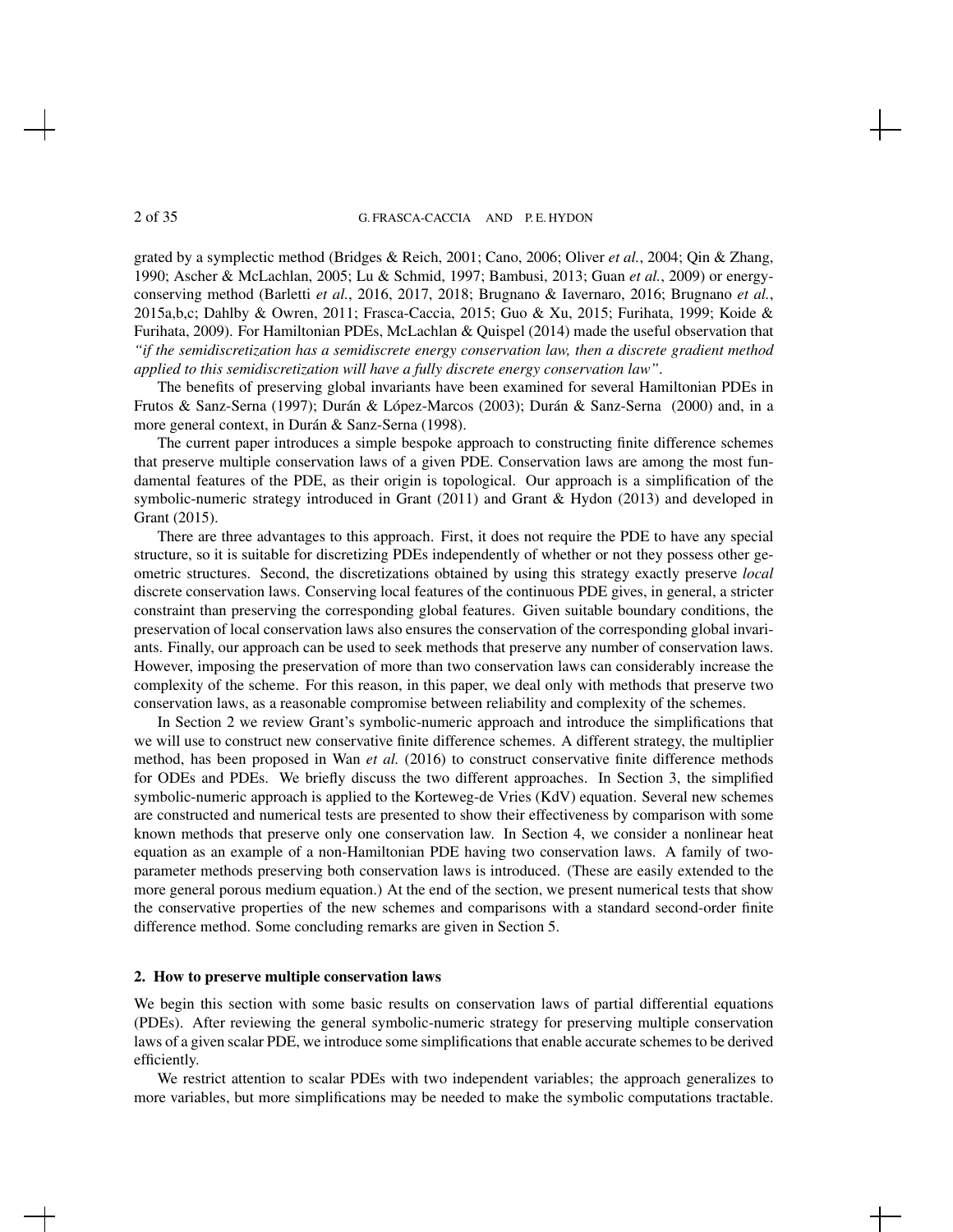Consider a PDE for *u*(*x*,*t*),

$$
\mathcal{A}(x,t,[u]) = 0,\tag{2.1}
$$

where [*u*] denotes *u* and finitely many of its derivatives. More generally, square brackets around a differentiable expression denote the expression and finitely many of its derivatives. To simplify the exposition, we will assume that A is at most quadratic in  $[u]$ ; the generalization to PDEs that are polynomial in  $[u]$ is obvious. For an application of our approach to a PDE that is cubic in [*u*], see Frasca-Caccia (2018).

A conservation law of (2.1) is a divergence expression,

$$
\text{Div }\mathbf{F} \equiv D_x\{F(x,t,[u])\} + D_t\{G(x,t,[u])\},
$$

which is zero on all solutions of  $(2.1)$ ; that is,

$$
\text{Div}\mathbf{F} = 0 \quad \text{when} \quad [\mathcal{A} = 0]. \tag{2.2}
$$

Here  $D_x$  and  $D_t$  are the total derivatives with respect to x and t respectively:

$$
D_x \equiv \frac{\partial}{\partial x} + u_x \frac{\partial}{\partial u} + u_{xx} \frac{\partial}{\partial u_x} + u_{xt} \frac{\partial}{\partial u_t} + \cdots,
$$
  

$$
D_t \equiv \frac{\partial}{\partial t} + u_t \frac{\partial}{\partial u} + u_{tt} \frac{\partial}{\partial u_t} + u_{tx} \frac{\partial}{\partial u_x} + \cdots.
$$

The components *F* and *G* are commonly referred to as the *flux* and *density* respectively. A conservation law (2.2) is *trivial of the first kind* if *F* and *G* are zero on solutions of (2.1). It is *trivial of the second kind* if the divergence in (2.2) is identically zero without any reference to the PDE. A conservation law is *trivial* if and only if it is a linear superposition of the two types of trivial conservation laws. Two conservation laws are *equivalent* if they differ by a trivial conservation law. If the conservation law (2.2) amounts to

$$
\text{Div}\,\mathbf{F} = \mathcal{Q}\mathcal{A},\tag{2.3}
$$

it is said to be in *characteristic form* and the multiplier  $Q$  is called a *characteristic* of the conservation law.

REMARK 2.1 If the PDE is in Kovalevskaya form, integrating any of its conservation laws by parts yields an equivalent conservation law in characteristic form (see Olver, 1993). A characteristic, Q, is trivial if it vanishes on solutions of (2.1); two characteristics are equivalent if they differ by a trivial characteristic. If (2.1) is in Kovalevskaya form, there is a one-to-one correspondence between equivalence classes of characteristics and equivalence classes of conservation laws (see Alonso, 1979; Olver, 1993). Therefore, characteristics can be used to test the equivalence of conservation laws.

A crucial result, for our purposes, is the characterization of the kernel of the Euler operator,

$$
\mathcal{E} = \sum_{i,j} (-D_x)^i (-D_t)^j \frac{\partial}{\partial u_{x^i t^j}}, \quad \text{where} \quad u_{x^i t^j} = D_x^i D_t^j(u),
$$

as the space of total divergences. Consequently, if  $Q$  is a function such that

$$
\mathcal{E}(\mathcal{Q}\mathcal{A})\equiv 0,
$$

then there exists **F** such that  $QA = Div \mathbf{F}$  and, therefore, Q is the characteristic of the corresponding conservation law.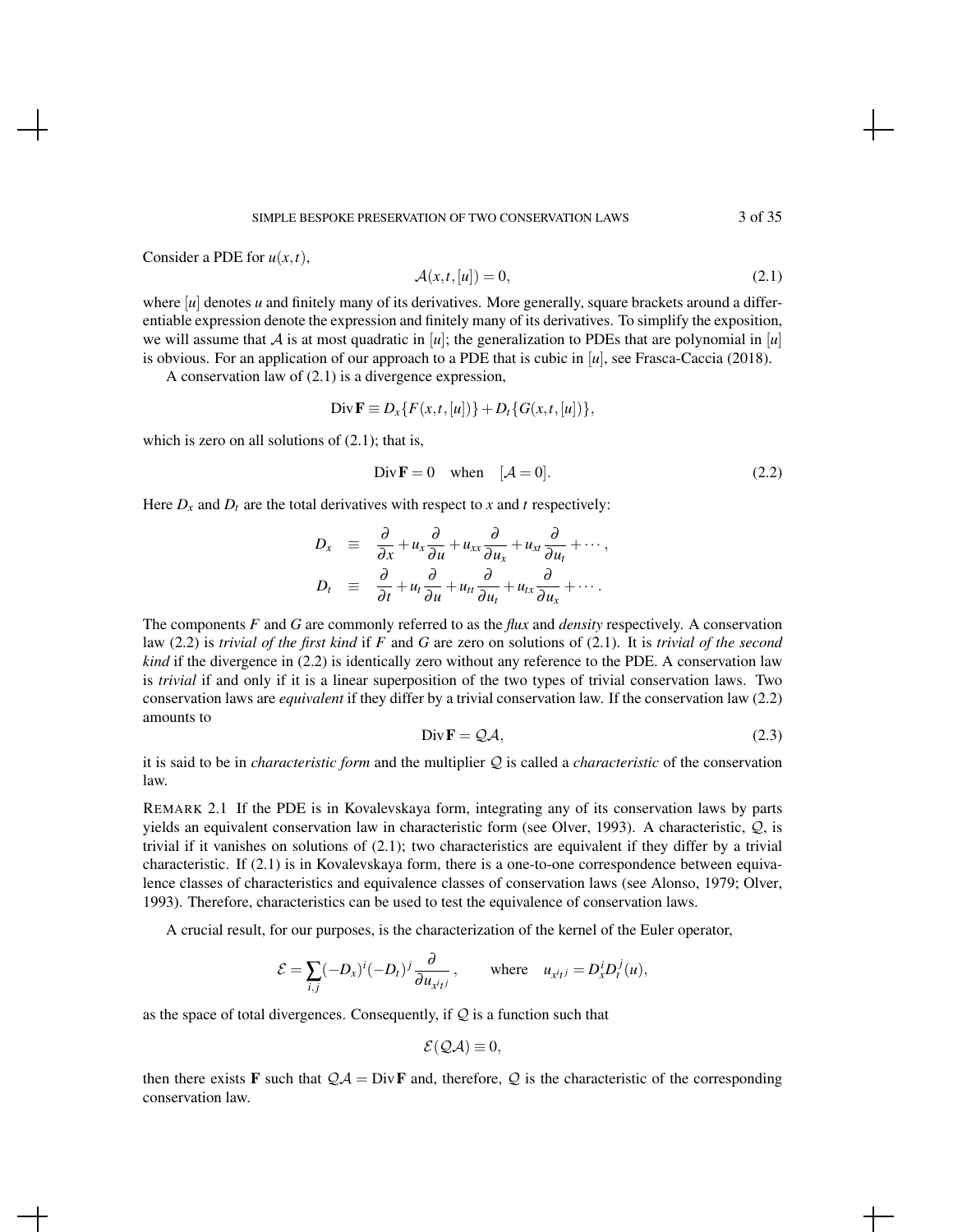Conservation laws, being defined as divergences (2.2), are local features of (2.1). Their integrals over the spatial domain yield quantities that are globally conserved on solutions (provided that (2.1) is coupled with suitable boundary conditions). However, although the local preservation of (2.2) implies the preservation of the globally conserved quantities, the converse is not true. For this reason, we seek finite difference schemes that preserve discrete analogues of continuous local conservation laws.

For simplicity, we consider only uniform discretizations of the PDE (2.1). Relative to a generic lattice point  $\mathbf{n} = (m, n)$ , the grid points are

$$
x_i = x(m+i) = x(m) + i\Delta x, \qquad t_j = t(n+j) = t(n) + j\Delta t,
$$

and the approximated values of the dependent variable  $u \in \mathbb{R}$  at these points are

$$
u_{i,j} \approx u(x_i,t_j), \quad i,j \in \mathbb{Z}.
$$

The forward shift operators  $S_m$  and  $S_n$  are defined on the lattice by

$$
S_m:(m,n)\mapsto (m+1,n),\qquad S_n:(m,n)\mapsto (m,n+1);
$$

their action extends naturally to  $x_i, t_j$  and  $u_{i,j}$  as follows:

$$
S_m : (x_i, t_j, u_{i,j}) \mapsto (x_{i+1}, t_j, u_{i+1,j}), \qquad S_n : (x_i, t_j, u_{i,j}) \mapsto (x_i, t_{j+1}, u_{i,j+1}).
$$

Combining *S<sup>m</sup>* with the identity operator,

$$
I:(m,n,x_i,t_j,u_{i,j})\to (m,n,x_i,t_j,u_{i,j}),
$$

yields the forward difference,  $D_m$ , and the forward average,  $\mu_m$ , defined for all functions *f* by

$$
D_m(f) = \frac{1}{\Delta x} (S_m - I)(f), \quad \mu_m(f) = \frac{1}{2} (S_m + I)(f).
$$

To obtain backward versions of the above operators, compose each with  $S_m^{-1}$ . Similarly,

$$
D_n(f) = \frac{1}{\Delta t} (S_n - I)(f), \quad \mu_n(f) = \frac{1}{2} (S_n + I)(f).
$$

All of these operators commute with one another.

Discretizing (2.1) by means of a suitable finite difference approximation for the derivatives of the dependent variable, one obtains a partial difference equation (P∆E),

$$
\widetilde{\mathcal{A}}(m,n,[u]) = 0. \tag{2.4}
$$

Here [*u*] denotes  $u_{0,0}$  and a finite number of its shifts; more generally, square brackets around a difference expression denote the expression and finitely many of its shifts.

We seek schemes with the following finite difference analogue of each preserved conservation law:

Div 
$$
\widetilde{\mathbf{F}} \equiv D_m\left(\widetilde{F}(m,n,[u])\right) + D_n\left(\widetilde{G}(m,n,[u])\right) = 0
$$
 when  $[\widetilde{\mathcal{A}} = 0],$  (2.5)

where tildes represent discretizations of the corresponding continuous terms. The functions  $\tilde{F}$  and  $\tilde{G}$  are respectively the flux and the density of the conservation law (2.5).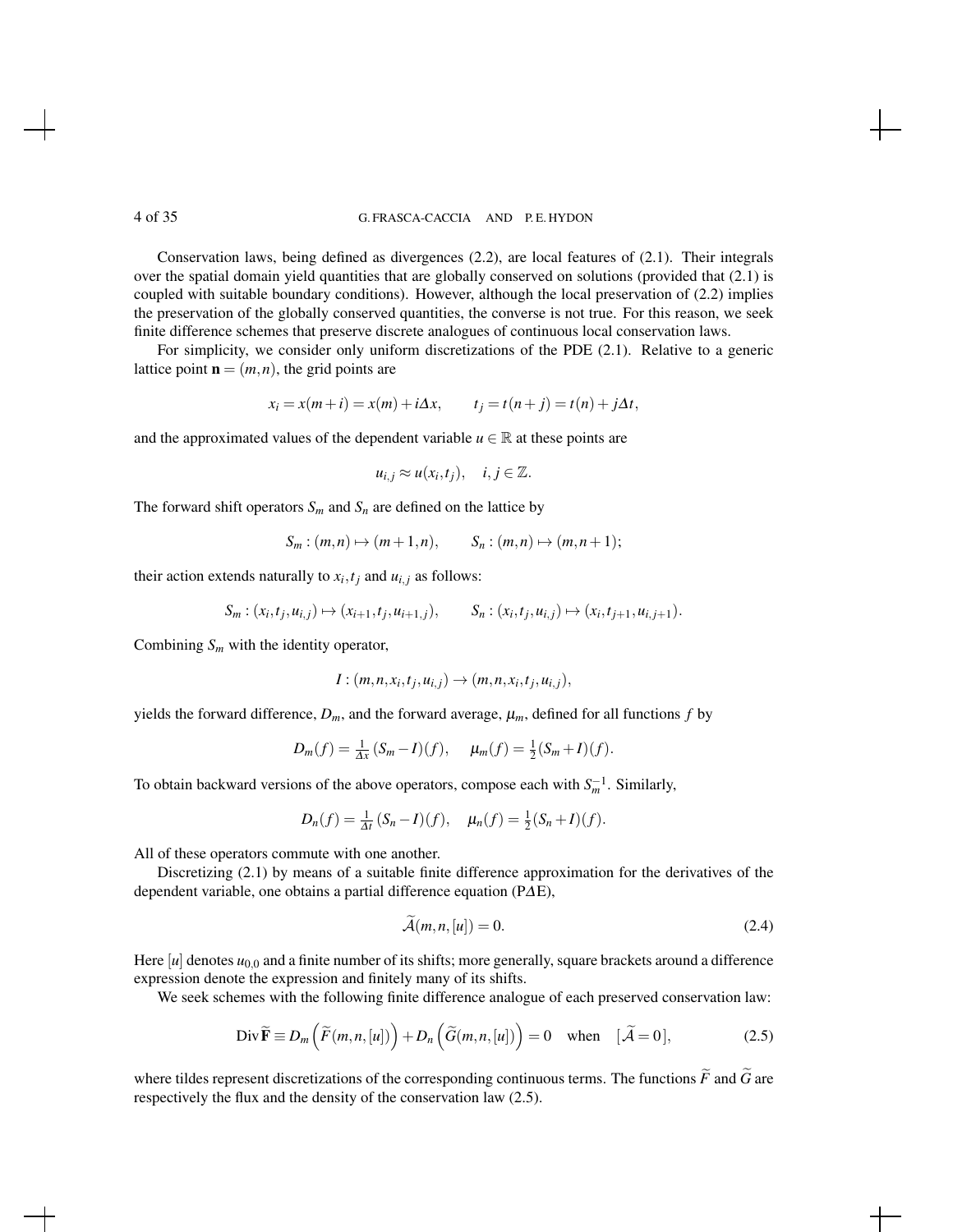Just as in the continuous case, a conservation law of (2.4) is trivial of the first kind if  $\tilde{F}$  and  $\tilde{G}$  vanish on solutions of (2.4) and trivial of the second kind if (2.5) is identically satisfied without any reference to (2.4) and its shifts (see Hydon, 2014). A difference conservation law is trivial if and only if it is a linear combination of trivial conservation laws of these two kinds. Two conservation laws are equivalent if they differ by a trivial conservation law.

A conservation law of (2.4) is in characteristic form if

$$
\operatorname{Div} \widetilde{\mathbf{F}} = \widetilde{\mathcal{Q}}(m, n, [u]) \widetilde{\mathcal{A}}.
$$

Here  $\tilde{Q}$  is the characteristic, which is trivial if it is zero on all solutions of (2.4); two characteristics are equivalent if their difference is a trivial characteristic.

REMARK 2.2 (Grant & Hydon, 2013; Hydon, 2014) P∆Es that can be solved for a highest shift in one direction (such as explicit P∆Es) admit a one-to-one correspondence between equivalence classes of characteristics and equivalence classes of conservation laws. Therefore, characteristics can be used to test equivalence for conservation laws of such P∆Es.

The key result that underpins the symbolic-numeric approach is due to Kuperschmidt (1985): similarly to the continuous case, the set of all divergence expressions (2.5) over  $\mathbb{Z}^2$  is precisely the kernel of the difference Euler operator,

$$
\mathsf{E} \equiv \sum_{i,j} S_m^{-i} S_n^{-j} \frac{\partial}{\partial u_{i,j}} \,. \tag{2.6}
$$

(See Hydon & Mansfield, 2004, for the generalisation of this result.) Thus, if a function  $\tilde{Q}$  satisfies

$$
E(\widetilde{\mathcal{Q}}\widetilde{\mathcal{A}})\equiv 0,
$$

there exists  $\tilde{F}$  such that  $\tilde{Q}\tilde{A} = Div \tilde{F}$ ; therefore  $\tilde{Q}$  is the characteristic of this difference conservation law. For consistency, restrict attention to discretizations  $\overline{Q}$  of  $\overline{Q}$ ; then the difference conservation law  $Q\mathcal{A}$  is automatically a discretization of the continuous conservation law  $Q\mathcal{A}$ .

Grant's basic symbolic-numeric approach is straightforward. Choose a stencil of points and consider the most general discretizations on the stencil,  $A$  of the PDE and  $Q$  of the characteristic of the desired conservation law. If the stencil is large enough, there will be some free parameters in the discretizations. To preserve the conservation law, impose the condition  $E(QA) = 0$ . This condition amounts to a system of algebraic equations that express constraints on the parameters. The procedure can be iterated for multiple characteristics,  $Q_l$ , provided that the corresponding system of algebraic equations admits  $\tilde{Q}$ solution. Finally, consistency conditions are applied to ensure that A converges to A and each  $Q_l$ converges to  $Q_l$  as the stepsizes  $\Delta t$  and  $\Delta x$  tend to zero; these give further constraints on the free parameters. In this way, bespoke finite difference schemes for a given PDE may be derived by symbolic computation.

In more detail, the basic method is as follows. Having chosen a stencil, the most general discretizations of the PDE (2.1) and the characteristics are based on Taylor series expansions of the grid function about the point  $(x(m), t(n)) \equiv (x_0, t_0)$ :

$$
u_{i,j} \approx u(x_i, t_j) = u(x_0 + i\Delta x, t_0 + j\Delta t)
$$
  
=  $u + i\Delta x u_x + j\Delta t u_t + \frac{(i\Delta x)^2}{2!} u_{xx} + \frac{(j\Delta t)^2}{2!} u_{tt} + i\Delta x j\Delta t u_{xt} + \cdots \Big|_{(x_0, t_0)}.$  (2.7)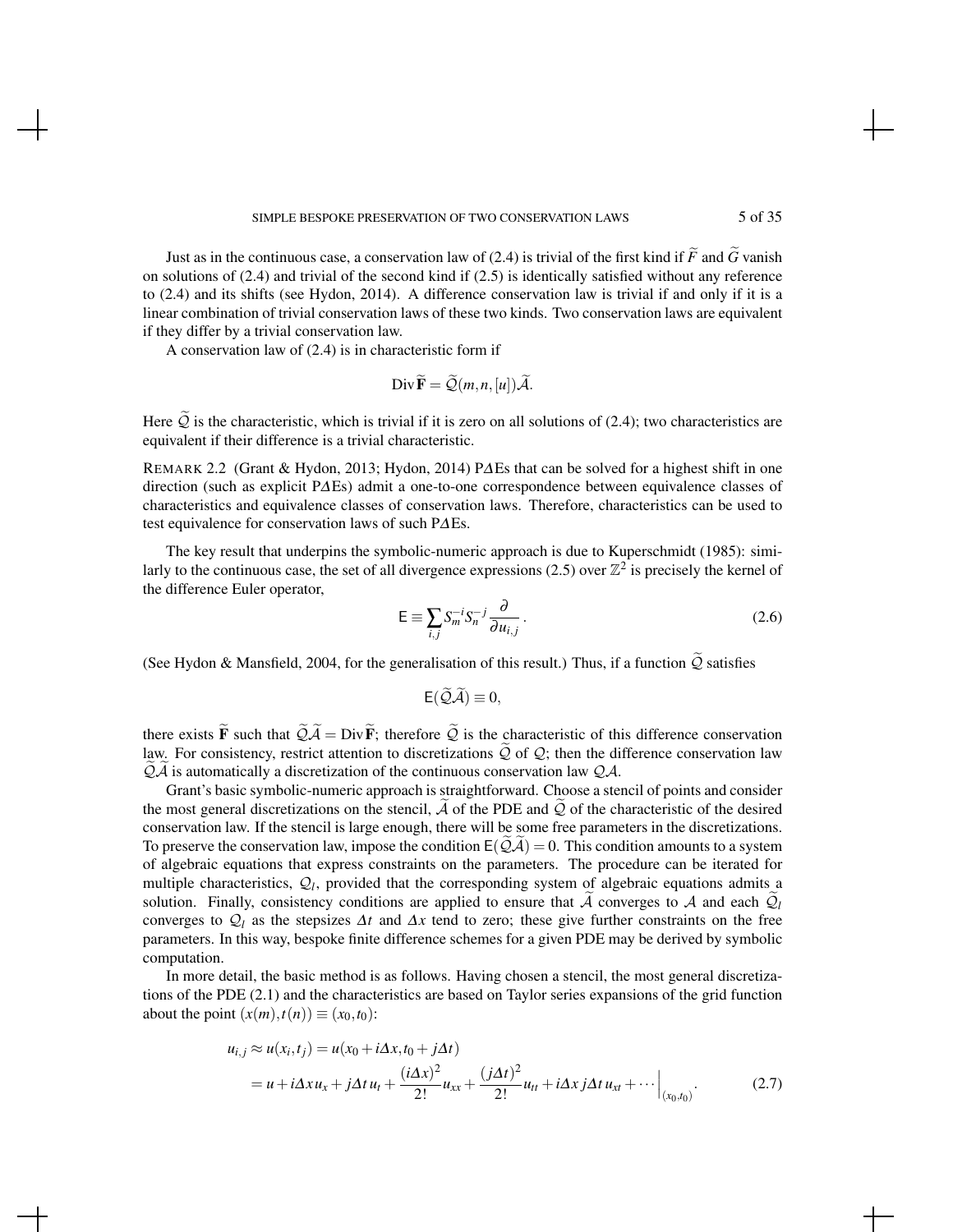For a rectangular stencil of points defined by  $i = A, \ldots, B$  and  $j = C, \ldots, D$ , linear terms in A and Q are approximated by linear combinations, with undetermined coefficients, of terms of the form (2.7):

$$
\frac{\partial^{r+s}}{\partial x^r \partial t^s} u \approx \frac{1}{\Delta x^r} \frac{1}{\Delta t^s} \sum_{i=A}^{B} \sum_{j=C}^{D} \alpha_{i,j} u_{i,j},
$$
\n(2.8)

where the coefficients  $\alpha_{i,j}$  depend on *r* and *s*.

If quadratic terms appear in  $\mathcal A$  or in  $\mathcal Q$  (as happens in our examples), we need to look at products of Taylor expansions:

$$
u_{i,j}u_{k,l} = u^2 + (i + k)\Delta x u u_x + (j + l)\Delta t u u_t + ik\Delta x^2 u_x^2 + (jk + il)\Delta x \Delta t u_x u_t + jl\Delta t^2 u_t^2 + \frac{\Delta x^2(i^2 + k^2)}{2!} u u_{xx} + (ij + kl)\Delta x \Delta t u u_{xt} + \frac{\Delta t^2(j^2 + l^2)}{2!} u u_{tt} + \cdots \Big|_{(x_0, t_0)}.
$$
(2.9)

Just as for the linear terms, quadratic quantities in  $A$  and  $Q$  are replaced by linear combinations, with undetermined coefficients, of terms of the form (2.9):

$$
\frac{\partial^{m+n} u}{\partial x^m \partial t^n} \frac{\partial^{r+s} u}{\partial x^r \partial t^s} \approx \frac{1}{\Delta x^{m+r} \Delta t^{n+s}} \sum_{j=C}^{D} \sum_{i=A}^{B} \left( \sum_{k=i}^{B} \beta_{i,j,k,j} u_{i,j} u_{k,j} + \sum_{l=j+1}^{D} \sum_{k=A}^{B} \beta_{i,j,k,l} u_{i,j} u_{k,l} \right), \tag{2.10}
$$

with the coefficients  $\beta_{i,j,k,l}$  depending on *r* and *s*.

For the right hand sides of (2.8) and (2.10) to approximate the corresponding left hand sides, we also need to impose a number of consistency conditions on the coefficients  $\alpha_{i,j}$  and  $\beta_{i,j,k,l}$ .

REMARK 2.3 Terms involving higher powers of  $u_{i,j}$  may be added, provided that they vanish as  $\Delta x$  and ∆*t* tend to zero. For simplicity, such terms are not included here.

Having set  $\widetilde{Q}$  and  $\widetilde{A}$  to be the discretizations of  $Q$  and  $A$  respectively, one must solve

$$
E(\widetilde{\mathcal{Q}}\widetilde{\mathcal{A}}) = 0,\tag{2.11}
$$

where E is the difference Euler operator  $(2.6)$ . In general, this is not easy. Typically, even for a PDE  $(2.1)$  that is only quadratic in  $[u]$ ,  $(2.11)$  amounts to a large system of nonlinear algebraic equations (see Grant, 2011, 2015). In principle, such systems can be solved by finding a Groebner basis (Buchberger, & Kauers, 2010, 2011; Cox *et al.*, 1992; Mansfield, 1992). However, the calculation of the Groebner basis may take a huge amount of memory and a very long computation time. As the use of this approach is limited mainly by the cost of the symbolic computation, it is helpful to impose some additional assumptions. For instance, Grant (2015) describes some symmetry-based ansatze that can simplify the Groebner basis calculation.

There is one other approach to constructing finite difference schemes that can preserve multiple conservation laws for systems of PDEs. This is the multiplier method, introduced in Wan *et al.* (2016), which is as follows. Given a scalar PDE,

$$
\mathcal{A} = 0,\tag{2.12}
$$

that has one conservation law in the form

$$
D_x F + D_t G = \mathcal{Q} \mathcal{A},\tag{2.13}
$$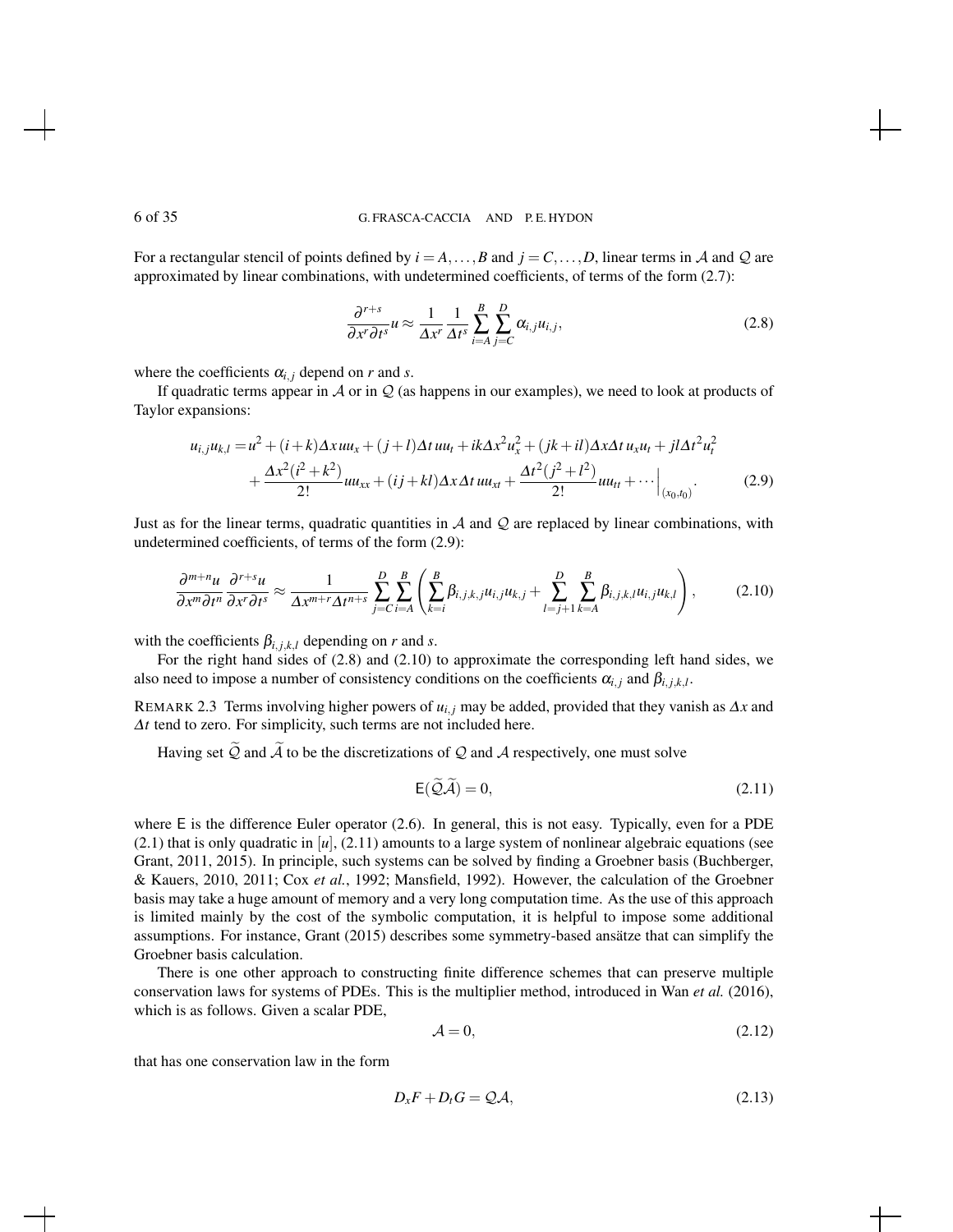let  $\widetilde{Q}$ ,  $\widetilde{F}$  and  $\widetilde{G}$  be finite difference approximations of  $Q$ ,  $F$  and  $G$ , respectively. Then, provided that  $\tilde{Q}^{-1}$  exists on the whole domain of definition of (2.12),

$$
\widetilde{\mathcal{A}} \equiv \widetilde{\mathcal{Q}}^{-1} \left\{ D_m \left( \widetilde{F} \right) + D_n \left( \widetilde{G} \right) \right\} = 0, \tag{2.14}
$$

is a finite difference approximation of (2.12) that preserves the conservation law (2.13). This method has been applied to find conservative schemes for the inviscid Burgers' equation and momentumpreserving schemes for the KdV equation. It has also been applied to systems of *r* PDEs, such as the two-dimensional shallow-water equations, to preserve *s* conservation laws, with  $s \leq r$ .

The multiplier method has the advantage of being simple to use. However, there are two main disadvantages. First, it cannot find schemes preserving *s* conservation laws for systems of *r* PDEs with  $s > r$ ; in particular, it cannot preserve multiple conservation laws for a scalar PDE. Second, it requires the characteristic to be nonzero throughout the domain. For characteristics that involve the dependent variable, one cannot identify points where the characteristic is zero *a priori*.

By contrast, Grant's approach is in principle able to find all conservative finite difference methods on the chosen stencil, provided that one is able to solve (2.11). The procedure can be iterated to select discretizations that preserve further conservation laws, provided that the corresponding condition (2.11) admits a solution for each characteristic. Moreover, there is no need to choose a particular and arbitrary discretization of densities and fluxes, as these can be reconstructed from the characteristics (see Hydon, 2001).

To simplify Grant's approach, we adopt a strategy that reduces the number of variables and the computational cost of solving the system of nonlinear equations. This is achieved by first looking for second-order accurate approximations only, building in consistency from the outset. If the stencil is as compact as possible, this immediately determines the discretizations of the highest order derivatives. The problem can be further simplified by restricting the approximations of some terms in  $\mathcal A$  and  $\mathcal Q$  to use only points in a sub-stencil that is as compact as possible. In particular, by approximating nonlinear terms using as few points as possible, the number of variables may be considerably reduced to the point of being able to solve (2.11) with a fast symbolic computation that does not need a Groebner basis.

REMARK 2.4 Conservation laws of a given PDE are evaluated on hypersurfaces. In the discrete case, the smallest "surface" on which a conservation law can be evaluated locally is the convex hull of the stencil (Hydon, 2014). Therefore, for all conservative schemes that are presented in this paper, the consistency conditions are imposed so as to approximate the conservation laws (and their characteristics) to secondorder accuracy at the centre of the rectangular stencil.

REMARK 2.5 Obtaining second-order accurate approximations of the conservation laws at the centre  $(x,t)$  of the stencil is equivalent to finding second-order accurate approximations of the corresponding densities and fluxes at the points  $(x, t - \Delta t/2)$  and  $(x - \Delta x/2, t)$  respectively (see (2.5)). Figure 1 shows an example of a rectangular stencil. The circle denotes the centre, i.e. the point where we require second order approximations of the PDE and of the characteristics (and hence of the conservation laws). The crosses denote the points where we require second order approximations of the corresponding densities and fluxes. These are not necessarily lattice points.

In the next two sections, we use the above simplifications to derive approximations that preserve two conservation laws of some well-known nonlinear wave equations, and show that these conservative methods can generate robust, highly-accurate schemes.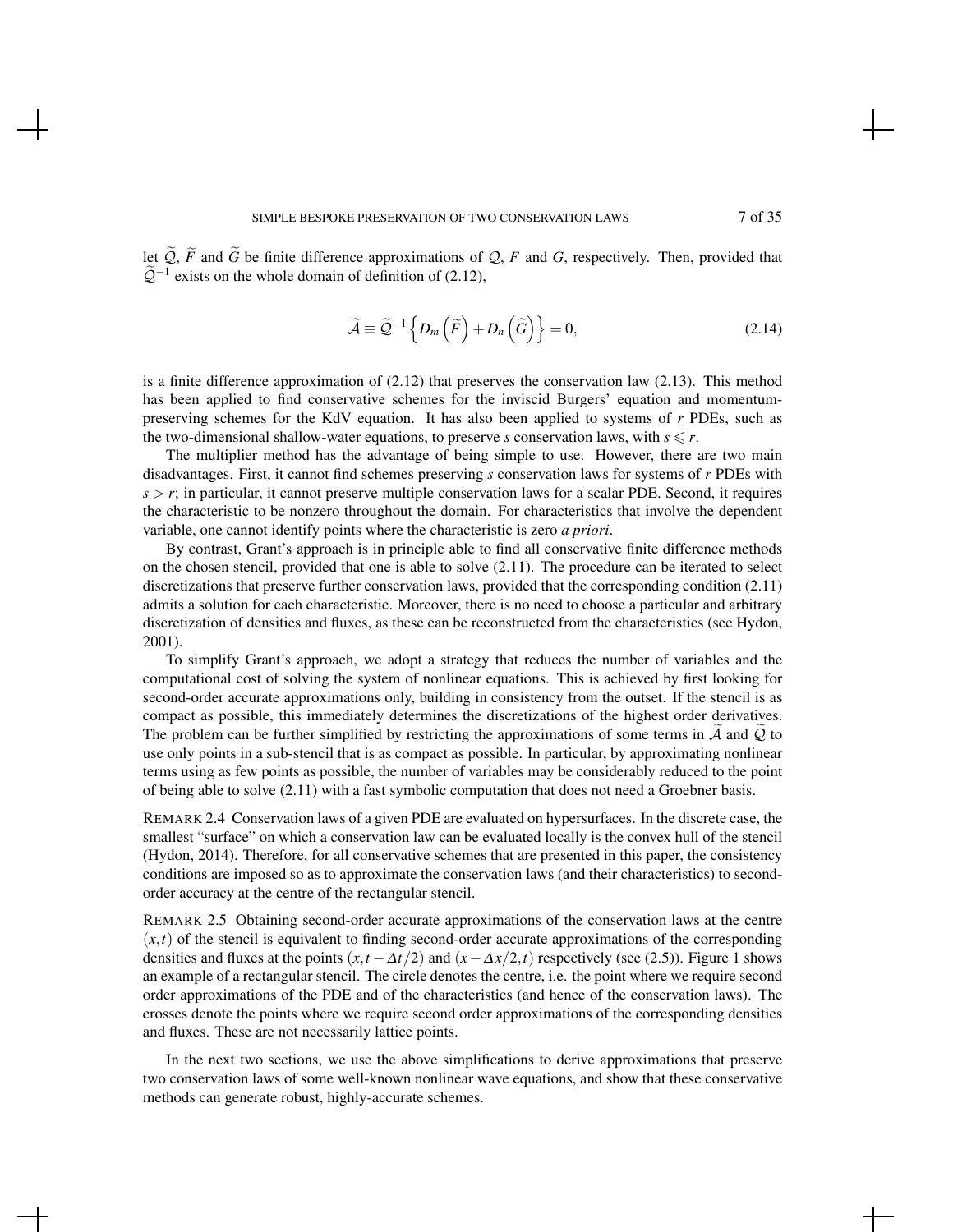

FIG. 1. Example of a rectangular stencil. Conservation laws are preserved to second-order accuracy at the central point (*x*,*t*) (circle), densities and fluxes respectively at  $(x,t - \Delta t/2)$  and  $(x - \Delta x/2,t)$  (crosses).

#### 3. KdV equation

In this section we exploit the strategy introduced in Section 2 to develop conservative schemes for the KdV equation,

$$
\mathcal{A} \equiv u_t + uu_x + u_{xxx} = 0, \quad (x, t) \in \Omega \equiv [a, b] \times [0, \infty). \tag{3.1}
$$

These schemes are tested for two benchmark problems; they compare favourably with two well-known schemes that each preserve only one conservation law.

Equation (3.1) has an infinite number of conservation laws. The first three, in increasing order, are

$$
D_t(G_1) + D_x(F_1) \equiv D_t(u) + D_x\left(\frac{1}{2}u^2 + u_{xx}\right) = 0,
$$
\n(3.2)

$$
D_t(G_2) + D_x(F_2) \equiv D_t\left(\frac{1}{2}u^2\right) + D_x\left(\frac{1}{3}u^3 + uu_{xx} - \frac{1}{2}u_x^2\right) = 0,
$$
\n(3.3)

$$
D_t(G_3) + D_x(F_3) \equiv D_t\left(\frac{u^3}{3} + uu_{xx}\right) + D_x\left(\frac{u^4}{4} + u_xu_t - uu_{xt} + u^2u_{xx} + u^2_{xx}\right) = 0, \tag{3.4}
$$

which can be written in characteristic form  $(2.3)$  with characteristics

$$
Q_1 = 1,
$$
  $Q_2 = u,$   $Q_3 = u^2 + 2u_{xx},$  (3.5)

respectively. For a water wave problem, conservation laws (3.2)-(3.4) describe the local conservation of mass, momentum and energy, respectively (see Drazin & Johnson, 1989). As these conservation laws have a physical meaning, it seems particularly desirable to preserve them.

When (3.1) is coupled with suitable (e.g. periodic or zero) boundary conditions, integrating (3.2)-(3.4) over the spatial domain gives the global conservation of, respectively,

$$
\int G_1 dx = \int u dx
$$
,  $\int G_2 dx = \int \frac{1}{2} u^2 dx$ ,  $\int G_3 dx = \int \frac{1}{3} u^3 + u u_{xx} dx$ . (3.6)

It is well-known that (3.1) possesses the Hamiltonian structure

$$
u_t=D_x\frac{\delta}{\delta u}\mathcal{H}_1,
$$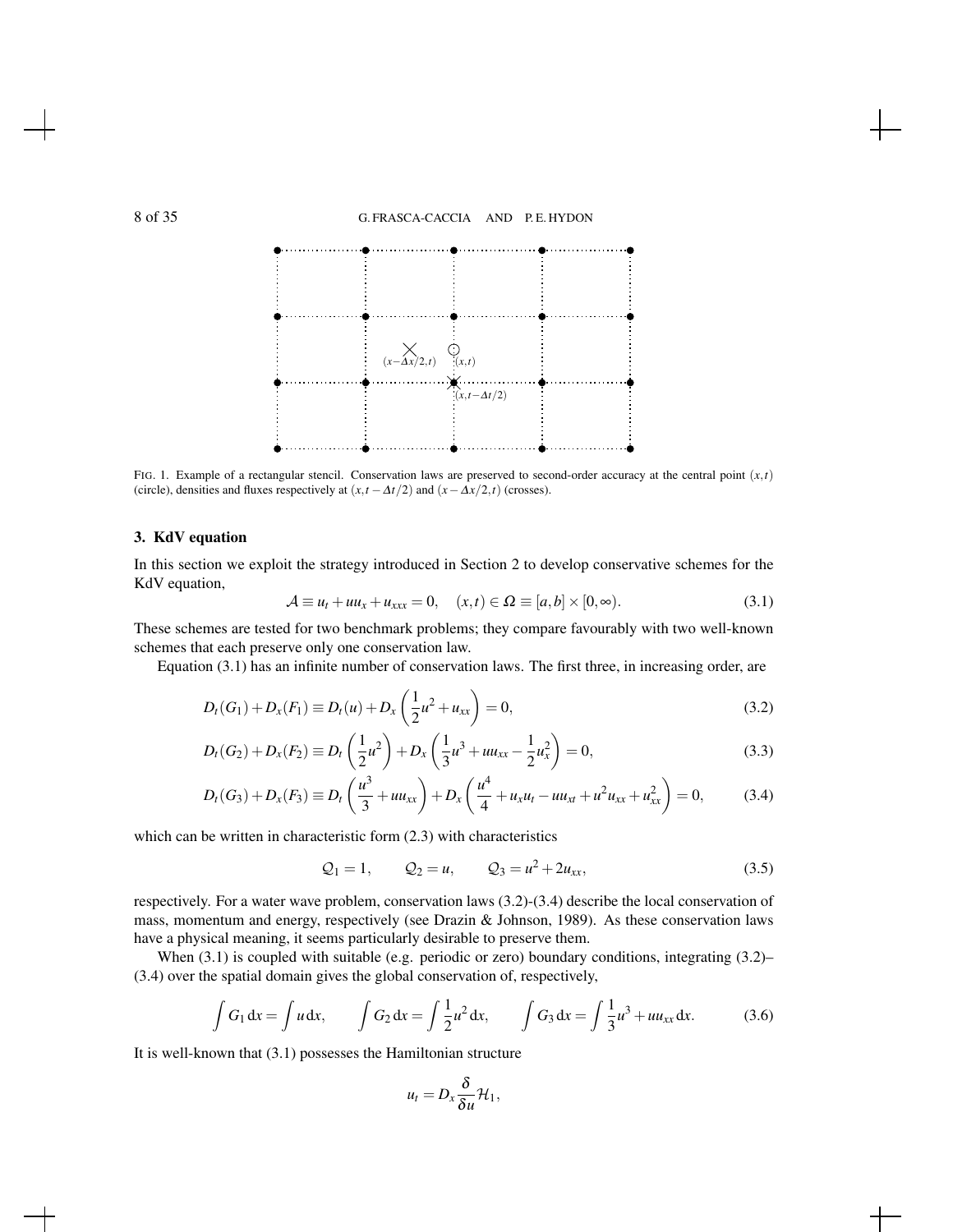where  $\delta/\delta u$  is the variational derivative and

$$
\mathcal{H}_1 = \int -\frac{1}{2} \left( \frac{1}{3} u^3 - u_x^2 \right) dx,\tag{3.7}
$$

is the Hamiltonian functional. Equivalently, one can use the alternative Hamiltonian functional

$$
\mathcal{H}_1 = \int -\frac{1}{2} \left( \frac{1}{3} u^3 + u u_{xx} \right) dx = -\frac{1}{2} \int G_3 dx.
$$
 (3.8)

With this choice of functional, the conservation law (3.4) implies the preservation of  $\mathcal{H}_1$ .

The KdV equation (3.1) can also be written in another Hamiltonian form (see Olver, 1993),

$$
u_t = \left(D_x^3 + \frac{2}{3}uD_x + \frac{1}{3}u_x\right)\frac{\delta}{\delta u}\mathcal{H}_2,
$$

with the Hamiltonian

$$
\mathcal{H}_2 = \int -\frac{1}{2}u^2 dx = -\int G_2 dx.
$$
 (3.9)

The conservation law (3.3) implies that  $\mathcal{H}_2$  is preserved.

These are special instances of the following well-known general result. Given a scalar Hamiltonian evolution equation for  $u(x,t)$ ,

$$
u_t = \mathcal{D}\frac{\delta}{\delta u}\mathcal{H}, \qquad \mathcal{H} = \int H([u]) dx,
$$
\n(3.10)

where  $D$  is a skew-adjoint differential operator (with respect to the  $L^2$  inner product), the Hamiltonian  $H$  is constant (provided that some technical conditions are satisfied).

To discretize the KdV equation (3.1), one first needs to set the stencil. Having done this, we will use our simplified version of Grant's approach to construct two types of scheme: our *energy-conserving schemes* preserve discrete versions of the conservation laws (3.2) and (3.4), while our *momentumconserving schemes* preserve discrete versions of (3.2) and (3.3).

#### 3.1 *Conservative methods for the KdV equation*

#### 8-point schemes

The most compact rectangular stencil consists of 8 points, as shown in Fig. 2. Here and henceforth, grid points are labelled with respect to the lattice point denoted with a square. From Remark 2.5, we seek second-order approximations of characteristics, densities and fluxes at  $(-1/2,1/2)$ ,  $(-1/2,0)$  and  $(-1,1/2)$ , respectively.

#### *Energy-conserving schemes*

To simplify the symbolic computations for energy-conserving schemes on the 8-point stencil, we use the approximations

$$
u_{xx} \approx \mu_n\left(D_m^2 u_{-2,0}\right), \qquad u_{xx} \approx \mu_m\left(\mu_n\left(D_m^2 u_{-2,0}\right)\right),
$$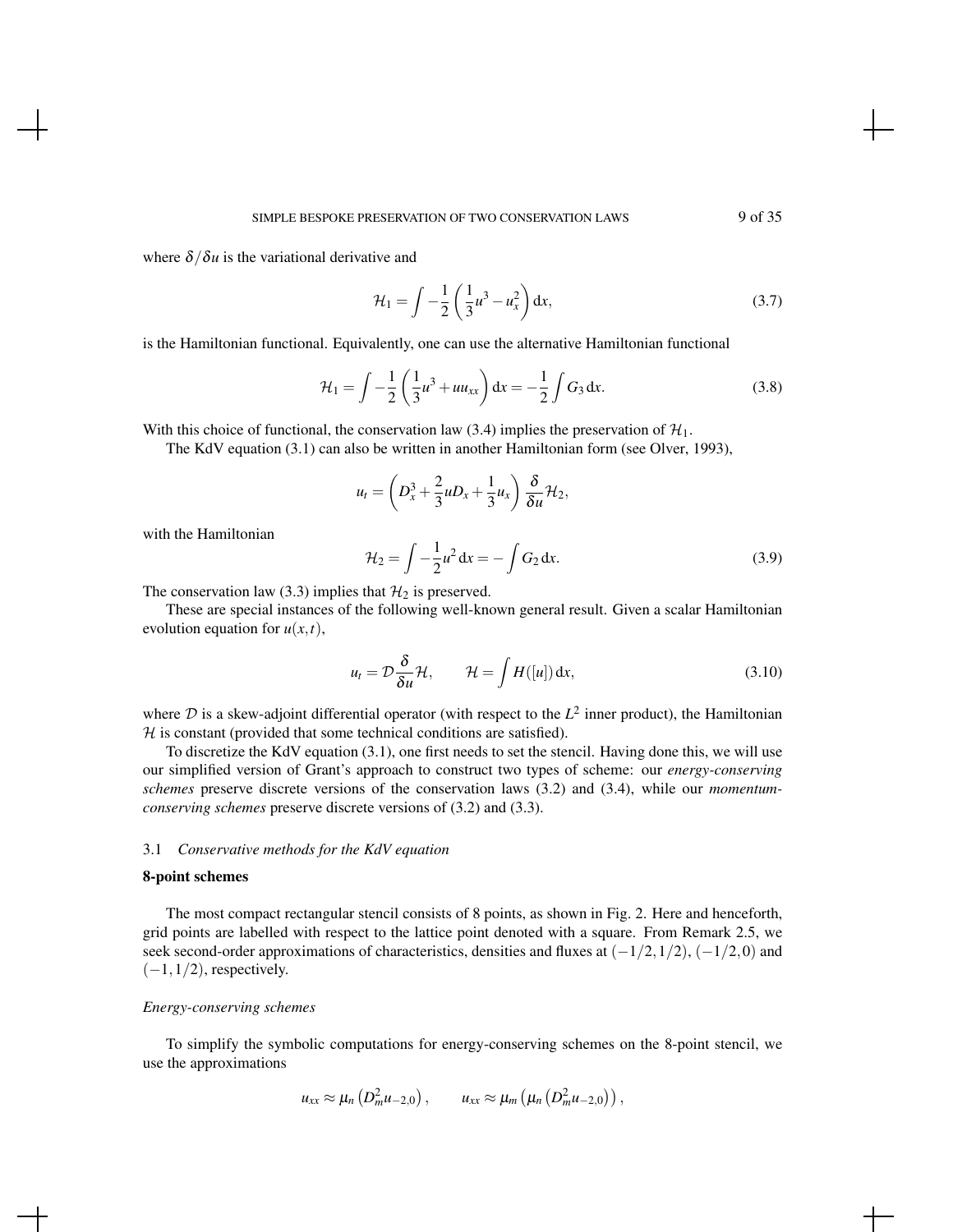

FIG. 2. The most compact rectangular stencil for (3.1). Conservation laws are preserved to second-order accuracy at the central point  $(-1/2,1/2)$  (circle), densities and fluxes respectively at  $(-1/2,0)$  and  $(-1,1/2)$  (crosses).

in  $\widetilde{F}_1$  and  $\widetilde{Q}_3$ , respectively. The remaining terms in the approximations of  $G_1$  at (−1/2,0),  $F_1$  at  $(-1,1/2)$  and  $\mathcal{Q}_3$  at  $(-1/2,1/2)$  are obtained from (2.8) and (2.10) by requiring that the coefficients  $\alpha_{i,j}$  and  $\beta_{i,j,k,l}$  satisfy all consistency conditions for second-order accuracy. This yields families of approximations that depend on just a few undetermined coefficients.

The discretizations of the conservation laws (3.2) and (3.4) at  $(-1/2,1/2)$  are taken to be of the following form (setting  $\widetilde{Q}_1 = 1$ ):

$$
\widetilde{\mathcal{A}} = D_m\left(\widetilde{F}_1\right) + D_n\left(\widetilde{G}_1\right) = 0, \qquad \widetilde{\mathcal{Q}}_3\widetilde{\mathcal{A}} = 0.
$$

As  $\widetilde{A}$  is defined to be a discrete conservation law, the condition  $E(\widetilde{A})\equiv 0$  holds for any choice of the remaining coefficients in  $\widetilde{G}_1$ ,  $\widetilde{F}_1$  and  $\widetilde{Q}_3$ . We then find these undetermined coefficients by solving

$$
\mathsf{E}(\widetilde{\mathcal{Q}}_3\widetilde{\mathcal{A}})\equiv 0.
$$

This constraint determines all remaining coefficients. So only one scheme of this form preserves (3.2) and (3.4) to second-order accuracy at the centre of the stencil:

$$
EC_8 \equiv \widetilde{A} = D_m \left( \widetilde{F}_1 \right) + D_n \left( \widetilde{G}_1 \right) = 0, \tag{3.11}
$$

where

$$
\widetilde{F}_1 = \frac{1}{3} \mu_n \left( \left( \mu_m^2 u_{-2,0} \right)^2 \right) + \frac{1}{6} \left( \mu_m^2 u_{-2,0} \right) \left( \mu_m^2 u_{-2,1} \right) + \mu_n D_m^2 u_{-2,0}, \qquad \widetilde{G}_1 = \mu_m u_{-1,0}. \tag{3.12}
$$

The scheme  $EC_8$  preserves the following discrete version of the conservation law (3.4):

$$
\widetilde{Q_3}\widetilde{\mathcal{A}} = D_m\widetilde{F_3} + D_n\widetilde{G_3} = 0, \tag{3.13}
$$

where

$$
\widetilde{Q_3} = 2\mu_m \widetilde{F_1},
$$
\n
$$
\widetilde{F_3} = \widetilde{F_1}^2 + (\mu_n D_m \mu_m u_{-2,0}) (D_n \mu_m^2 u_{-2,0}) - (\mu_n \mu_m^2 u_{-2,0}) (D_n D_m u_{-2,0})
$$
\n
$$
+ \frac{\Delta x^2}{6} (\mu_n \mu_m^2 u_{-2,0}) \{ (2\mu_m D_n u_{-1,0}) (\mu_n D_m \mu_m u_{-2,0}) - D_n (\mu_m u_{-1,0} D_m \mu_m u_{-2,0}) \},
$$
\n
$$
\widetilde{G_3} = \frac{1}{3} (\mu_m u_{-1,0}) \mu_m \left( (\mu_m^2 u_{-2,0})^2 \right) + (\mu_m u_{-1,0}) (\mu_m D_m^2 u_{-2,0}).
$$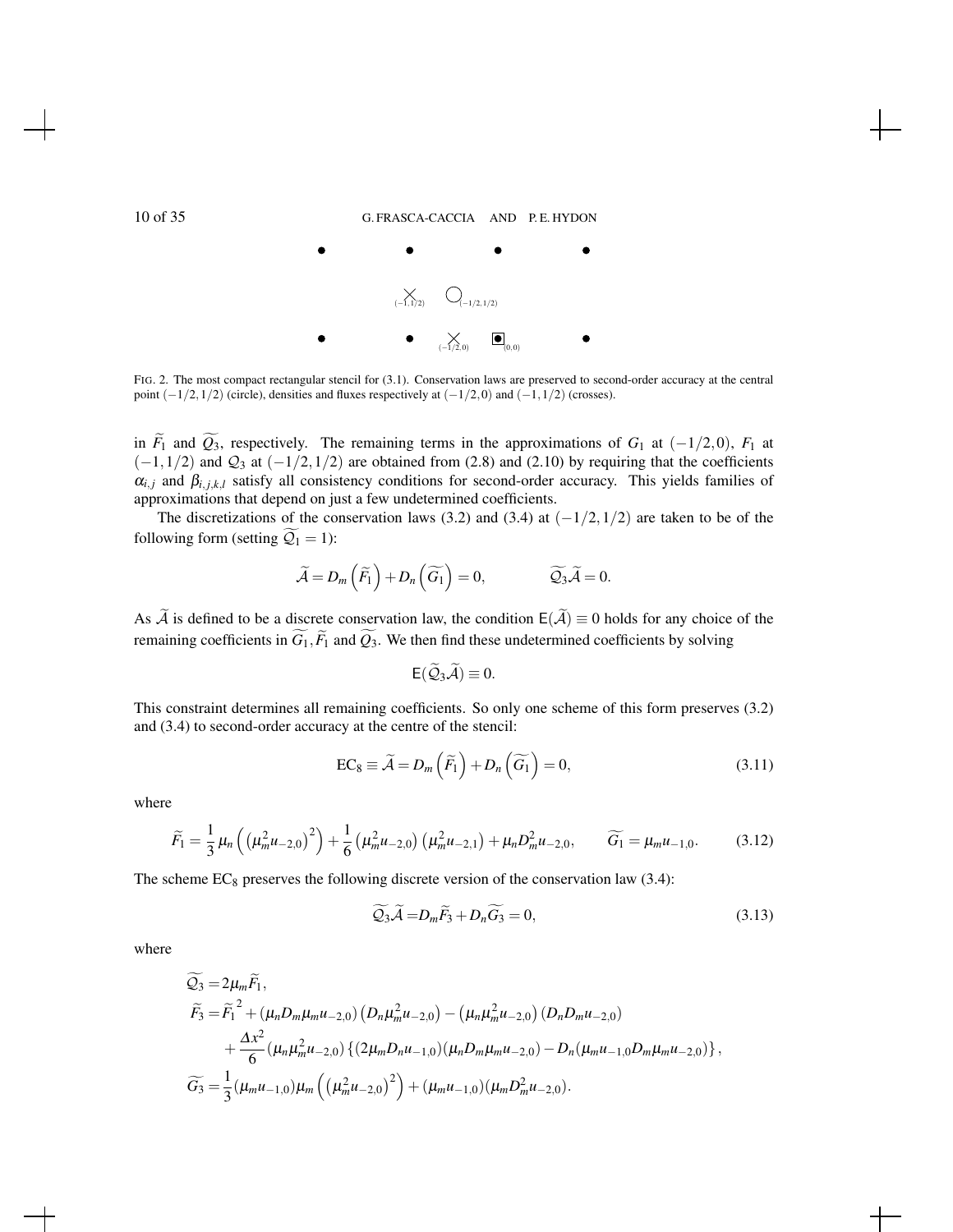The last term in the flux  $\tilde{F}_3$  vanishes as the spatial stepsize tends to zero, and does not correspond to an expression in the continuous flux. The scheme  $EC_8$  is equivalent to one introduced in Grant (2015).

When (3.1) is coupled with zero or periodic boundary conditions, the scheme  $EC_8$  preserves at each time step the following discretization of the Hamiltonian (3.8):

$$
\widetilde{\mathcal{H}}_1(j) = -\frac{\Delta x}{2} \sum_i \left( \frac{1}{3} (\mu_m u_{i-1,j}) \mu_m \left( \left( \mu_m^2 u_{i-2,j} \right)^2 \right) + (\mu_m u_{i-1,j}) (\mu_m D_m^2 u_{i-2,j}) \right). \tag{3.14}
$$

In general,  $EC_8$  fails to preserve the conservation law (3.3), even to first order: given any approximation,

$$
\widetilde{Q_2} = \sum_{i=-2}^{1} \sum_{j=0}^{1} \eta_{i,j} u_{i,j}, \qquad \widetilde{Q_2} = Q_2 + \mathcal{O}(\Delta x, \Delta t),
$$

the condition  $E(\widetilde{Q}_2\widetilde{A})=0$  cannot be satisfied when  $\widetilde{A}$  is given by (3.11).

#### *Momentum-conserving schemes*

Grant (2015) introduced several momentum-conserving schemes, including a one-parameter family obtained by using the most compact second-order approximation of  $u_t$  in (3.1). This amounts to

$$
MC_8(\alpha) \equiv \widetilde{A} = D_m\left(\widetilde{F}_1\right) + D_n\left(\widetilde{G}_1\right) = 0,
$$

where

$$
\widetilde{F}_1 = \frac{1}{6} (\mu_n u_{-1,0}) \mu_n (u_{-2,0} + u_{-1,0} + u_{0,0}) + \mu_n D_m^2 u_{-2,0} \n+ \alpha \Delta x^2 \{ (\mu_n u_{0,0}) (D_m^2 \mu_n u_{-2,0}) + D_m ((\mu_n u_{-2,0}) (D_m \mu_n u_{-2,0})) \},
$$
\n
$$
\widetilde{G}_1 = \mu_m u_{-1,0}.
$$

For any value of  $\alpha$ , these methods preserve the discrete momentum conservation law

$$
\widetilde{Q_2}\widetilde{\mathcal{A}} = D_m\left(\widetilde{F_2}\right) + D_n\left(\widetilde{G_2}\right) = 0,
$$

with

$$
\begin{aligned}\n\widetilde{Q_2} &= \mu_m \mu_n u_{-1,0}, \\
\widetilde{F_2} &= \frac{1}{3} (\mu_m \mu_n u_{-2,0}) (\mu_m \mu_n u_{-1,0}) \mu_n (u_{-1,0} + 2 \alpha \Delta x^2 D_m^2 u_{-2,0}) \\
&\quad + (\mu_n \mu_m^2 u_{-2,0}) (\mu_n D_m^2 u_{-2,0}) - \frac{1}{2} \mu_m \left( (\mu_n D_m u_{-2,0})^2 \right), \\
\widetilde{G_2} &= \frac{1}{2} (\mu_m u_{-1,0})^2.\n\end{aligned}
$$

For zero or periodic boundary conditions, these schemes preserve the following discretization of the Hamiltonian (3.9) at each time step:

$$
\widetilde{\mathcal{H}_2}(j) = -\frac{\Delta x}{2} \sum_i \left( \mu_m u_{i-1,j} \right)^2.
$$
\n(3.15)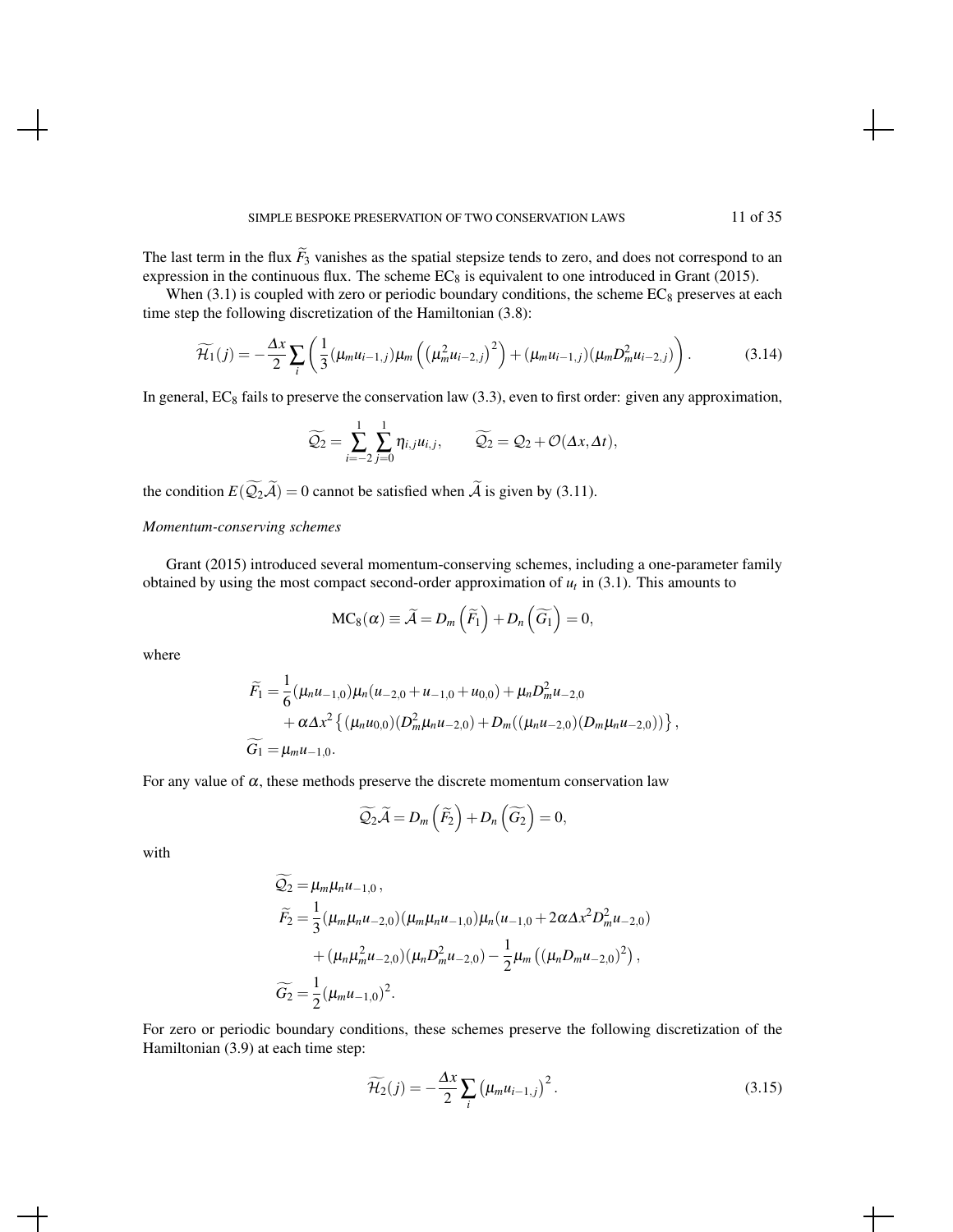



FIG. 3. The 10-point rectangular stencil for (3.1). Conservation laws are preserved with higher order at the central point  $(0,1/2)$ (circle), densities and fluxes respectively at  $(0,0)$  and  $(-1/2,1/2)$  (crosses).

The local truncation error of the scheme  $MC_8(\alpha)$  is  $\mathcal{O}(\Delta x^2) + \mathcal{O}(\Delta t^2)$ . Restricting attention to the case  $\Delta t \ll \Delta x$ , the truncation error can be reduced considerably by choosing  $\alpha$  optimally. No choice of  $\alpha$ eliminates the second-order terms identically, so the optimal value will depend on the particular problem.

#### 10-point schemes

To find new schemes that preserve two conservation laws, one must use a wider stencil. This is beyond what can be tackled in full generality, but the symbolic computations are made tractable (indeed, fast) by the simplifications that we have introduced. Adding one further pair of nodes in the spatial direction gives the 10-point stencil in Fig. 3. Hence, according to Remark 2.5, our goal is to find second-order approximations of characteristics, densities and fluxes at  $(0,1/2)$ ,  $(0,0)$  and  $(-1/2,1/2)$ , respectively.

#### *Energy-conserving schemes*

Just as for the 8-point schemes, let

$$
\widetilde{\mathcal{A}}=D_m\left(\widetilde{F}_1\right)+D_n\left(\widetilde{G}_1\right),
$$

so that (3.2) is preserved for any choice of the undetermined coefficients. The preservation of (3.4), obtained by requiring that

$$
E(\widetilde{Q_3}\widetilde{\mathcal{A}}) \equiv 0, \tag{3.16}
$$

is simplified by setting the sub-stencils for  $\widetilde{G_1}$  and the quadratic term in  $\widetilde{Q_3}$  to be as compact as possible, given that the approximations must be second-order:

$$
G_1 = u_{0,0},\tag{3.17}
$$

$$
\widetilde{Q_3} = \xi (u_{0,0}^2 + u_{0,1}^2) + (1 - 2\xi)u_{0,0}u_{0,1} + \frac{1}{\Delta x^2} \sum_{i=-2}^2 \sum_{j=0}^1 \gamma_{i,j}u_{i,j}, \quad \xi \in \mathbb{R}.
$$

The undetermined coefficients in  $\widetilde{F}_1$  and  $\widetilde{Q}_3$  are obtained by solving (3.16). This yields a one-parameter family of schemes,

 $\widetilde{\mathcal{A}}(\lambda)=D_{m}\left(\widetilde{F}_{1}\right)+D_{n}\left(\widetilde{G_{1}}\right)=0,$  $\widetilde{F}_1 = \mu_m \varphi_{-1,0}, \qquad \widetilde{G}_1 = u_{0,0},$ 

with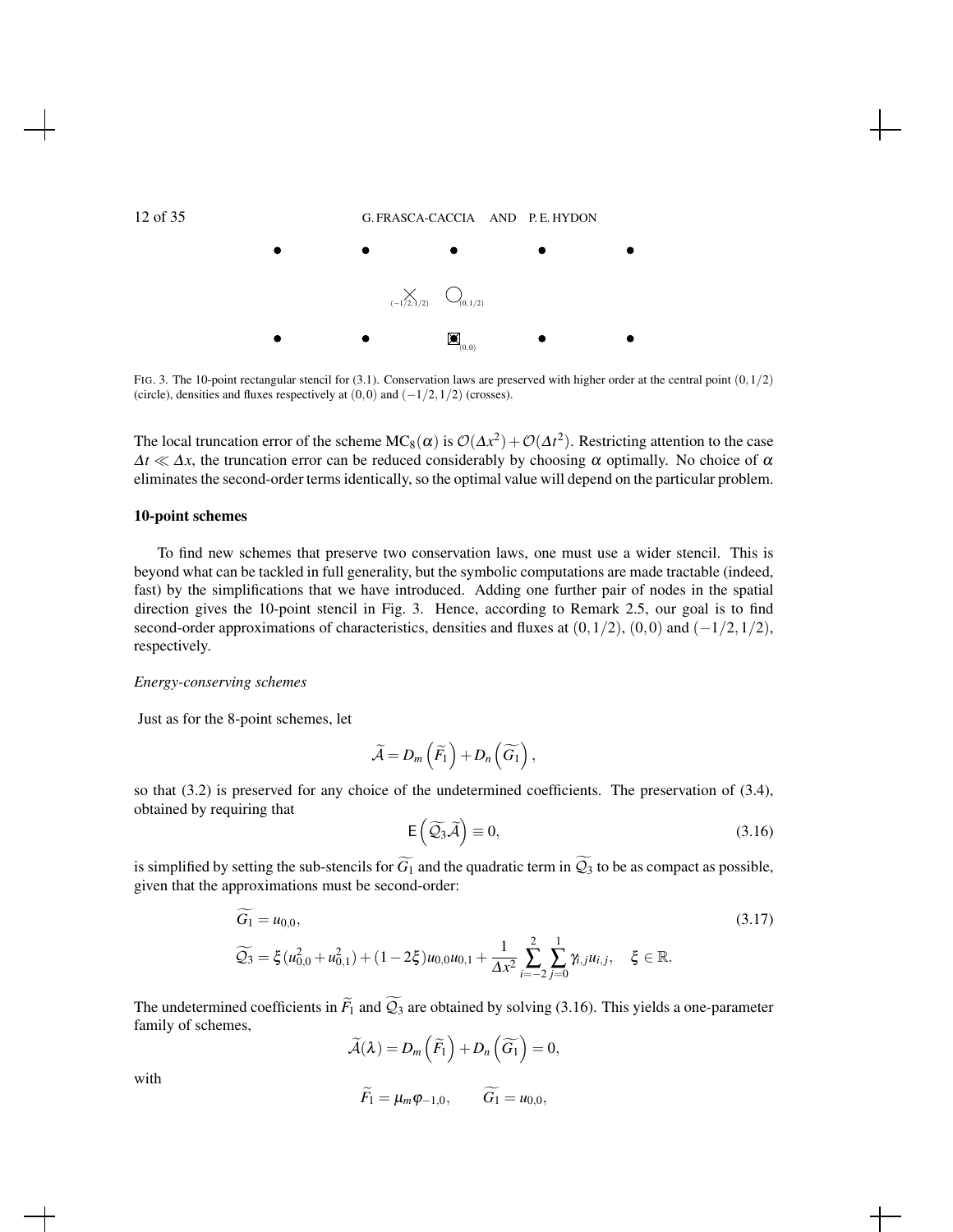where

$$
\varphi_{-1,0} = \frac{u_{-1,1}^2 + u_{-1,0}^2 + u_{-1,0}u_{-1,1}}{6} + D_m^2 \mu_n u_{-2,0} + \lambda D_n D_m \mu_m u_{-2,0},
$$

and  $\lambda = O(\Delta x^2, \Delta t^2)$ . These schemes preserve

$$
\widetilde{Q_3}\widetilde{\mathcal{A}} = D_m\widetilde{F_3} + D_n\widetilde{G_3} = 0,
$$

where

$$
\widetilde{Q_3} = 2\varphi_{0,0}, \n\widetilde{F_3} = \varphi_{0,0}\varphi_{-1,0} + (D_m\mu_n u_{-1,0})(D_n\mu_m u_{-1,0}) - (\mu_m\mu_n u_{-1,0})(D_nD_m u_{-1,0}) \n+ \lambda (D_n u_{0,0})(D_n u_{-1,0}), \n\widetilde{G_3} = \frac{1}{3}u_{0,0}^3 + u_{0,0}D_m^2 u_{-1,0}.
$$

For zero or periodic boundary conditions, these schemes preserve at each time step

$$
\widetilde{\mathcal{H}}_1(j) = -\frac{\Delta x}{2} \sum_i \left( \frac{1}{3} u_{i,j}^3 + u_{i,j} D_m^2 u_{i-1,j} \right),\tag{3.18}
$$

but none of them preserves the conservation law (3.3).

Assuming for simplicity that  $\Delta t \ll \Delta x$ , the leading term in the local truncation error amounts to  $\mathcal{O}(\Delta x^2)$ . This suggests that by setting  $\lambda = \alpha \Delta x^2$ , one may be able to remove at least part of this error by choosing  $\alpha \in \mathbb{R}$  optimally. However, Taylor expansion shows that no choice of  $\alpha$  will give a higher order method. Indeed, the optimal value depends on the initial conditions. In the results section, we write the one-parameter family of schemes as

$$
EC_{10}(\alpha) \equiv \widetilde{\mathcal{A}}(\alpha \Delta x^2).
$$

The scheme  $EC_{10}(0)$  was originally found by the Discrete Variational Derivative method (see Furihata, 1999). Dahlby & Owren (2011) proved that the Furihata scheme can also be derived by the Average Vector Field method, which approximates (3.10) by  $D_n u_{0,0} = \mathcal{D}(\delta \mathcal{H})$ , where the operator  $\mathcal D$  is skew-adjoint with respect to the  $\ell^2$  inner product. In this case,

$$
\widetilde{\mathcal{D}} = D_m \mu_m S_m^{-1}, \qquad \widetilde{\delta} \widehat{\mathcal{H}} = -\frac{1}{6} \left\{ u_{0,1}^2 + u_{0,1} u_{0,0} + u_{0,0}^2 \right\} - D_m^2 \mu_n u_{-1,0}.
$$

None of the other  $EC_{10}(\alpha)$  schemes can be derived in this way.

#### *Momentum-conserving schemes*

To simplify the derivation of momentum-conserving schemes on the 10-point stencil in Fig. 3, use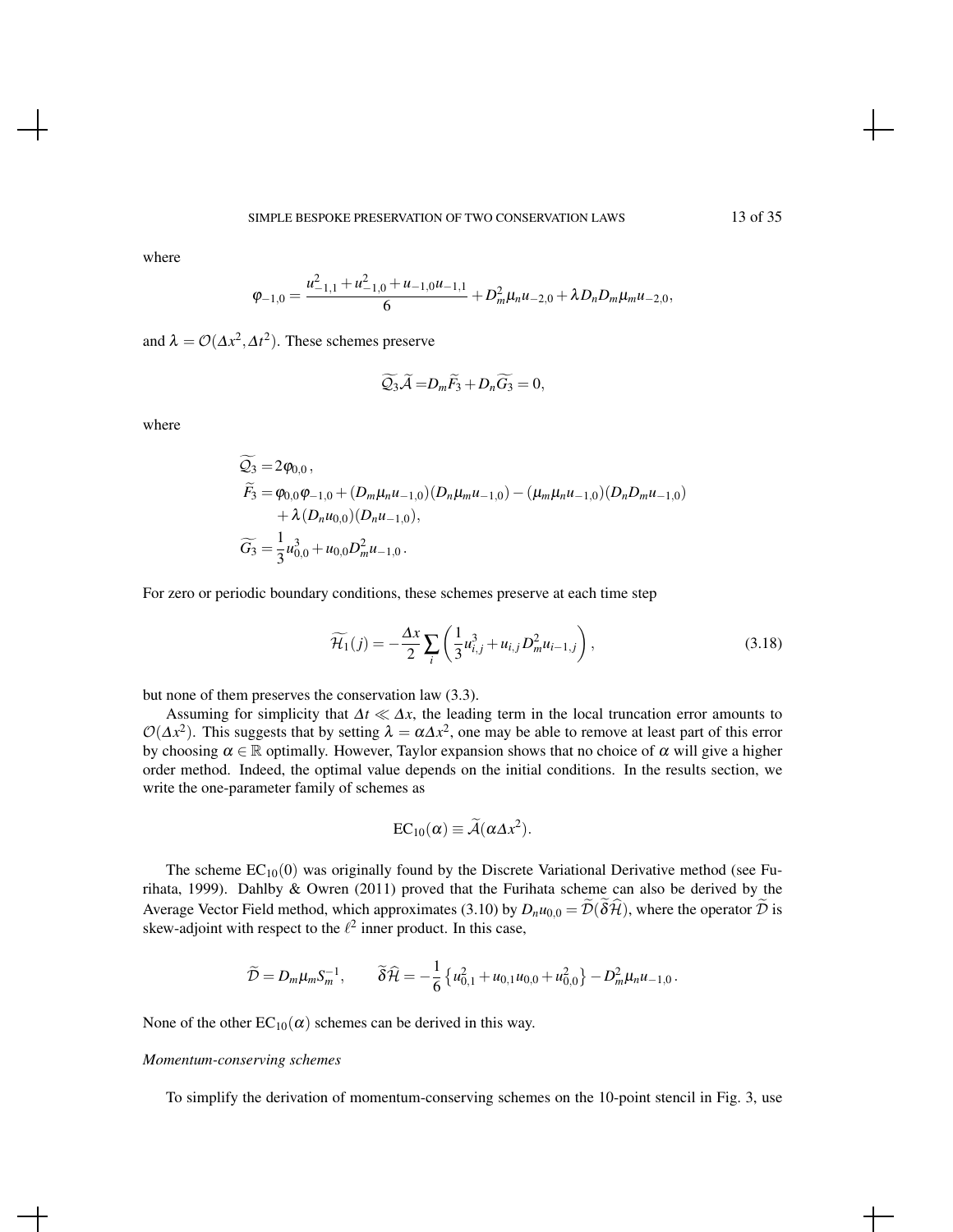the following approximations in which  $G_1$ ,  $\mathcal{Q}_2$ , and the quadratic term in  $\tilde{F}_1$  are compact<sup>1</sup>:

$$
G_1 = u_{0,0}, \tag{3.19}
$$

$$
\widetilde{Q}_2 = \mu_n u_{0,0},\tag{3.20}
$$
\n
$$
\widetilde{F}_1 = \sum_{i=1}^1 \sum_{j=1}^0 \sum_{j=1}^0 \beta_{i,j,k,j} u_{i,j} u_{k,j} + \sum_{i=1}^0 \sum_{j=1}^0 \beta_{i,0,k,j} u_{i,0} u_{k,j} + \frac{1}{1 - \sum_{j=1}^1 \sum_{j=1}^1 \alpha_{i,j} u_{i,j}}
$$

$$
\widetilde{F}_1 = \sum_{j=0}^{I} \sum_{i=-1}^{I} \sum_{k=i}^{\beta} \beta_{i,j,k,j} u_{i,j} u_{k,j} + \sum_{i=-1}^{I} \sum_{k=-1}^{I} \beta_{i,0,k,1} u_{i,0} u_{k,1} + \frac{1}{\Delta x^2} \sum_{i=-2}^{I} \sum_{j=0}^{\gamma} \alpha_{i,j} u_{i,j},
$$

Proceeding as before, one obtains a two-parameter family of momentum-conserving methods:

$$
\widetilde{\mathcal{A}}(\lambda, v) = D_m\left(\widetilde{F}_1\right) + D_n\left(\widetilde{G}_1\right) = 0,
$$

with  $\widetilde{G}_1$  as defined in (3.19) and

$$
\widetilde{F}_1=\frac{(\mu_n u_{-1,0})^2+(\mu_n u_{0,0})^2+(\mu_n u_{-1,0})(\mu_n u_{0,0})}{6}+\mu_n D_m^2\mu_m u_{-2,0}+D_nD_m(\lambda u_{-1,0}+v D_m^2 u_{-2,0});
$$

here  $\lambda = O(\Delta x^2, \Delta t^2)$  and  $v = O(\Delta x^2, \Delta t^2)$ . These schemes preserve

$$
\widetilde{Q_2}\widetilde{\mathcal{A}}=D_m\widetilde{F_2}+D_n\widetilde{G_2}=0,
$$

with  $\widetilde{Q}_2$  as given in (3.20) and

$$
\widetilde{F}_2 = \frac{1}{3} (\mu_n u_{0,0}) (\mu_n u_{-1,0}) (\mu_n \mu_m u_{-1,0}) + \frac{1}{2} \{ (\mu_n u_{0,0}) (D_m^2 \mu_n u_{-2,0}) + (\mu_n u_{-1,0}) (D_m^2 \mu_n u_{-1,0}) \} \n- \frac{1}{2} (D_m \mu_n u_{-1,0})^2 + \lambda \left\{ (\mu_m \mu_n u_{-1,0}) (D_n D_m u_{-1,0}) - \frac{1}{2} D_n (\mu_m u_{-1,0} D_m u_{-1,0}) \right\} \n+ v \left\{ (\mu_n u_{0,0}) (D_n D_m^3 u_{-2,0}) - (D_m \mu_n u_{-1,0}) (D_n D_m^2 u_{-1,0}) + \frac{1}{2} D_n [D_m u_{-1,0} D_m^2 u_{-1,0} - u_{0,0} D_m^3 u_{-2,0}] \right\},
$$
\n
$$
\widetilde{G}_2 = \frac{1}{2} u_{0,0}^2 + \frac{1}{2} u_{0,0} D_m^2 (\lambda u_{-1,0} + \nu D_m^2 u_{-2,0}).
$$

For suitable boundary conditions, the  $\tilde{A}(\lambda, v)$  scheme preserves at each time step

$$
\widetilde{\mathcal{H}_2}(j) = -\frac{\Delta x}{2} \sum_{i} \left( u_{i,j}^2 + u_{i,j} D_m^2 (\lambda u_{i-1,j} + v D_m^2 u_{i-2,j}) \right). \tag{3.21}
$$

To simplify the main sources of local truncation error, we will consider only ∆*t* ≪ ∆*x*; then the leading term is  $\mathcal{O}(\Delta x^2)$ , so we define the two-parameter family of schemes

$$
MC_{10}(\alpha, \beta) \equiv \widetilde{\mathcal{A}}(\alpha \Delta x^2, \beta \Delta x^2).
$$

Again, it is not possible to obtain higher order methods for any choice of the free parameters; the optimal values depend on the particular problem.

<sup>1</sup>A family of second-order schemes depending on 8 free parameters can be found by removing the compactness assumption on the quadratic term in  $\widetilde{F}_1$ .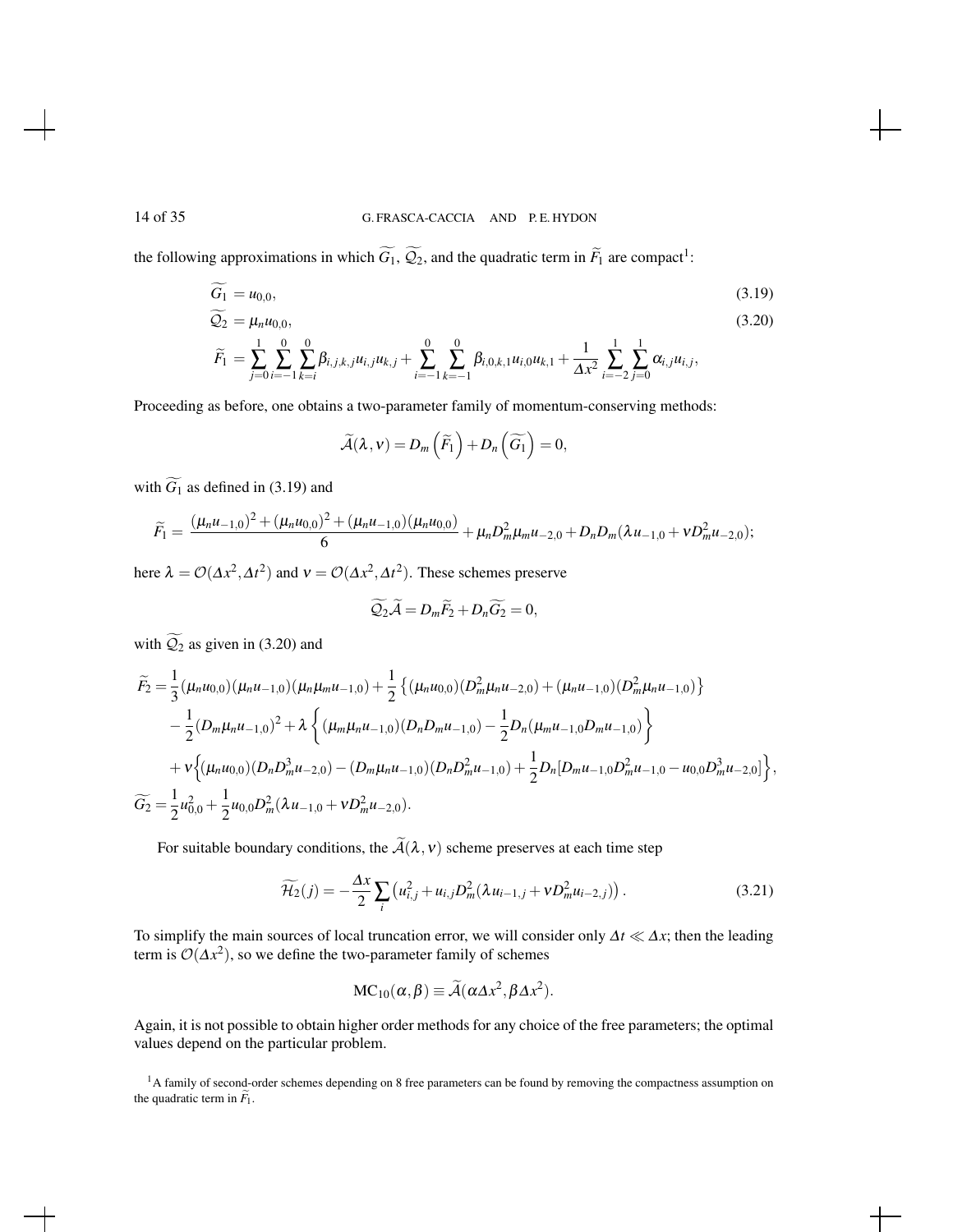It turns out that all of the  $MC_{10}(\alpha, \beta)$  schemes can also be derived by the Average Vector Field Method, approximating the right-hand side of (3.10) by

$$
\widetilde{\mathcal{D}}\widetilde{\delta}\widehat{\mathcal{H}}=D_m^3S_m^{-2}\mu_m(\widetilde{\delta}\widehat{\mathcal{H}})+\frac{2}{3}S_m^{-1}\mu_m\left\{(\mu_m\mu_nu_{0,0})D_m(\widetilde{\delta}\widehat{\mathcal{H}})\right\}+\frac{1}{3}D_m(\mu_m\mu_nu_{-1,0})\widetilde{\delta}\widehat{\mathcal{H}},
$$

where

$$
\widetilde{\delta}\widehat{\mathcal{H}}=-\mu_n\left\{u_{0,0}+\alpha\Delta x^2D_m^2u_{-1,0}+\beta\Delta x^2D_m^4u_{-2,0}\right\}.
$$

In this case, the skew-adjoint operator  $\widetilde{\mathcal{D}}$  is not constant.

#### 3.2 *Numerical tests*

In this subsection, two benchmark solutions are used to illustrate the effectiveness of the schemes developed in Section 3.1 by comparison with two well-known schemes that each preserve a single conservation law. These are the multisymplectic scheme proposed in Ascher & McLachlan (2004, 2005), which we rewrite as

$$
D_m\left(\frac{1}{2}\mu_m(\mu_m\mu_n u_{-2,0})^2 + D_m^2\mu_n u_{-2,0}\right) + D_n\left(\mu_m^3 u_{-2,0}\right) = 0,
$$
\n(3.22)

and the narrow box scheme, defined in the same references, which amounts to

$$
D_m\left(\frac{1}{2}(\mu_n u_{-1,0})^2 + D_m^2 \mu_n u_{-2,0}\right) + D_n\left(\mu_m u_{-1,0}\right) = 0.
$$
 (3.23)

Both the multisymplectic scheme (3.22) and the narrow box scheme (3.23) are defined on the 8-point stencil in Fig. 2, and preserve a discrete version of the mass conservation law (3.2).

Each scheme considered in this section is solved by using the Newton method, simplified by using a "frozen" Jacobian. This procedure is computationally attractive because the inversion of the Jacobian is performed just once for a single instance of the iterative method. The iterations are run until the error reaches full machine accuracy (up to rounding errors) in double precision. For each of our numerical experiments, the computational cost is approximately the same for all of the schemes.

In the following, we consider (3.1) subject to periodic boundary conditions. We evaluate the error in the solution at the final time  $t = T$  as

$$
\frac{\|u - u_{\text{exact}}\|}{\|u_{\text{exact}}\|}\bigg|_{t=T}.
$$
\n(3.24)

For a grid with *M* points in space and *N* points in time, the errors in the invariants (3.6) are

$$
\text{Err}_{\ell} = \Delta x \max_{j=1,\dots,N} \left| \sum_{i=1}^{M} \left( \widetilde{G_{\ell}}(x_i, t_j) - \widetilde{G_{\ell}}(x_i, t_1) \right) \right|, \qquad \ell = 1, 2, 3. \tag{3.25}
$$

Where some of the discrete densities  $\widetilde{G}_1$ ,  $\widetilde{G}_2$  and  $\widetilde{G}_3$  are undefined because the considered scheme does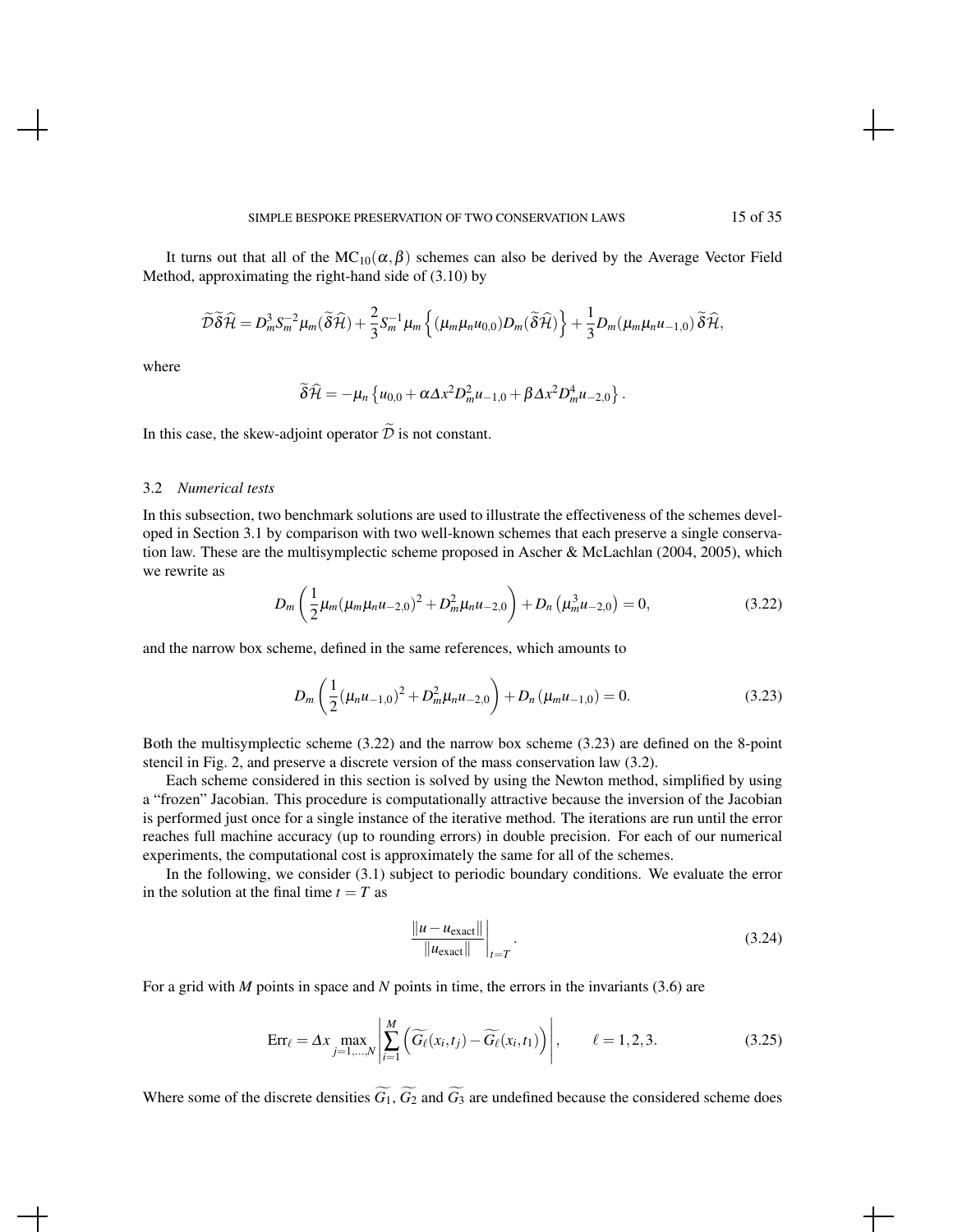not preserve the corresponding conservation laws, we instead evaluate the corresponding errors as

$$
\begin{split}\n\text{Err}_1 &= \Delta x \max_{j=1,\dots,N} \left| \sum_{i=1}^{M} (v_{i,j} - v_{i,1}) \right|, \\
\text{Err}_2 &= \Delta x \max_{j=1,\dots,N} \left| \frac{1}{2} \sum_{i=1}^{M} (v_{i,j}^2 - v_{i,1}^2) \right|, \\
\text{Err}_3 &= \Delta x \max_{j=1,\dots,N} \left| \sum_{i=1}^{M} \left( \frac{v_{i,j}^3}{3} + v_{i,j} D_m^2 (v_{i-1,j}) - \frac{v_{i,1}^3}{3} - v_{i,1} D_m^2 (v_{i-1,1}) \right) \right|. \n\end{split} \tag{3.26}
$$

Here  $v_{i,j} = u_{i,j}$  for the 10-point stencil in Fig. 3 and  $v_{i,j} = \mu_m u_{i-1,j}$  for the 8-point stencil in Fig. 2, where  $u_{i,j} \simeq u(a+i\Delta x, j\Delta t)$ ; subscripts denote shifts from the point  $(x,t) = (a,0)$ . Note that Err<sub>2</sub> shows how well each scheme preserves the corresponding discretization of the Hamiltonian  $\mathcal{H}_2$ , because

$$
\max_{j} |\widetilde{\mathcal{H}_2}(j) - \widetilde{\mathcal{H}_2}(1)| = Err_2.
$$

Similarly, Err<sub>3</sub> shows how well  $\mathcal{H}_1$  is preserved, because

$$
\max_{j} |\widetilde{\mathcal{H}}_1(j) - \widetilde{\mathcal{H}}_1(1)| = \text{Err}_3/2.
$$

As a first numerical test, we consider equation (3.1) for  $t \in [0,2]$ , with periodic boundary conditions over the interval [−20,20] and the initial condition

$$
u(x,0) = 3c \operatorname{sech}^2\left(\frac{\sqrt{c}}{2}(x+d)\right). \tag{3.27}
$$

The exact solution of (3.1) with initial condition (3.27) on an infinite domain is a single soliton,

$$
u_{\text{exact}}(x,t) = 3c \operatorname{sech}^2\left(\frac{\sqrt{c}}{2}(x - ct + d)\right). \tag{3.28}
$$

Each scheme is solved for the parameters  $c = d = 5$  with stepsizes  $\Delta x = 0.1$  and  $\Delta t = 0.01$ . For this problem, the the solution errors for  $MC_8(\alpha_1)$ ,  $MC_{10}(\alpha_2,\beta_2)$  and  $EC_{10}(\alpha_3)$  are minimised when  $\alpha_1 = -0.069, \; (\alpha_2, \beta_2) = (0.39, 0.04)$  and  $\alpha_3 = 0.12$ . When the solution error cannot be evaluated because the exact solution is unknown, another criterion is needed to optimise the free parameters. For instance, to minimize the error in the non-preserved conservation law, the approximate parameter values are  $\alpha_1 = -0.073$ ,  $(\alpha_2, \beta_2) = (0.21, 0.03)$  and  $\alpha_3 = 0.17$ .

Table 1 shows that the MC and EC schemes described in Section 3.1 preserve two conservation laws to machine accuracy. The most accurate of these schemes is  $EC_{10}(0.12)$ . Minimizing the error in the non-preserved conservation law does not optimise the numerical solution, but nevertheless yields a solution error that is comparable to (for  $MC_{10}$ ) or smaller than (for  $MC_8$  and  $EC_{10}$ ) the errors in the Furihata, multisymplectic and narrow box schemes.

The upper part of Fig. 4 shows the initial condition and the numerical solution  $EC_{10}(0.12)$  at the final time  $T = 2$ . The lower plot shows only the top of the soliton, comparing the exact solution (3.28) with the numerical solutions given by  $EC_{10}(0.12)$ , the multisymplectic, narrow box and Furihata ( $EC_{10}(0)$ ) schemes. The  $EC_{10}(0.12)$  solution is the closest to the exact solution, reflecting the results in Table 1.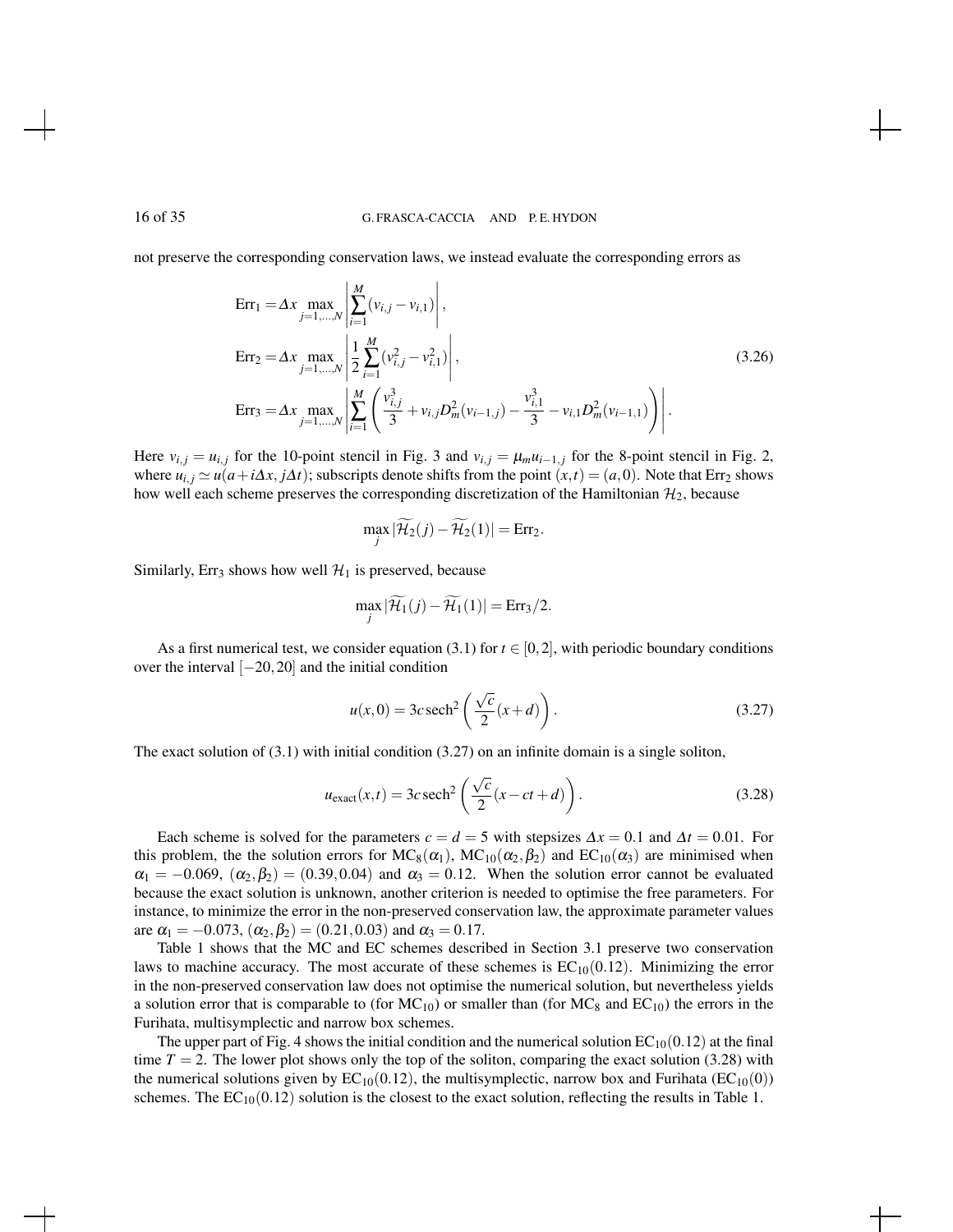

FIG. 4. One-soliton solution for the KdV equation (3.1) with initial condition (3.27) and *c* = *d* = 5; the stepsizes are <sup>∆</sup>*x* = 0.1 and  $\Delta t = 0.01$ . Top: Initial condition (dashed curve) and numerical solution EC<sub>10</sub>(0.12) at *T* = 2 (solid curve). Bottom: Top of the soliton at  $T = 2$ ; exact solution and numerical solutions from  $EC_{10}(0.12)$ ,  $EC_{10}(0)$ , multisymplectic and narrow box schemes.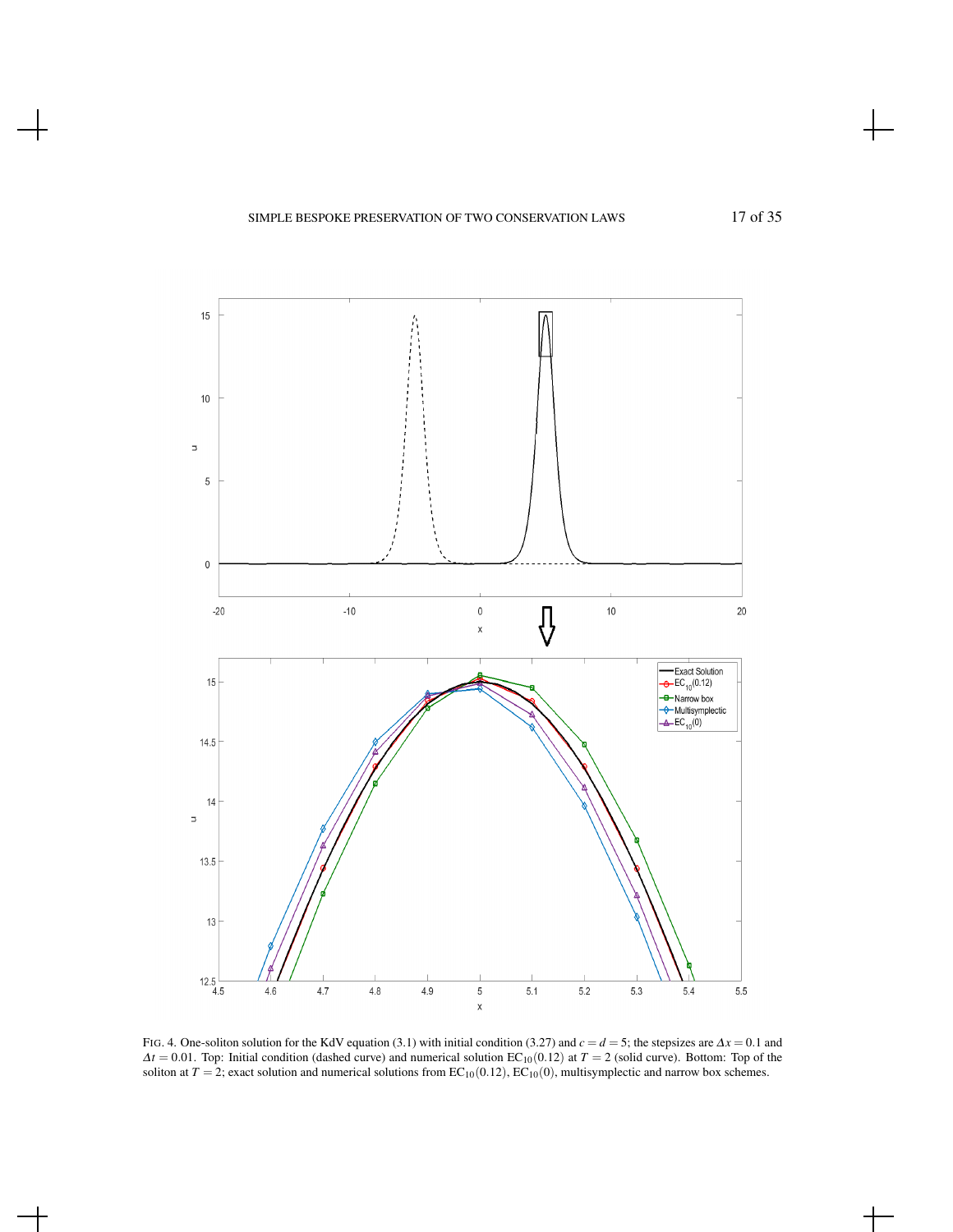TABLE 1. *Errors in conservation laws and solution at the final time*  $T = 2$ *, when solving* (3.1) *with initial condition* (3.27) *(for c* =  $d$  = 5*)* and periodic boundary conditions over  $[-20, 20]$ *, using various schemes with*  $\Delta x = 0.1$ ,  $\Delta t = 0.01$ . The non-zero values of the free parameter minimize the *error indicated by a star.*

| Method                 | $Err_1$    | Err <sub>2</sub> | $Err_3$     | Solution error |
|------------------------|------------|------------------|-------------|----------------|
| $EC_8$                 | $9.24e-14$ | 0.0019           | 6.71e-12    | 0.0964         |
| $MC_8(0)$              | $1.24e-13$ | $6.82e-13$       | 0.0308      | 0.0584         |
| $MC_8(-0.069)$         | $1.24e-13$ | $1.05e-12$       | 0.0028      | $0.0052*$      |
| $MC_8(-0.073)$         | 8.17e-14   | $6.25e-13$       | $0.0014*$   | 0.0063         |
| Furihata; $EC_{10}(0)$ | 8.17e-14   | $9.93e-04$       | $2.16e-12$  | 0.0217         |
| $EC_{10}(0.12)$        | 7.46e-14   | $3.40e-04$       | $2.61e-12$  | $0.0020*$      |
| $EC_{10}(0.17)$        | 7.46e-14   | $7.29e-05*$      | 2.27e-12    | 0.0095         |
| $MC_{10}(0,0)$         | $6.75e-14$ | $3.69e-13$       | 0.0033      | 0.0335         |
| $MC_{10}(0.39, 0.04)$  | 7.46e-14   | 3.41e-13         | 0.0127      | $0.0033*$      |
| $MC_{10}(0.21, 0.03)$  | $6.39e-14$ | $4.26e-13$       | $6.07e-04*$ | 0.0224         |
| Multisymplectic        | $1.24e-13$ | $7.03e-04$       | 0.0436      | 0.0385         |
| Narrow box             | $1.24e-13$ | 0.0033           | 0.0325      | 0.0235         |

The second benchmark test is the interaction between two solitons. The exact solution on the infinite line is

$$
u_{\text{exact}}(x,t) = \frac{12(c_1 - c_2) (c_1 \cosh^2 \xi_2 + c_2 \sinh^2 \xi_1)}{((\sqrt{c_1} - \sqrt{c_2}) \cosh(\xi_1 + \xi_2) + (\sqrt{c_1} + \sqrt{c_2}) \cosh(\xi_1 - \xi_2))^2},
$$
(3.29)

where

$$
\xi_1 = \frac{\sqrt{c_1}}{2} (x + d_1 - c_1 t), \qquad \xi_2 = \frac{\sqrt{c_2}}{2} (x + d_2 - c_2 t). \tag{3.30}
$$

Again, we use step sizes  $\Delta x = 0.1$  and  $\Delta t = 0.01$  over the spatial domain [−20,20] with periodic boundary conditions, on the temporal interval  $[0,2]$ . The initial condition is obtained by evaluating  $(3.29)$ –  $(3.30)$  at  $t = 0$ , using the parameters

$$
c_1 = 10, \quad c_2 = 5, \quad d_1 = 12, \quad d_2 = 10. \tag{3.31}
$$

For this problem, the values  $\alpha_1 = -0.099$ ,  $(\alpha_2, \beta_2) = (-0.011, -0.031)$  and  $\alpha_3 = 0.23$  minimize the solution error for  $MC_8(\alpha_1)$ ,  $MC_{10}(\alpha_2,\beta_2)$  and  $EC_{10}(\alpha_3)$ , respectively. The values  $\alpha_1 = -0.084$  and  $\alpha_3 = 0.26$ , which minimize the error in the non-preserved conservation law, both produce fairly accurate solutions. The error in the energy conservation law for  $MC_{10}(\alpha_2,\beta_2)$  is minimized (but remains large) for each tested  $\beta_2$  by a large negative value of  $\alpha_2$ ; this produces a large solution error. So minimising the remaining conservation law is a poor criterion for selecting between the schemes  $MC_{10}(\alpha_2,\beta_2)$ .

Table 2 shows the solution error (3.24) and the error in the three conservation laws according to (3.25) or, for non-preserved conservation laws, (3.26). The table includes the error in the phase shift for the fastest soliton at the final time,

$$
Err_{\phi} = (x_{\text{max}} - \tilde{x}_{\text{max}})|_{t=2},
$$

where  $x_{\text{max}}$  and  $\tilde{x}_{\text{max}}$  denote the location of the peak of the fastest soliton in the exact and numerical solution respectively.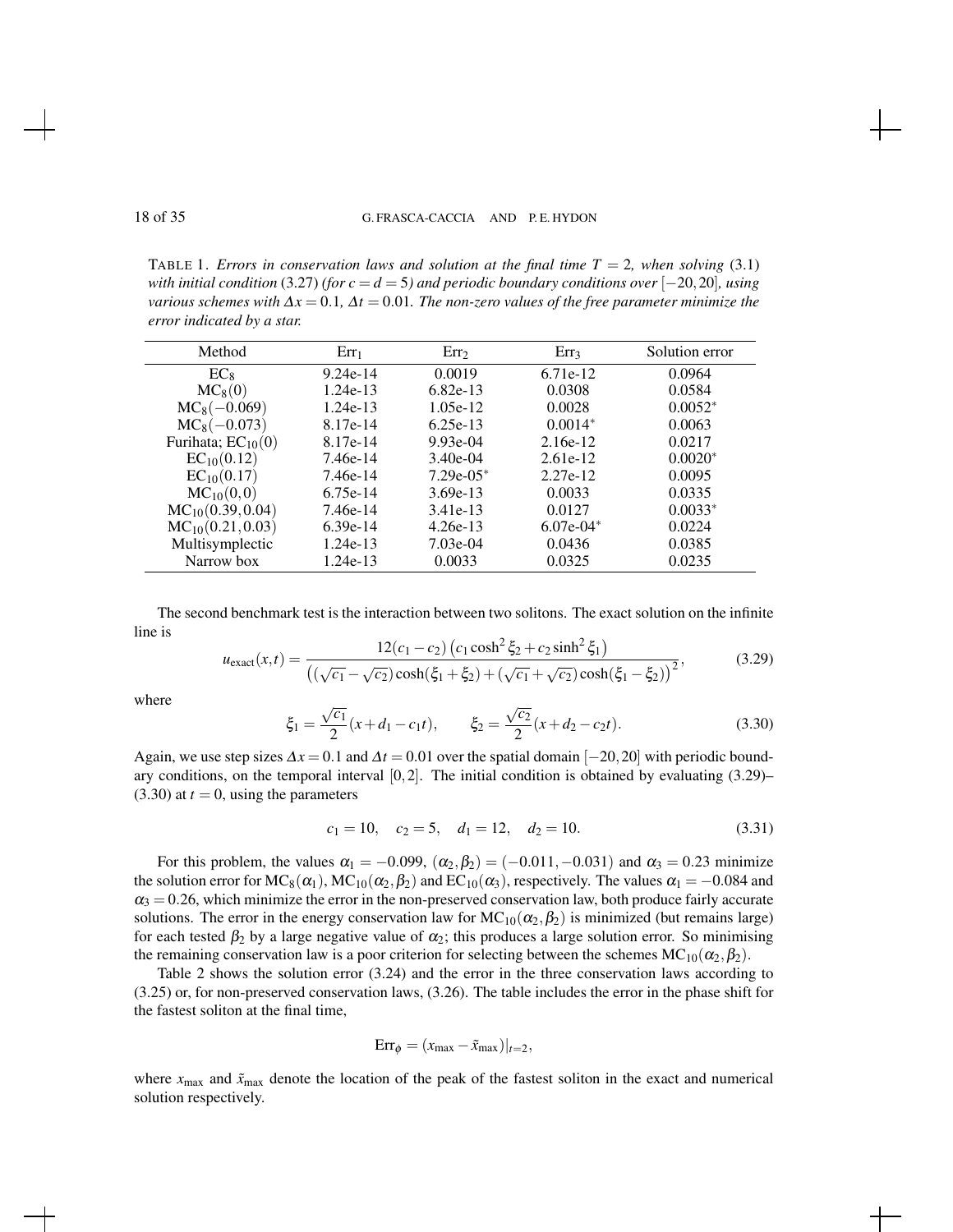TABLE 2. *Errors in conservation laws, solution and phase shift at the final time T* = 2 *for the two-soliton problem with parameters* (3.31) *over*  $[-20, 20]$  *with periodic boundary conditions using different methods with*  $\Delta x = 0.1$ *,* ∆*t* = 0.01*. The non-zero values of the free parameter minimize the error indicated by a star.*

| Method                   | $Err_1$    | Err <sub>2</sub> | Err <sub>3</sub> | Solution error | $Err_{\phi}$ |
|--------------------------|------------|------------------|------------------|----------------|--------------|
| $EC_8$                   | 2.27e-13   | 0.0201           | 5.64e-11         | 0.4561         | 0.36         |
| $MC_8(0)$                | $3.69e-13$ | 5.17e-12         | 30.3753          | 0.3338         | 0.26         |
| $MC_8(-0.099)$           | $2.56e-13$ | 3.87e-12         | 4.9224           | $0.0301*$      | $-0.04$      |
| $MC_8(-0.084)$           | $2.70e-13$ | $5.00e-12$       | $0.3785*$        | 0.0625         | 0.06         |
| Furihata; $EC_{10}(0)$   | 1.71e-13   | 1.3595           | $2.18e-11$       | 0.1706         | 0.16         |
| $EC_{10}(0.23)$          | 1.99e-13   | 0.1725           | $2.00e-11$       | $0.0213*$      | $-0.04$      |
| $EC_{10}(0.26)$          | 1.85e-13   | $0.0187*$        | $2.55e-11$       | 0.0301         | $-0.04$      |
| $MC_{10}(0,0)$           | $1.42e-13$ | 1.36e-12         | 27.7429          | 0.2391         | 0.16         |
| $MC_{10}(-0.011,-0.031)$ | 1.85e-13   | 1.71e-12         | 28.6356          | $0.0253*$      | $-0.04$      |
| Multisymplectic          | 1.85e-13   | 0.4373           | 28.1328          | 0.2557         | 0.26         |
| Narrow box               | 1.71e-13   | 0.8633           | 17.9549          | 0.0255         | 0.06         |

TABLE 3. *Errors in conservation laws, solution and phase shift at the final time T* = 2*, for the two-soliton KdV problem with parameters* (3.31) *over* [−20,20] *with periodic boundary conditions, using different methods with* ∆*x* = 0.1*,* ∆*t* = 0.02*. The non-zero values of the free parameter minimize the error indicated by a star.*

| Method                   | $Err_1$    | Err <sub>2</sub> | Err <sub>3</sub> | Solution error | $Err_{\phi}$ |
|--------------------------|------------|------------------|------------------|----------------|--------------|
| $EC_8$                   | $2.13e-13$ | 1.2732           | $6.37e-11$       | 0.6704         | 0.66         |
| $MC_8(0)$                | $1.99e-13$ | $1.99e-12$       | 55.4259          | 0.6281         | 0.56         |
| $MC_8(-0.22)$            | 3.98e-13   | 5.97e-12         | 15.8171          | $0.1065*$      | 0.06         |
| $MC_8(-0.16)$            | $2.27e-13$ | $4.21e-12$       | 5.997*           | 0.2176         | 0.16         |
| Furihata; $EC_{10}(0)$   | $1.99e-13$ | 2.7234           | $2.82e-11$       | 0.4501         | 0.36         |
| $EC_{10}(0.66)$          | $1.42e-13$ | 0.5161           | $2.00e-11$       | $0.0749*$      | 0.06         |
| $EC_{10}(0.53)$          | $1.14e-13$ | $0.1326*$        | $2.73e-11$       | 0.1245         | 0.06         |
| $MC_{10}(0,0)$           | 1.56e-13   | 1.82e-12         | 54.2290          | 0.5621         | 0.46         |
| $MC_{10}(0.815, -0.001)$ | 1.56e-13   | 1.25e-12         | 59.5767          | $0.0947*$      | 0.06         |
| Multisymplectic          | $2.27e-13$ | 0.4306           | 53.2081          | 0.5678         | 0.46         |
| Narrow box               | $2.13e-13$ | 0.8481           | 10.3316          | 0.3860         | 0.36         |

Table 2 shows that  $MC_8(-0.099)$ ,  $EC_{10}(0.23)$ ,  $MC_{10}(-0.011, -0.031)$  and the narrow box scheme give the most accurate solutions. The schemes obtained by choosing the free parameter in  $MC<sub>8</sub>$  and  $EC<sub>10</sub>$  to minimize the error in the non-preserved conservation law are more accurate than the Furihata and multisymplectic schemes.

The upper part of Figure 5 shows the initial condition (dashed line) and the numerical solution  $EC_{10}(0.23)$  at time  $T = 2$  (solid line). The lower plot shows the exact solution (3.29) and the numerical solutions from  $EC_{10}(0.23)$ , the Furihata ( $EC_{10}(0)$ ), multisymplectic and narrow box schemes. The narrow box and  $EC_{10}(0.23)$  schemes are the most accurate and give similar results.

As a last numerical test, we solve the two-soliton problem on a coarser time grid, setting  $\Delta x = 0.1$ and  $\Delta t = 0.02$ . For these stepsizes, the values  $\alpha_1 = -0.22$ ,  $(\alpha_2, \beta_2) = (0.815, -0.001)$  and  $\alpha_3 = 0.66$ minimise the solution error for  $MC_8(\alpha_1)$ ,  $MC_{10}(\alpha_2,\beta_2)$  and  $EC_{10}(\alpha_3)$ . The values  $\alpha_1 = -0.16$  and  $\alpha_3 = 0.53$  yield the minimal error in the non-preserved conservation law.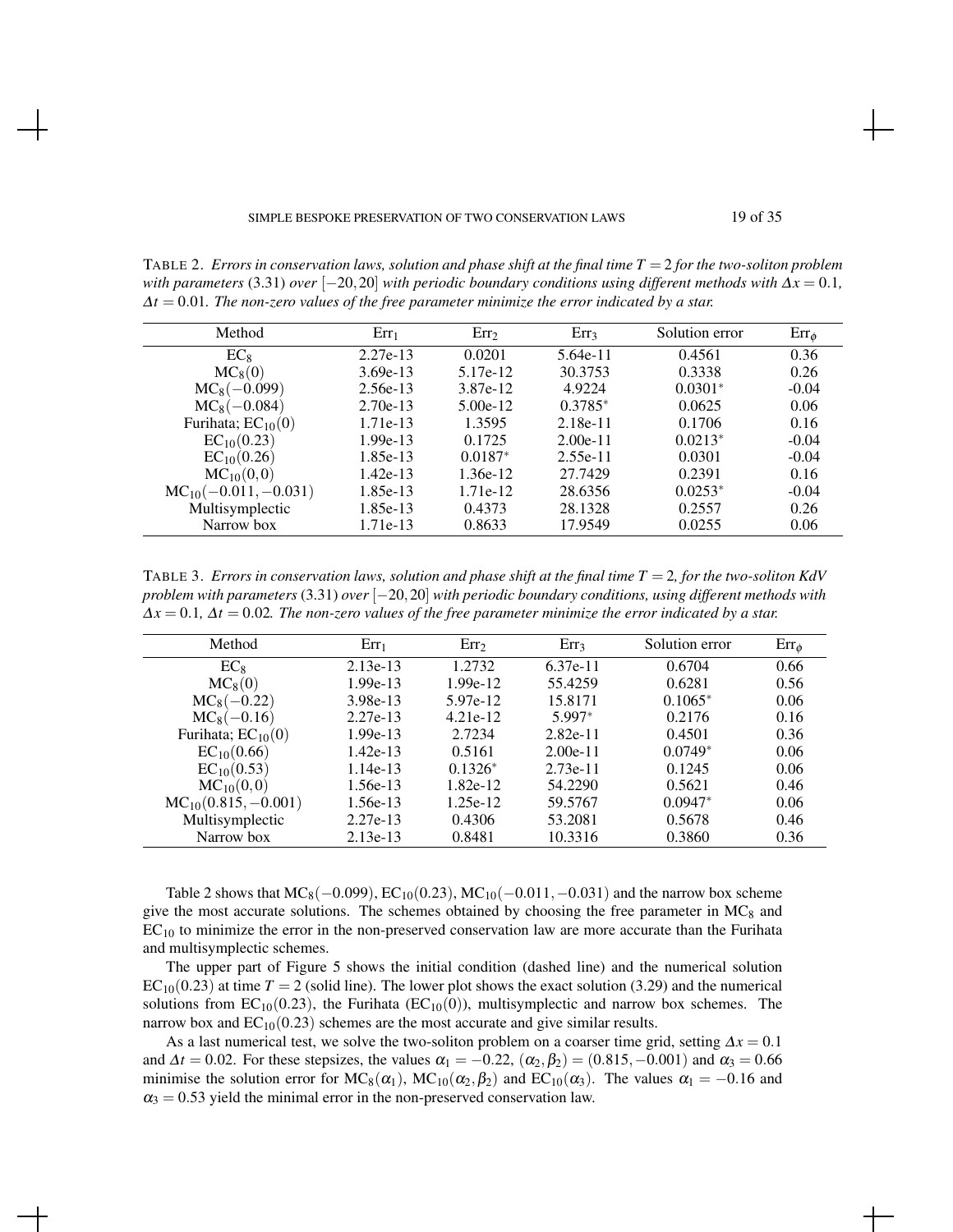

FIG. 5. Two-soliton solutions of KdV with the parameters (3.31) and stepsizes <sup>∆</sup>*x* = 0.1 and <sup>∆</sup>*t* = 0.01. Top: Initial condition (dashed curve) and numerical solution given by  $\text{EC}_{10}(0.23)$  at  $T = 2$  (solid curve). Bottom: The top of the fastest soliton at  $T = 2$ ; exact solution and numerical solutions from the  $EC_{10}(0.23)$ ,  $EC_{10}(0)$ , multisymplectic and narrow box schemes.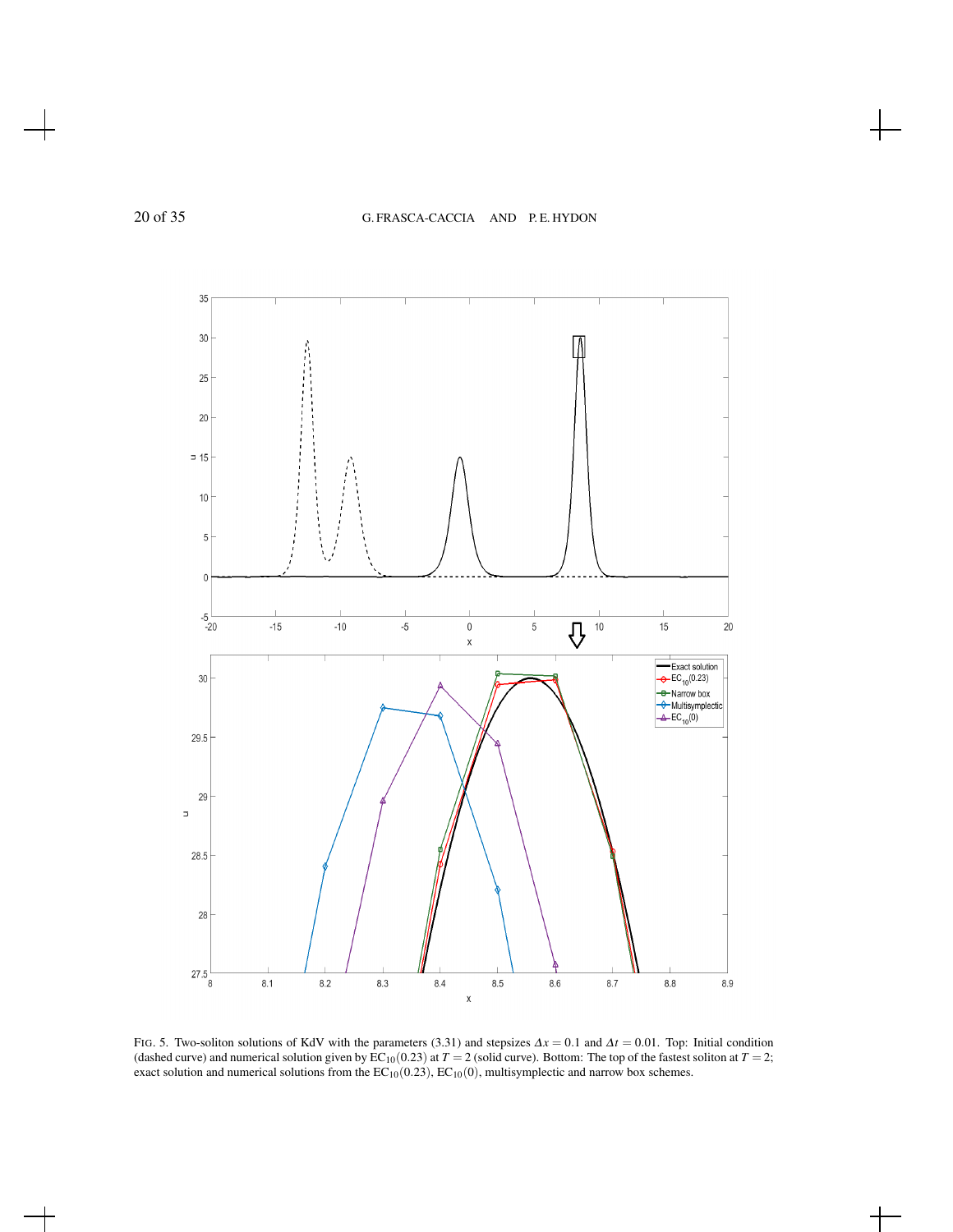#### SIMPLE BESPOKE PRESERVATION OF TWO CONSERVATION LAWS 21 of 35



FIG. 6. Two-soliton solutions for (3.1) with the parameters (3.31) and stepsizes <sup>∆</sup>*x* = 0.1 and <sup>∆</sup>*t* = 0.02. Top of the fastest soliton at time  $T = 2$ : Exact solution and numerical solutions from the  $EC_{10}(0.66)$ ,  $EC_{10}(0)$ , multisymplectic and narrow box schemes.

Most results in Table 3 are qualitatively similar to their counterparts in Table 2, though with larger solution and phase errors. However, the narrow box scheme is far less accurate for the larger time step. The solution error in the most accurate scheme,  $EC_{10}(0.66)$ , is around 3.5 times that of the most accurate EC<sub>10</sub> scheme for the smaller time step  $\Delta t = 0.01$ . This growth in solution error is slightly greater that those of the Furihata  $(EC_{10}(0))$  and multisymplectic schemes (whose phase errors also grow more slowly). Even so,  $EC_{10}(0.66)$  is by far the most accurate of the schemes (see Fig. 6).

#### 4. A nonlinear heat equation

In this section we consider the nonlinear heat equation,

$$
\mathcal{A} \equiv u_t - u_x^2 - uu_{xx} = 0, \qquad (x, t) \in \Omega \equiv [a, b] \times [0, \infty), \tag{4.1}
$$

coupled with suitable initial and boundary conditions:

$$
u(x,0) = \psi(x),
$$
  $u(a,t) = \varphi_1(t),$   $u(b,t) = \varphi_2(t).$  (4.2)

Equation (4.1) has only two independent (equivalence classes of) conservation laws:

$$
A = D_t(G_1) + D_x(F_1) \equiv D_t(u) + D_x(-uu_x), \qquad (4.3)
$$

$$
x\mathcal{A} = D_t(G_2) + D_x(F_2) \equiv D_t(xu) + D_x(u^2/2 - xuu_x), \qquad (4.4)
$$

with characteristics

$$
\mathcal{Q}_1 = 1, \quad \mathcal{Q}_2 = x,\tag{4.5}
$$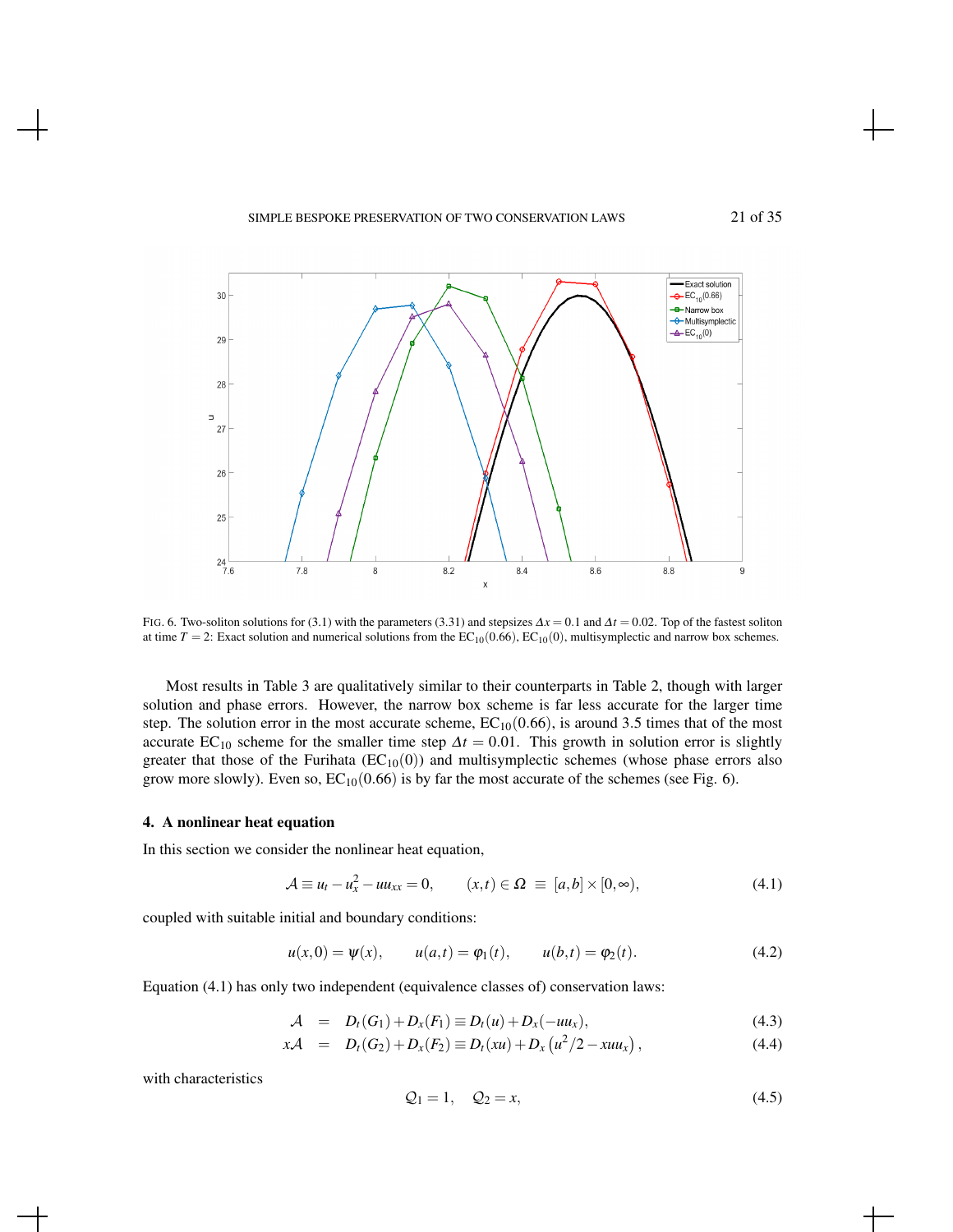respectively (see Ibragimov, 1994). To construct finite difference schemes that preserve a discrete version of (4.3) and (4.4), we use the following general results.

THEOREM 4.1 Any partial differential equation of the form

$$
D_t(g[u]) + D_x^k(f[u]) = 0, \qquad k \in \mathbb{N},
$$
\n(4.6)

where  $g[u]$  and  $f[u]$  are smooth functions of *u* and its derivatives, has *k* conservation laws whose characteristics are  $Q_i = x^{i-1}$ ,  $i = 1, ..., k$ . Any scheme of the form

$$
D_n\left(\widetilde{g[u]}\right) + D_m^k\left(\widetilde{f[u]}\right) = 0,\tag{4.7}
$$

where  $\widetilde{g[u]}$  and  $\widetilde{f[u]}$  are finite difference approximations to  $g[u]$  and  $f[u]$  respectively, has *k* conservation laws whose characteristics are  $\widetilde{Q}_i = x_0^{i-1}, i = 1, \ldots, k$ .

*Proof.* On solutions of (4.6), using integration by parts,

$$
x^{i-1}\left(D_t(g[u]) + D_x^k(f[u])\right) = D_t\left(x^{i-1}g[u]\right) + (-1)^k D_x^k(x^{i-1})f[u] + D_x(h[u]),
$$

for some function *h* of *u* and its derivatives. As *i*−1 < *k*, this simplifies to

$$
x^{i-1}\left(D_t(g[u]) + D_x^k(f[u])\right) = D_t\left(x^{i-1}g[u]\right) + D_x(h[u]),
$$

which is a divergence and, therefore, a conservation law with characteristic  $Q_i = x^{i-1}$ . The proof for the discrete case is similar. Summation by parts gives

$$
x_0^{i-1}\left(D_n\left(\widetilde{s[u]}\right) + D_m^k\left(\widetilde{f[u]}\right)\right) = D_n\left(x_0^{i-1}\widetilde{s[u]}\right) + \left(S_m^{-1}D_m\right)^k\left(x_0^{i-1}\right)\widetilde{f[u]} + D_m\left(\widetilde{h[u]}\right)
$$

on solutions of (4.7), for some function  $h[u]$  of *u* and its shifts. Again  $i-1 < k$ , so

$$
x_0^{i-1}\left(D_n\left(\widetilde{g[u]}\right)+D_m^k\left(\widetilde{f[u]}\right)\right)=D_n\left(x_0^{i-1}\widetilde{g[u]}\right)+D_m\left(\widetilde{h[u]}\right)
$$

which is a discrete conservation law with characteristic  $\widetilde{Q}_i = x_0^{i-1}$ .

 $\Box$ 

,

#### 4.1 *Conservative methods for the nonlinear heat equation*

The nonlinear heat equation (4.1) is of the form (4.6), with  $k = 2$ . Therefore, according to Theorem 4.1, both conservation laws can be preserved by finding suitable finite difference approximations of  $g[u] = u$ and  $f[u] = -u^2/2$ . This can be achieved to second order on the most compact rectangular stencil for (4.1), which consists of six points (see Fig. 7).

This results in a two-parameter family of schemes,

$$
CS(\alpha, \beta) \equiv \tilde{\mathcal{A}} \equiv D_m \tilde{F}_1 + D_n \tilde{G}_1 = 0, \tag{4.8}
$$

with

$$
\widetilde{F}_1 = D_m\left(\widetilde{f[u]}\right)
$$
, where  $\widetilde{f[u]} = -\frac{1}{2}u_{-1,0}u_{-1,1} + \Delta t^2 \beta (D_n u_{-1,0})^2$ , (4.9)

$$
\widetilde{G_1} = g[\overline{u}] = u_{0,0} + \alpha \Delta x^2 D_m^2 u_{-1,0} \,. \tag{4.10}
$$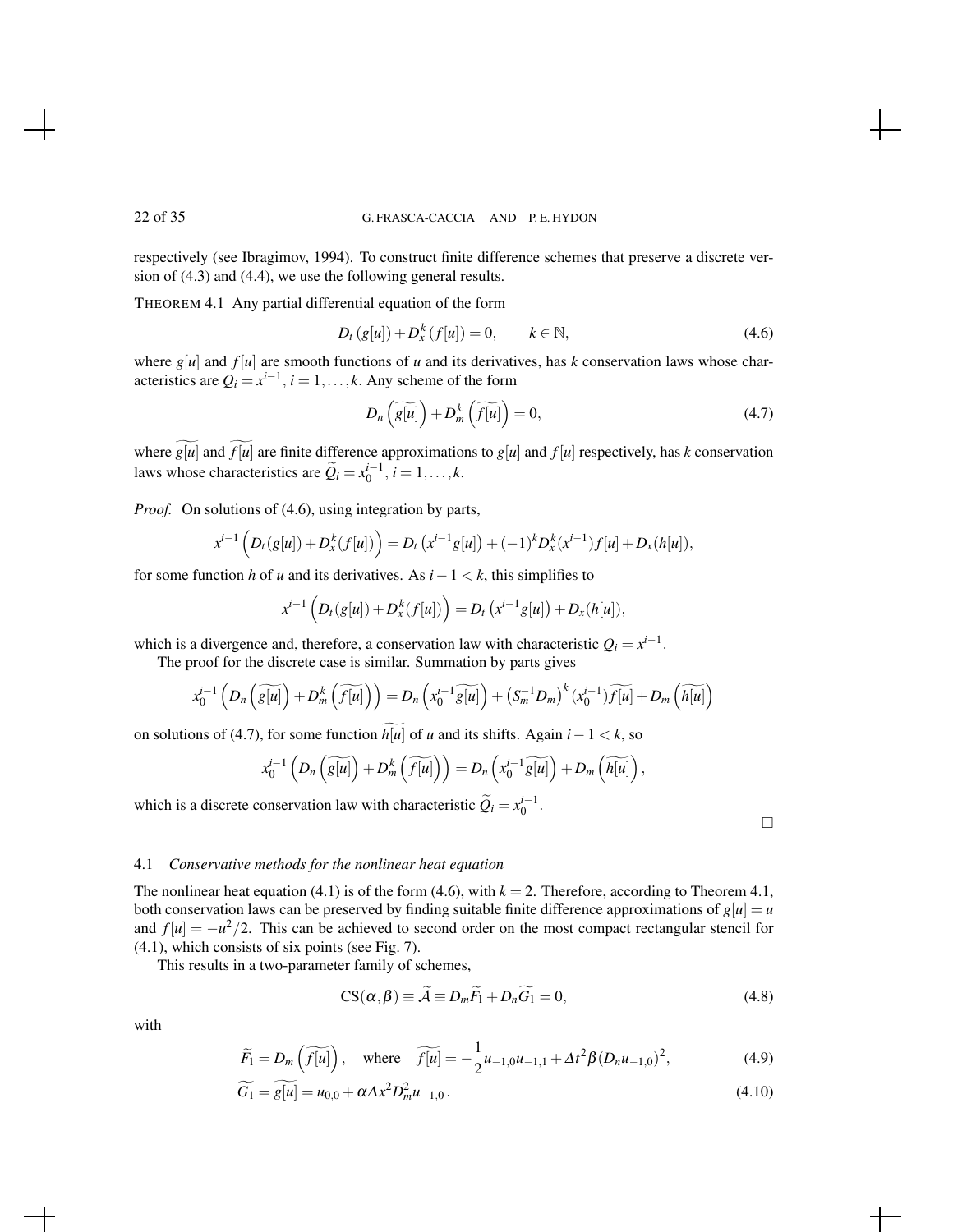

FIG. 7. The 6-point rectangular stencil for (4.1). Conservation laws are preserved to second-order at the central point  $(0,1/2)$ (circle), densities and fluxes respectively at  $(0,0)$  and  $(-1/2,1/2)$  (crosses).

These schemes preserve a discrete version of (4.3) with  $\widetilde{Q_1} = 1$  and of (4.4), namely

$$
\widetilde{Q_2}\widetilde{\mathcal{A}} = D_m\widetilde{F_2} + D_n\widetilde{G_2},\tag{4.11}
$$

where

$$
\widetilde{Q_2} = x_0, \qquad \widetilde{F_2} = \mu_m(x_{-1})\widetilde{F_1} - \mu_m\left(\widetilde{f[u]}\right), \qquad \widetilde{G_2} = x_0\widetilde{G_1}.
$$

Except for  $CS(0,0)$ , the approximated densities and fluxes include derivative terms that do not appear in the corresponding continuous quantities. However, these vanish as the stepsizes approach zero. The following schemes are particularly straightforward.

The scheme CS(0, -1/4) has perhaps the most obvious discretization of  $\widetilde{F}_1$  and  $\widetilde{G}_1$ , namely

$$
\widetilde{F}_1=D_m\left(-\tfrac{1}{2}\mu_n u_{-1,0}^2\right),\qquad \widetilde{G}_1=u_{0,0}.
$$

The components of the second conservation law are

$$
\widetilde{F}_2 = \mu_m(x_{-1})\widetilde{F}_1 + \frac{1}{2}\mu_m\left(\mu_n u_{-1,0}^2\right), \qquad \widetilde{G}_2 = x_0 u_{0,0}.
$$

The scheme  $CS(0, -1/8)$  amounts to

$$
D_n(u_{0,0})+D_m^2\left(-\frac{1}{2}\left(\mu_n u_{-1,0}\right)^2\right)=0,
$$

which is obtained by applying the implicit midpoint rule to the following simple semidiscretization of  $(4.1)$ , with  $U_i(t)$  approximating  $u(x_i, t)$ :

$$
U'_0 + D_m^2 \left(-\frac{1}{2}(U_{-1})^2\right) = 0.
$$

The densities and fluxes of the discrete conservation laws preserved by  $CS(0,−1/8)$  are

$$
\widetilde{F}_1 = D_m \left( -\frac{1}{2} \left( \mu_n u_{-1,0} \right)^2 \right), \qquad \widetilde{G}_1 = u_{0,0};
$$
\n
$$
\widetilde{F}_2 = \mu_m(x_{-1}) \widetilde{F}_1 + \frac{1}{2} \mu_m \left( \left( \mu_n u_{-1,0} \right)^2 \right), \qquad \widetilde{G}_2 = x_0 u_{0,0}.
$$

The scheme with the fewest terms is  $CS(0,0)$ , whose densities and fluxes are

$$
\widetilde{F}_1 = D_m \left( -\frac{1}{2} u_{-1,0} u_{-1,1} \right), \qquad \widetilde{G}_1 = u_{0,0};
$$
  

$$
\widetilde{F}_2 = \mu_m(x_{-1}) \widetilde{F}_1 + \frac{1}{2} \mu_m \left( u_{-1,0} u_{-1,1} \right), \qquad \widetilde{G}_2 = x_0 u_{0,0}.
$$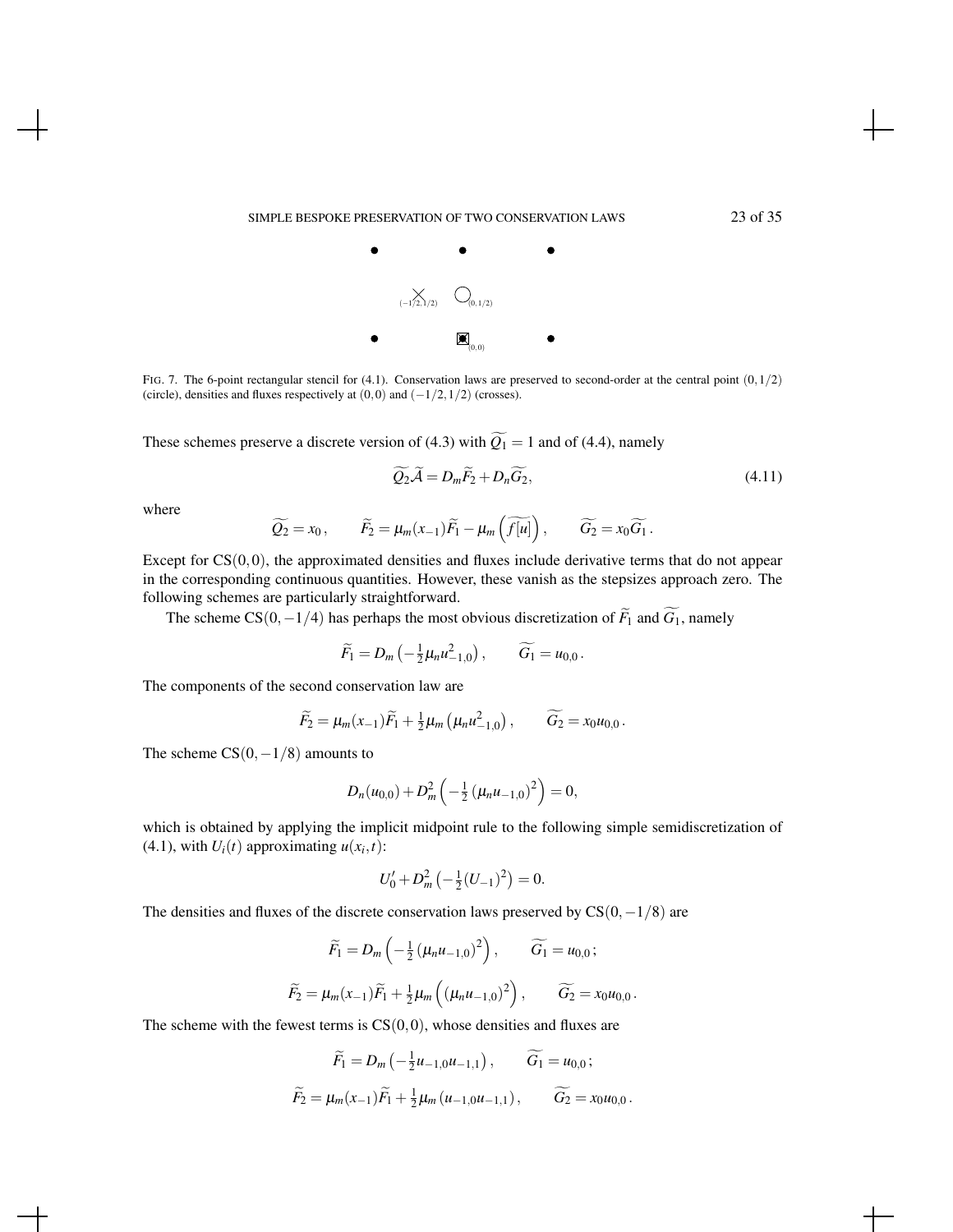This scheme can be solved explicitly at the  $k^{\text{th}}$  integration step, provided that the matrix

$$
\frac{1}{\Delta t}I - \frac{1}{2\Delta x^2}M \circ V_{k-1}
$$

is invertible; here *I* is the identity matrix,  $\circ$  is the Hadamard product,<sup>2</sup>

$$
M = \left( \begin{array}{cccc} -2 & 1 & & & \\ 1 & -2 & 1 & & \\ & 1 & -2 & 1 & \\ & & \ddots & \ddots & \ddots \end{array} \right), \qquad V_{k-1} = \mathbf{e} u_{k-1},
$$

where e is the column vector whose entries are all 1, and *uk*−<sup>1</sup> is the row vector whose entries are the approximation (from the previous step) of *u* at the spatial grid points.

REMARK 4.1 The nonlinear heat equation (4.1) is a special case of the porous medium equation,

$$
D_t(u) + D_x^2\left(-\frac{u^s}{s}\right) = 0, \qquad (x, t) \in \Omega \equiv [a, b] \times [0, \infty), \tag{4.12}
$$

where  $s \in \mathbb{N} \setminus \{1\}$ . For each *s*, this equation has only two conservation laws, with characteristics 1 and *x*. The approach that we have used for the nonlinear heat equation can be used to obtain conservative schemes for (4.12) with  $s > 2$ . On the six-point stencil in Fig. 7, this yields an *s*-parameter family of second-order methods.

#### 4.2 *Numerical tests*

In this section, three benchmark numerical tests for the problem  $(4.1)-(4.2)$  are used to show the effectiveness of the methods developed in Section 4.1. We compare the results from several  $CS(\alpha, \beta)$ schemes, which preserve both conservation laws, with those from the following second-order scheme that, in general, does not preserve either conservation law:

$$
D_n u_{0,0} - (D_m \mu_m \mu_n u_{-1,0})^2 - \mu_n (u_{0,0}) D_m^2(\mu_n u_{-1,0}) = 0.
$$
 (4.13)

We call the scheme ML/IM, as it is obtained by applying the implicit midpoint method to the following standard second-order method-of-lines semidiscretization of (4.1):

$$
U_0' - (D_m \mu_m U_{-1})^2 - U_0 D_m^2 U_{-1} = 0.
$$

Again, implicit methods are solved by a simplified Newton method with frozen Jacobian, run until the error reaches machine accuracy. The (relative) solution error at the final time  $t = T$  is evaluated as

$$
\frac{\|u - u_{\text{exact}}\|}{\|u_{\text{exact}}\|}\bigg|_{t=T}.\tag{4.14}
$$

<sup>2</sup>The Hadamard product gives  $(A \circ B)_{i,j} = A_{i,j}B_{i,j}$ , for each *i*, *j*.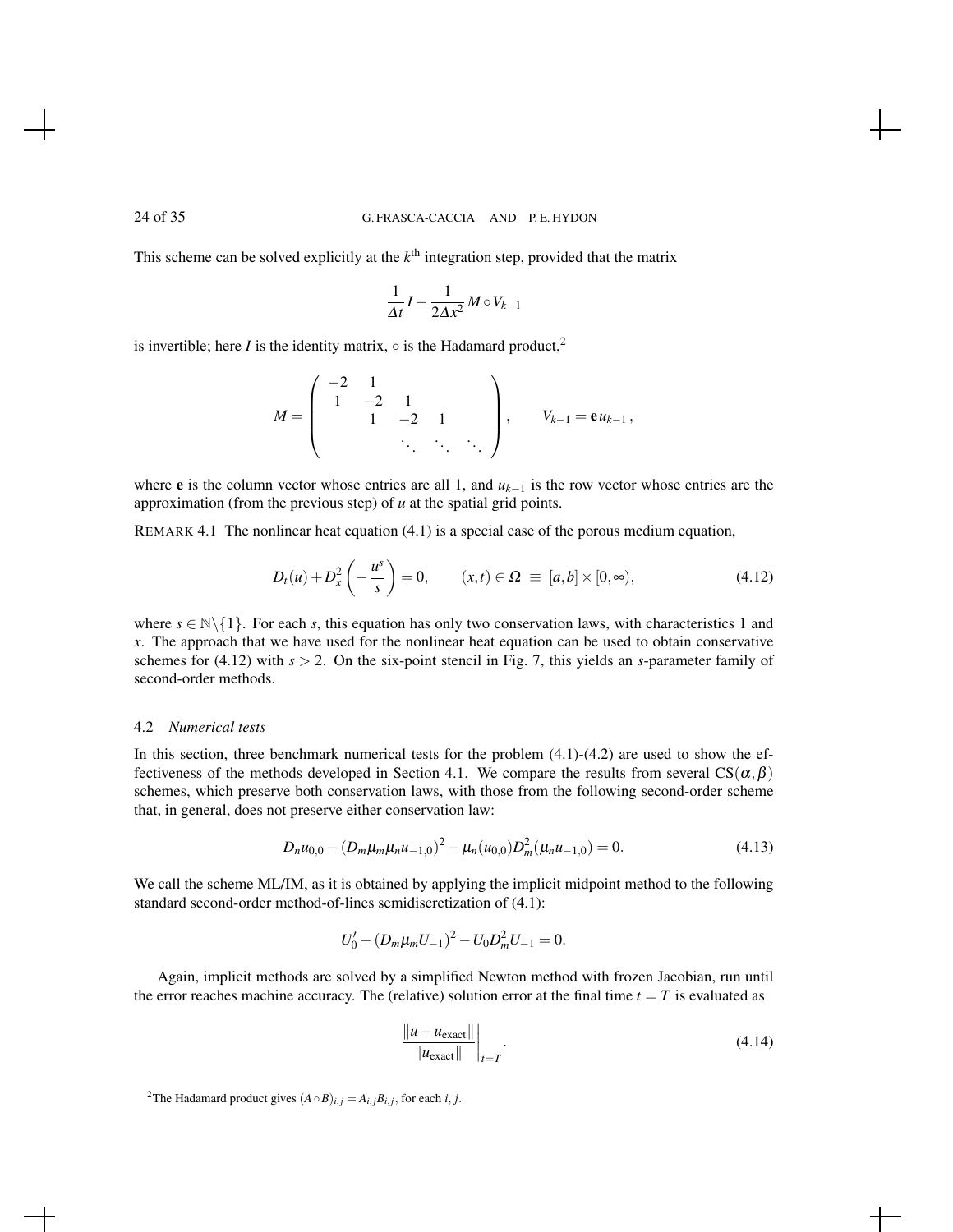#### SIMPLE BESPOKE PRESERVATION OF TWO CONSERVATION LAWS 25 of 35

The errors in the discrete conservation laws  $(4.8)$  and  $(4.11)$  are evaluated respectively as<sup>3</sup>

$$
\text{Err}_1 = \Delta x \max_{j=1,\dots,N-1} \left| \sum_{i=2}^{M-1} D_n \left( u_{i,j} + \alpha \Delta x^2 D_m^2 u_{i-1,j} \right) - D_m \left\{ \left[ \frac{u_{r,j} u_{r,j+1} + 2 \beta \Delta t^2 (D_n u_{r,j})^2}{2 \Delta x} \right]_{r=1}^{M-1} \right\} \right|,
$$
\n(4.15)

$$
Err_2 = \Delta x \max_{j=1,...,N-1} \left| \sum_{i=2}^{M-1} x_i D_n(u_{i,j} + \alpha \Delta x^2 D_m^2 u_{i-1,j}) - \left[ \frac{\mu_m(x_r) D_m(u_{r,j} u_{r,j+1}) - \mu_m(u_{r,j} u_{r,j+1})}{2 \Delta x} \right]_{r=1}^{M-1} + \beta \Delta t^2 \left[ \frac{\mu_m(x_r) D_m((D_n u_{r,j})^2) - \mu_m((D_n u_{r,j})^2)}{\Delta x} \right]_{r=1}^{M-1} \right],
$$
(4.16)

where  $u_{i,j} \simeq u(a + i\Delta x, j\Delta t)$ , so that subscripts denote shifts with respect to  $(x, t) = (a, 0)$ . To evaluate the error in the conservation laws resulting from ML/IM we use (4.15) and (4.16), setting  $\alpha = \beta = 0$ .

The first benchmark problem is (4.1) with the initial and boundary conditions

$$
u(x,0) = \left(1 - \frac{x^2}{6}\right)_+, \quad -6 \le x \le 6, \qquad u(-6,t) = u(6,t) = 0, \quad t \in [0,4], \tag{4.17}
$$

where  $f_+ = \max(f, 0)$ . These conditions yield the Barenblatt solution of the porous medium equation  $(4.12)$  with  $s = 2$ , which is

$$
u_{\text{exact}}(x,t) = (t+1)^{-1/3} \left(1 - \frac{x^2}{6(t+1)^{2/3}}\right)_+.
$$

For all  $t > 0$ , this solution has compact support with the interface moving outward at a finite speed. The Barenblatt solution is a (weak) energy solution, but not a classical solution as it is not differentiable at the interface points. Such solutions cause difficulties in numerical simulation. Standard finite element methods can create oscillations close to the interface, but negative values have no meaning physically (see Zhang & Wu, 2009). Here we show that, by contrast, various conservative finite difference schemes  $CS(\alpha, \beta)$  are effective for non-smooth solutions. For simplicity, we will consider only the one-parameter family obtained by setting  $\alpha = 0$ .

Table 4 shows the errors in the conservation laws for various CS(0, $\beta$ ) given the stepsizes  $\Delta x = 0.25$ and  $\Delta t = 0.333$ . These schemes locally preserve both conservation laws to machine accuracy. The solution error at the final time  $T = 4$ , evaluated according to (4.14), is minimised by setting  $\beta = 0.21$ . Nevertheless, the explicitly-solved scheme  $CS(0,0)$ , though slightly less accurate, is a better option because of its low computation time.

<sup>3</sup>If periodic or zero boundary conditions apply,  $(4.15)$  and  $(4.16)$  can be replaced with

$$
\Delta x \max_{j=1,...,N-1} \sum_{i=1}^{M} D_n(u_{i,1} + \alpha \Delta x^2 D_m^2 u_{i-1,j}), \qquad \Delta x \max_{j=1,...,N-1} \sum_{i=1}^{M} x_i D_n(u_{i,j} + \alpha \Delta x^2 D_m^2 u_{i-1,j}),
$$

which measure the error in the conservation of the global invariants

$$
\int G_1 dx = \int u dx
$$
 and  $\int G_2 dx = \int xu dx$ .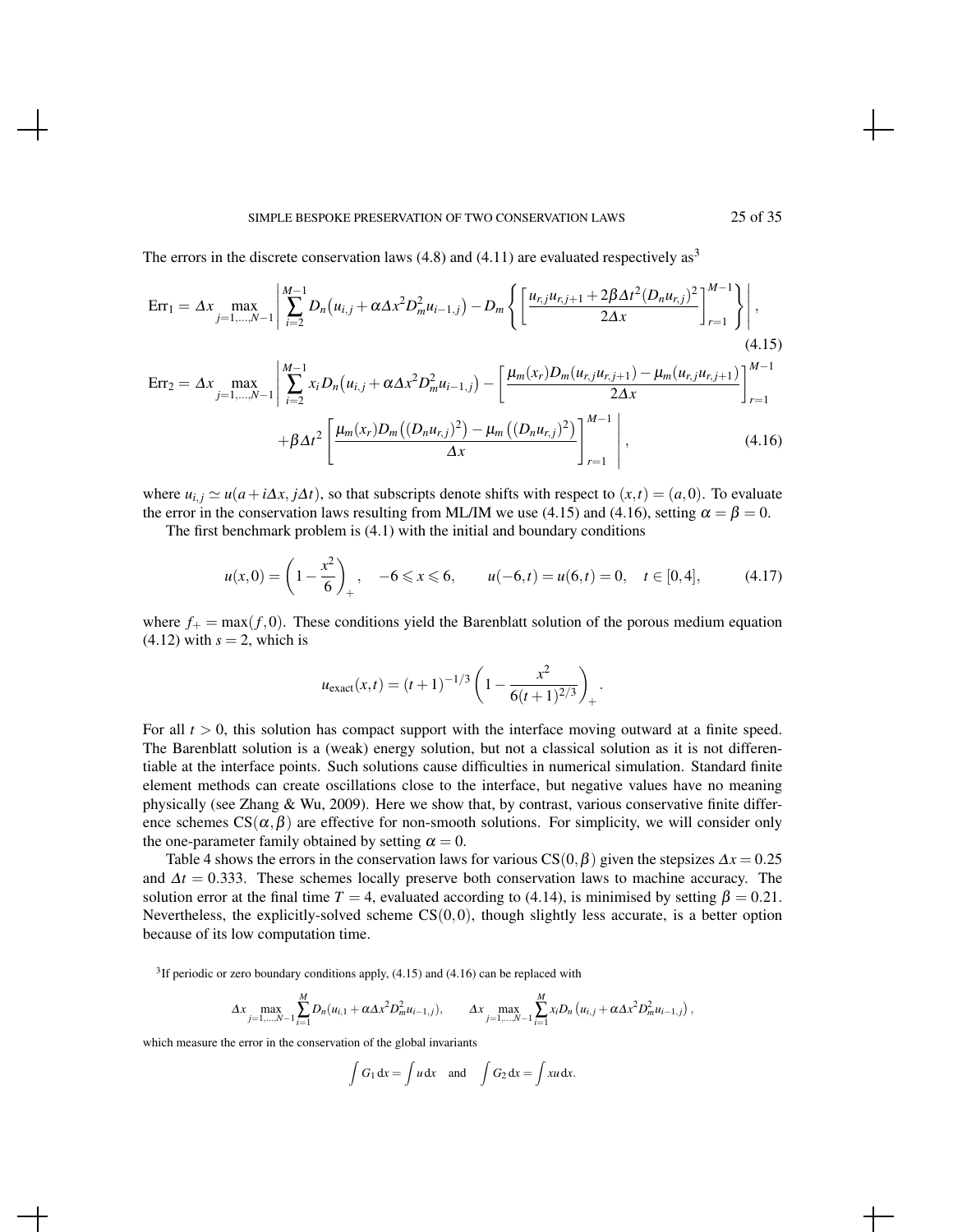TABLE 4. *Errors in solution and conservation laws at the final time*  $T = 4$ *, when solving* (4.1) *with the conditions* (4.17)*, using*  $CS(0, \beta)$  *schemes with*  $\Delta x = 0.25$ ,  $\Delta t = 0.333$  *and the scheme* ML/IM *with*  $\Delta x = 0.25$ ,  $\Delta t = 0.0267$ .

| Method        | $Err_1$    | Err <sub>2</sub> | Solution error | Computational time |
|---------------|------------|------------------|----------------|--------------------|
| $CS(0, -1/4)$ | 8.11e-16   | 5.66e-16         | 0.0038         | 0.032              |
| $CS(0, -1/8)$ | $4.55e-16$ | $3.92e-16$       | 0.0035         | 0.026              |
| CS(0,0)       | $5.95e-15$ | 5.41e-15         | 0.0032         | 0.002              |
| CS(0, 0.21)   | $8.61e-16$ | $1.03e-15$       | 0.0028         | 0.030              |
| <b>ML/IM</b>  | 0.0671     | $5.30e-15$       | 0.0307         | 0.221              |

TABLE 5. *Errors in solution and conservation laws at the final time*  $T = 4$ *, when solving* (4.1) *with the conditions in* (4.17)*, using*  $CS(0, \beta)$  *methods with*  $\Delta x = 0.1$ ,  $\Delta t = 0.133$  *and the scheme* ML/IM  $with \Delta x = 0.1, \Delta t = 0.005.$ 

| Method        | Err1       | Err2       | Solution error | Computational time |
|---------------|------------|------------|----------------|--------------------|
| $CS(0, -1/4)$ | $1.66e-15$ | 2.57e-15   | 0.0013         | 0.15               |
| $CS(0, -1/8)$ | $1.58e-15$ | $1.83e-15$ | 0.0012         | 0.10               |
| CS(0,0)       | 4.88e-14   | $4.67e-14$ | 0.0011         | 0.014              |
| CS(0, 0.07)   | $3.70e-15$ | $3.36e-15$ | 9.77e-04       | 0.09               |
| <b>ML/IM</b>  | 0.0232     | $2.37e-14$ | 0.0126         | 6.48               |

TABLE 6. *Errors in solution and conservation laws at the final time T* = 4*, when solving* (4.1) *with the conditions in* (4.17)*, using*  $CS(0, \beta)$  *methods with*  $\Delta x = 0.025$ *,*  $\Delta t = 0.03$  *and the scheme* ML/IM  $with \Delta x = 0.025, \Delta t = 0.000267.$ 

| Method        | $Err_1$    | Err <sub>2</sub> | Solution error | Computational time |
|---------------|------------|------------------|----------------|--------------------|
| $CS(0, -1/4)$ | $3.16e-14$ | 1.78e-14         | 6.51e-05       | 14.35              |
| $CS(0, -1/8)$ | $2.18e-14$ | $1.50e-14$       | 5.87e-05       | 8.99               |
| CS(0,0)       | $3.22e-14$ | $2.69e-14$       | 5.48e-05       | 0.38               |
| CS(0, 0.05)   | $3.20e-14$ | $4.49e-14$       | 5.42e-05       | 6.71               |
| <b>ML/IM</b>  | 0.0095     | $2.50e-13$       | 0.0035         | 1612.61            |

ML/IM does not converge on such a coarse grid. Only by reducing the time step so that  $\Delta t < \Delta x^2$ can this scheme be made to converge. Reducing the time step to  $\Delta t = 0.0267$ , the solution error is still larger than those of the CS( $0, \beta$ ) methods, which converge even when  $\Delta t > \Delta x$ . Note that ML/IM preserves the conservation law (4.4); this is a consequence of the reflectional symmetry of the scheme and the boundary conditions.

Tables 5 and 6 show the outcomes of solving the same problem with various  $CS(0, \beta)$  on the finer grids  $\Delta x = 0.1$ ,  $\Delta t = 0.133$  and  $\Delta x = 0.025$ ,  $\Delta t = 0.03$ . On these grids the values  $\beta = 0.07$  and  $\beta = 0.05$ respectively minimize the solution error. The explicit scheme  $CS(0,0)$  is by far the most efficient and has a low solution error. Of the implicit schemes, the optimised scheme is the fastest in each case. The errors in the conservation laws are tiny, but grow as the grid is refined due to the accumulation of rounding errors. Again, ML/IM requires smaller timesteps for convergence; even then, the solution error is still far greater than those of the conservative methods.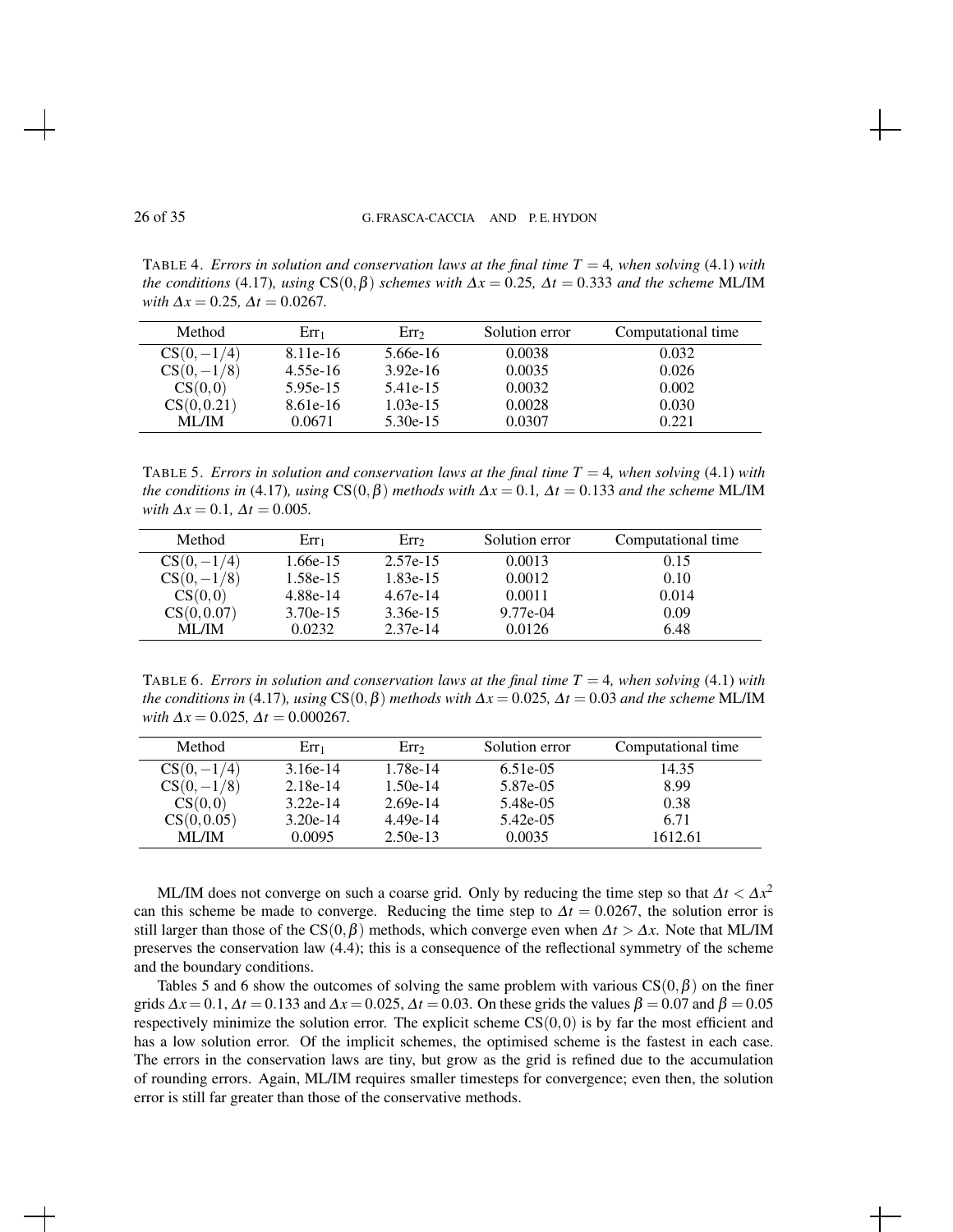TABLE 7. *Errors in solution and conservation laws at the final time*  $T = 10$ *, when solving* (4.1) *with conditions in* (4.18)*, using*  $CS(0, \beta)$  *schemes with*  $\Delta x = 0.375$ ,  $\Delta t = 0.333$  *and* ML/IM *with*  $\Delta x = 0.375$ ,  $\Delta t = 0.00667$ .

| Method         | $Err_1$    | Err <sub>2</sub> | Solution error | Computational time |
|----------------|------------|------------------|----------------|--------------------|
| $CS(0, -1/4)$  | $2.13e-14$ | $3.73e-14$       | 0.0013         | 0.06               |
| $CS(0, -1/8)$  | $2.40e-14$ | $2.13e-14$       | $9.26e-04$     | 0.04               |
| CS(0,0)        | $3.60e-14$ | 5.86e-14         | 0.0035         | 0.002              |
| $CS(0, -0.14)$ | $2.40e-14$ | $2.66e-14$       | $9.13e-04$     | 0.04               |
| ML/IM          | 0.0845     | 0.7938           | 0.0114         | 1.76               |

The upper part of Fig. 8 shows the initial condition (dashed line) and the numerical solution given by CS(0,0) for equation (4.1), with conditions in (4.17), setting  $\Delta x = 0.025$  and  $\Delta t = 0.03$ . The method does not produce any spurious oscillations close to the interface. Magnifying the left interface, as shown at bottom of Fig. 8, one can see that the solution of  $CS(0,0)$  is closer to the exact solution at time  $T = 4$ than the solution given by ML/IM, even though the time step used to advance ML/IM is much smaller. Furthermore, the interface of the numerical solution has moved at the correct speed and overlaps the interface of the exact solution. The solutions given by  $CS(0, \beta)$  for the optimal value of  $\beta$  overlap the  $CS(0,0)$  solution, so we omit the corresponding figures.

The second benchmark problem is (4.1) with  $(x,t) \in \Omega = [0,15] \times [0,10]$  and the following initial and boundary conditions:

$$
u(x,0) = 0, \quad x \in [0,15],
$$
  
 
$$
u(0,t) = t, \quad t \in [0,10], \qquad u(15,t) = 0, \quad t \in [0,10].
$$
 (4.18)

The exact solution of this problem (see Ibragimov, 1994) is again not smooth:

$$
u_{\text{exact}}(x,t) = \begin{cases} t - x, & 0 \leq x \leq t, \\ 0, & x > t; \end{cases}
$$

this is a wave travelling with unit speed into an undisturbed medium.

Table 7 shows the errors for various CS(0, $\beta$ ) with  $\Delta x = 0.375$  and  $\Delta t = 0.333$ . The value  $\beta = -0.14$ gives the minimum solution error. As ML/IM does not converge on this grid, we use the finer timestep  $\Delta t = 0.00667$  for this method; the problem is not reflectionally symmetric, so neither conservation law is preserved. The results are similar to those for the first benchmark problem. Again, the sub-optimal scheme  $CS(0,0)$ , solved explicitly, is convenient because of its low computation time.

Similar results are obtained in Table 8 by solving the same problem using  $CS(0, \beta)$  schemes on the finer grid  $\Delta x = 0.05$ ,  $\Delta t = 0.025$ , for which the value  $\beta = 0.34$  minimizes the solution error. As ML/IM does not converge on these grids, we reduce the timestep to  $\Delta t = 8e-0.5$ . Again, the conservative methods are more accurate.

Figure 9 compares numerical solutions of problem (4.1) with (4.18) on the finer grid, which has a meshpoint at the interface  $x = 10$ . Although ML/IM is qualitatively correct, it produces a slight lag near to the interface. The scheme  $CS(0,0)$  is very accurate except at the interface and does not produce spurious oscillations in the solution. The most accurate scheme,  $CS(0,0.34)$ , models the moving interface extremely well, but produces a very small oscillation in the error at nearby points.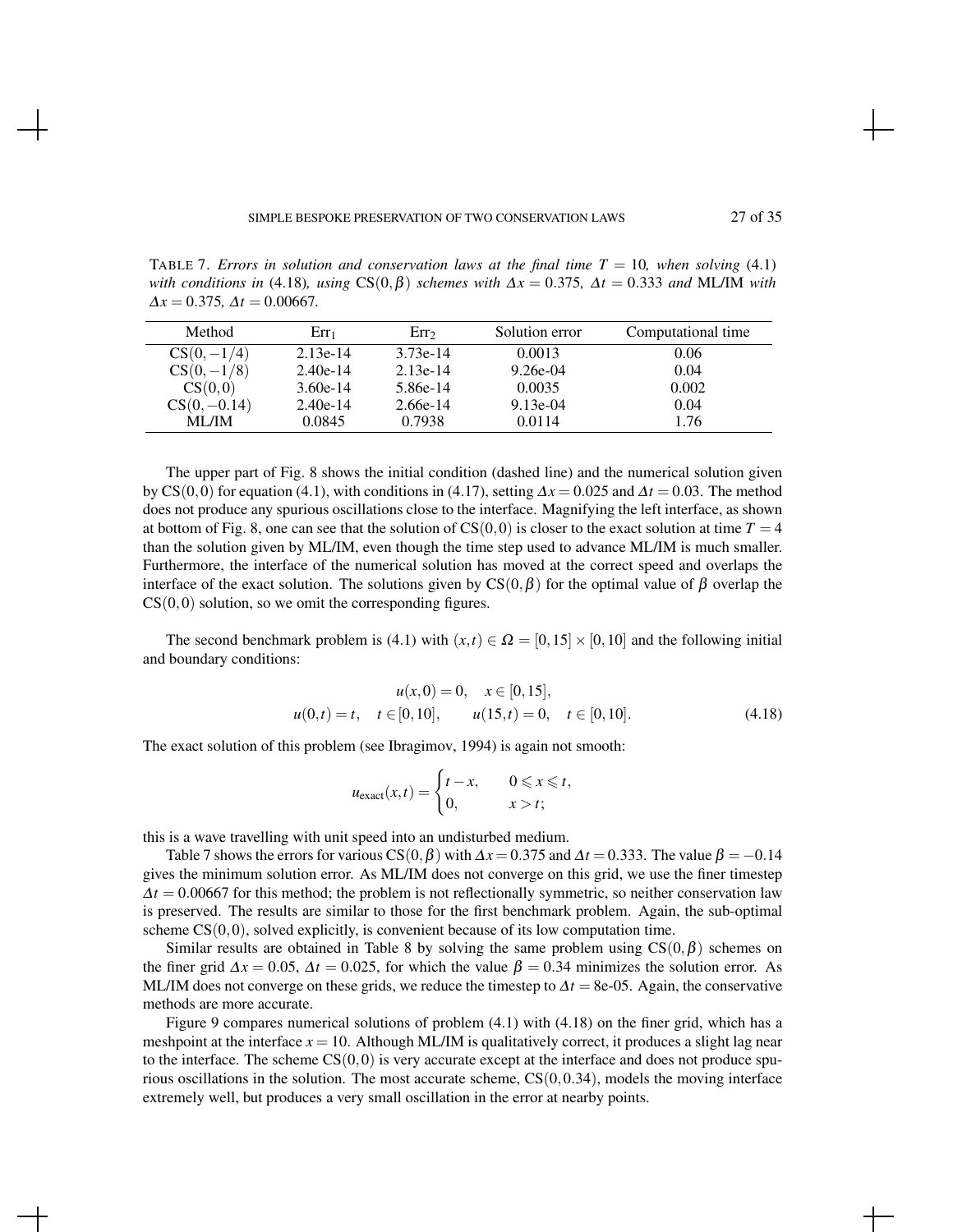

FIG. 8. Results for (4.1) with conditions in (4.17). Top: Initial condition (dashed curve) and numerical solution from CS(0,0) (solid curve), setting  $\Delta x = 0.025$  and  $\Delta t = 0.03$  over  $[-6, 6]$  at time  $T = 4$ . Bottom: Left interface: exact solution (solid curve), numerical solutions CS(0,0) with  $\Delta x = 0.025$  and  $\Delta t = 0.03$  (crosses), and ML/IM wi monds).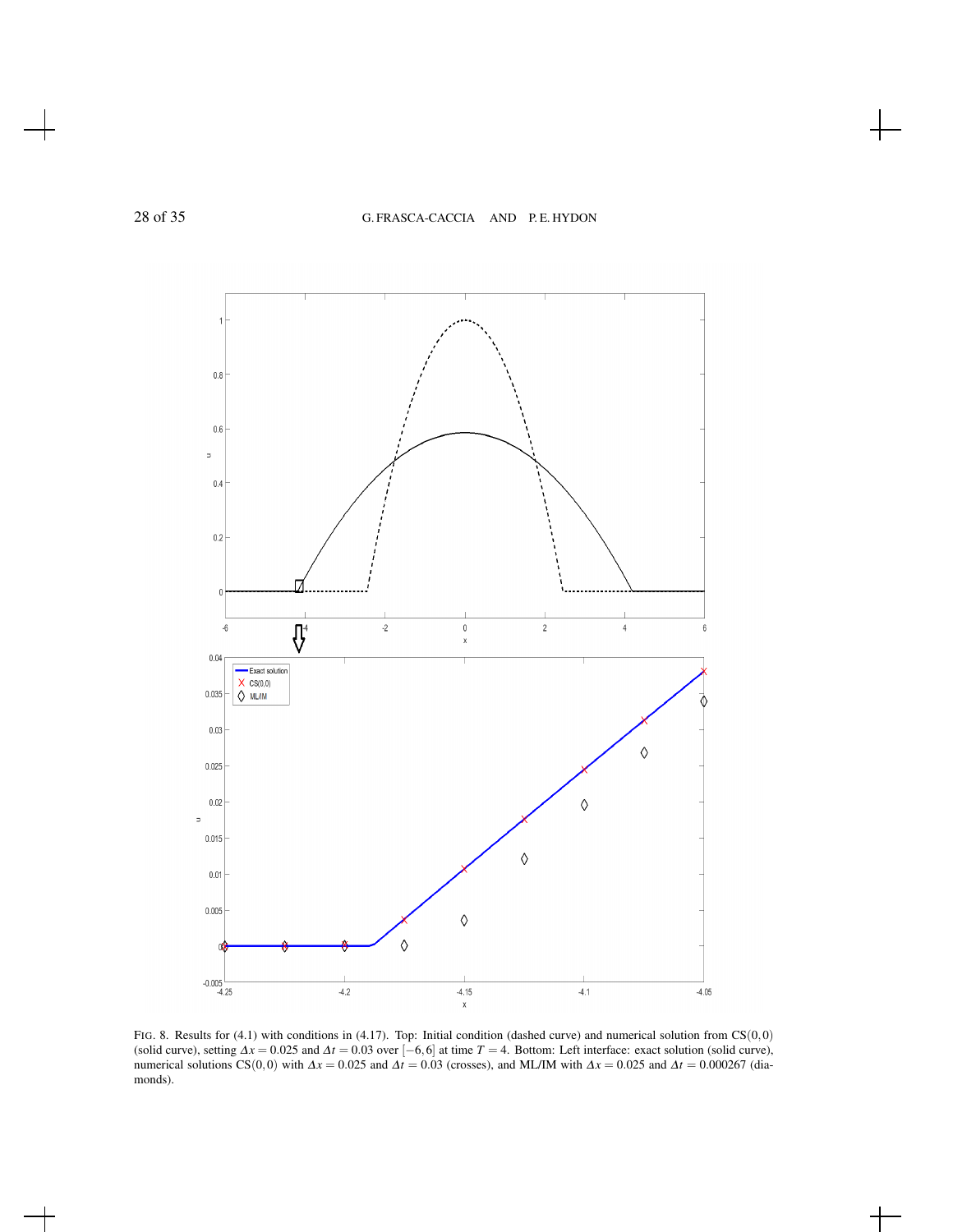



FIG. 9. Results at *T* = 10 for equation (4.1) subject to (4.18), setting  $\Delta x = 0.05$ . Exact solution (solid curve), CS(0, $\beta$ ) with  $\Delta t = 0.025$  (crosses), and ML/IM with  $\Delta t = 8e-05$  (diamonds). Top:  $\tilde{\beta} = 0$ . Bottom:  $\beta = 0.34$ .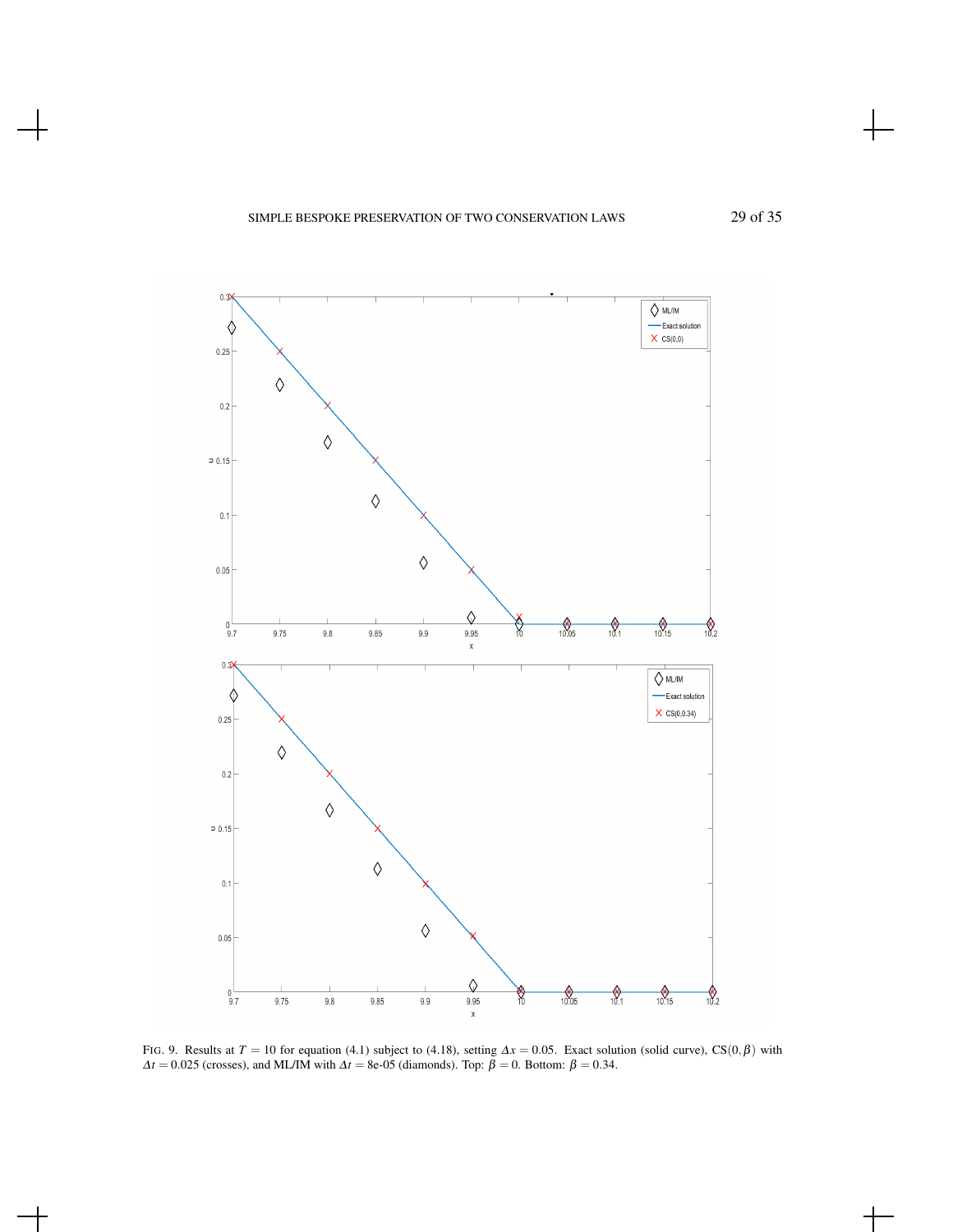TABLE 8. *Errors in solution and conservation laws at the final time*  $T = 10$ *, when solving* (4.1) *with conditions in* (4.18)*, using*  $CS(0, \beta)$  *methods with*  $\Delta x = 0.05$ *,*  $\Delta t = 0.025$  *and* ML/IM *with*  $\Delta x = 0.05$ *,*  $\Delta t = 8e-05$ .

| Method        | $Err_1$    | Err <sub>2</sub> | Solution error | Computational time |
|---------------|------------|------------------|----------------|--------------------|
| $CS(0, -1/4)$ | $9.55e-13$ | $1.79e-12$       | 1.16e-04       | 4.92               |
| $CS(0, -1/8)$ | $7.92e-13$ | 1.34e-12         | $9.99e-0.5$    | 3.67               |
| CS(0,0)       | $9.96e-13$ | $2.06e-12$       | 8.16e-05       | 0.19               |
| CS(0, 0.34)   | $2.60e-12$ | 5.37e-12         | $2.94e-0.5$    | 6.90               |
| <b>ML/IM</b>  | 0.0114     | 0.1131           | 0.0017         | 1400.70            |

TABLE 9. *Errors in solution and conservation laws at the final time*  $T = 10$ *, when solving* (4.1) *with conditions in* (4.19)*, using*  $CS(0, \beta)$  *methods with*  $\Delta x = 0.25$ ,  $\Delta t = 0.333$  *and* ML/IM *with*  $\Delta x = 0.25$ ,  $\Delta t = 0.04$ .

| Method        | $Err_1$    | Err <sub>2</sub> | Solution error | Computational time |
|---------------|------------|------------------|----------------|--------------------|
| $CS(0, -1/4)$ | $3.05e-16$ | $1.39e-17$       | 0.0162         | 0.013              |
| $CS(0, -1/8)$ | 8.33e-17   | 1.39e-17         | 0.0099         | 0.013              |
| CS(0,0)       | 2.78e-17   | 1.39e-17         | 0.0036         | 0.002              |
| CS(0, 0.06)   | 5.55e-17   | 2.08e-17         | 0.0017         | 0.011              |
| <b>ML/IM</b>  | 0.0099     | 0.0117           | 0.0165         | 0.076              |

The final benchmark problem is (4.1) with the initial and boundary conditions

$$
u(x,0) = 0, \quad 0 \le x \le 5,
$$
  

$$
u(0,t) = (\tilde{t}-t)^{-1} \left[1 - (1-t/\tilde{t})^{2/3}\right], \qquad u(5,t) = 0, \quad t \in [0,T] \subset [0,\tilde{t}), \tag{4.19}
$$

where  $\tilde{t}$  is a positive constant (the time of existence of the solution). The exact solution of this problem is (see Galaktionov & Posashkov, 1988; Ibragimov, 1994)

$$
u_{\text{exact}}(x,t) = \begin{cases} (\tilde{t} - t)^{-1} \left[ \left( 1 - x/\sqrt{6} \right)^2 - \left( 1 - t/\tilde{t} \right)^{2/3} \right], & 0 \leqslant x \leqslant \tilde{x}(t), \\ 0, & \tilde{x}(t) < x \leqslant 5, \end{cases}
$$

where

$$
\tilde{x}(t)=\sqrt{6}(1-(1-t/\tilde{t}\,)^{1/3}),\qquad 0\leqslant t\leqslant T<\tilde{t}.
$$

This is another non-smooth solution of equation (4.1); it exists on the finite time interval  $[0, \tilde{t})$ , blowing up when *t* approaches  $\tilde{t}$ .

Tables 9 and 10 summarise the numerical solutions of the nonlinear heat equation over the time interval [0,10], with the initial and boundary conditions in (4.19) for  $\tilde{t} = 11$ . For the coarser grid with  $\Delta x = 0.25$ , the optimal value of  $\beta$  is 0.06; for the finer grid,  $\Delta x = 0.1$ ,  $\beta = 0.05$  is optimal. On both grids, we have chosen  $\Delta t > \Delta x$  for the CS(0, $\beta$ ) schemes, to show that this does not produce instability. This contrasts markedly with ML/IM, which requires  $\Delta t < \Delta x^2$  for convergence. Once again, CS(0,0) shows itself to be a highly-efficient, reasonably-accurate scheme.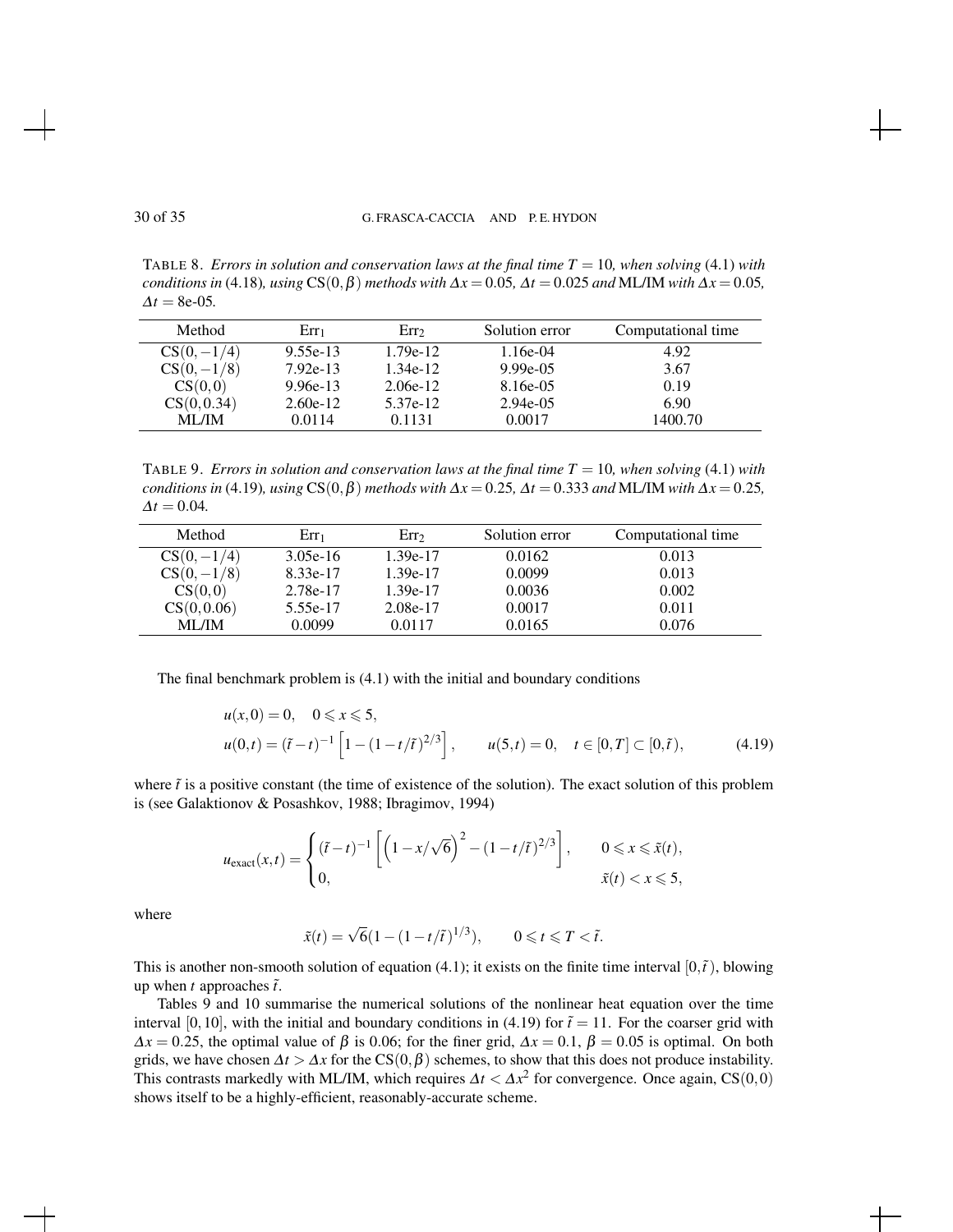

FIG. 10. Results for equation (4.1) with conditions in (4.19). Top: Numerical solution given by method CS(0,0), setting <sup>∆</sup>*x* = 0.1 and <sup>∆</sup>*t* = 0.133 over [0,5] at time *T* = 10. Bottom: Exact solution (solid curve), numerical solutions close to the interface from CS(0,0) with  $\Delta x = 0.1$  and  $\Delta t = 0.133$  (crosses), and ML/IM with  $\Delta x = 0.1$  and  $\Delta t = 0.00667$  (diamonds).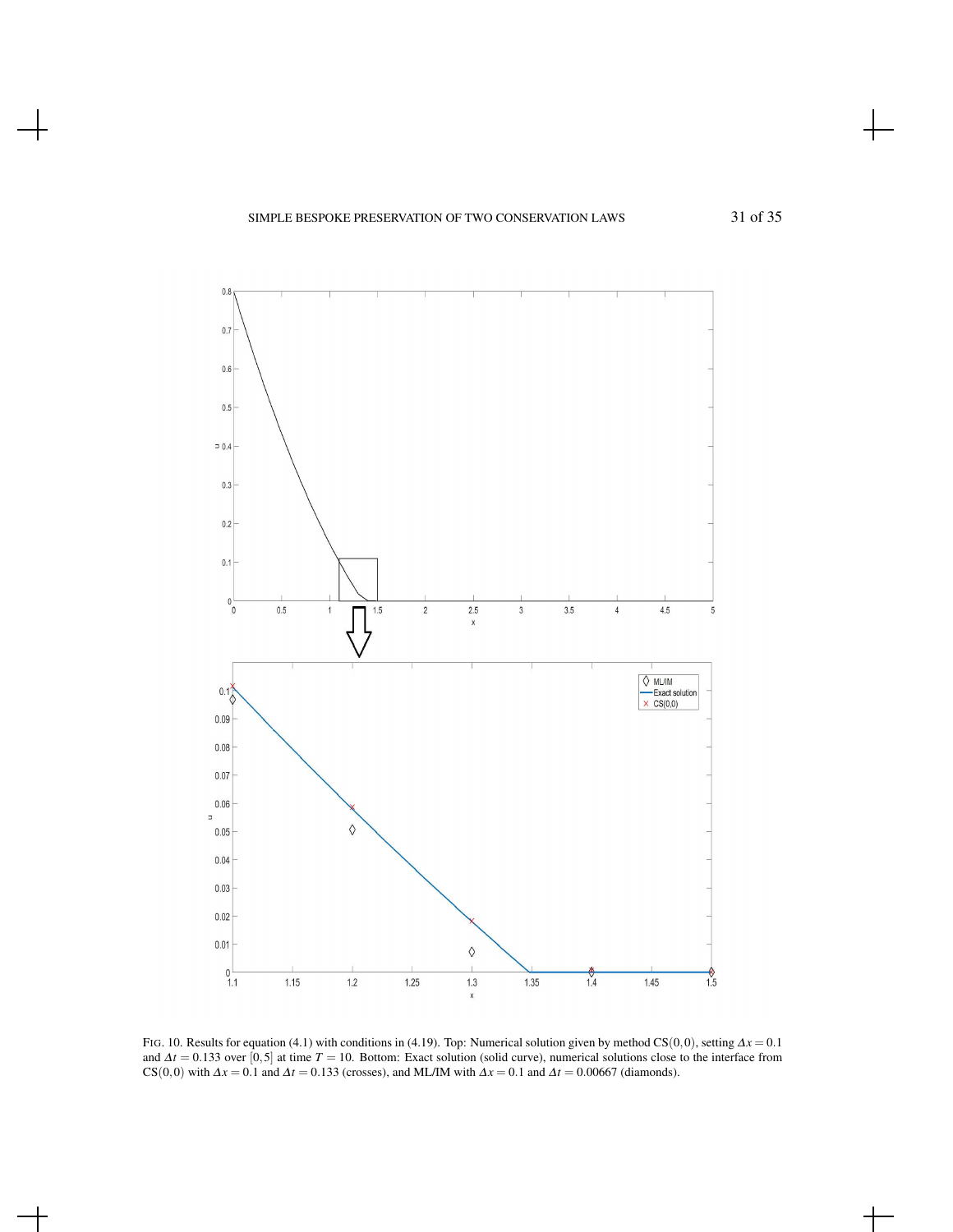TABLE 10. *Errors in solution and conservation laws at the final time*  $T = 10$ *, when solving* (4.1) *with conditions in* (4.19)*, using*  $CS(0, \beta)$  *methods with*  $\Delta x = 0.1$ *,*  $\Delta t = 0.133$  *and* ML/IM *with*  $\Delta x = 0.1$ *,*  $\Delta t = 0.00667$ .

| Method        | $Err_1$    | Err <sub>2</sub> | Solution error | Computational time |
|---------------|------------|------------------|----------------|--------------------|
| $CS(0, -1/4)$ | $1.78e-16$ | 6.66e-17         | 0.0030         | 0.05               |
| $CS(0, -1/8)$ | $2.22e-16$ | 4.44e-17         | 0.0018         | 0.04               |
| CS(0,0)       | $1.33e-16$ | $1.33e-16$       | $7.01e-04$     | 0.01               |
| CS(0, 0.05)   | $5.33e-16$ | 4.44e-17         | $5.23e-04$     | 0.04               |
| <b>ML/IM</b>  | 0.0036     | 0.0044           | 0.0088         | 0.91               |

Figure 10 compares the numerical solutions from  $CS(0,0)$  and ML/IM on the finer grid. Again,  $CS(0,0)$  is very close to the true solution (as are the other CS schemes in the tables), whereas ML/IM has a small lag close to the interface.

#### 5. Conclusions and discussion

Motivated by the basic principle of geometric integration that numerical schemes should preserve key structural features of the approximated problem to the extent that is possible, we have presented a strategy for developing finite difference methods that preserve two local conservation laws. This new strategy simplifies the approach introduced in Grant & Hydon (2013) and developed in Grant (2015). Depending on the stencil, Grant's method can have a very long symbolic computation time (typically several days on a fast PC for a 10-point stencil), which is a strong limitation. However, this difficulty can be overcome by restricting attention to schemes that are second-order, with key terms that are as compact as possible. Such schemes can be determined by hand, or by a short symbolic computation (of no more than a few minutes), even for larger stencils.

We have developed new parametrized families of conservative numerical schemes for the solution of the KdV equation and a nonlinear heat equation. These schemes seem to be more robust and efficient than other well-known methods that do not preserve multiple conservation laws, perhaps due to topological and analytic advantages. Conservation laws have a topological origin as cohomology classes in the restricted variational bicomplex; schemes that preserve these retain discrete analogues of what may be essential topological features. Furthermore, parameters typically multiply terms that regularize the approximation of  $A$  in some way. By using benchmark problems and optimising the parameters with respect to the solution error, we have found members of each family that are highly accurate. In practice, the exact solution to a given problem is not usually known. Nevertheless, one can optimise the parameters numerically in order to achieve the best regularization for a given problem. Depending on the problem being approximated, it may be advantageous to choose the parameters in a way that best preserves other geometric structures, such as symplecticity, symmetries, or further conservation laws.

#### Acknowledgements

We are grateful to our colleague John Pearson, University of Edinburgh, and to the anonymous referees, for their insightful remarks and constructive suggestions which have helped to improve this paper.

#### **REFERENCES**

ALONSO, L. M. (1979) On the Noether map. *Lett. Math. Phys.* 3, 419–424.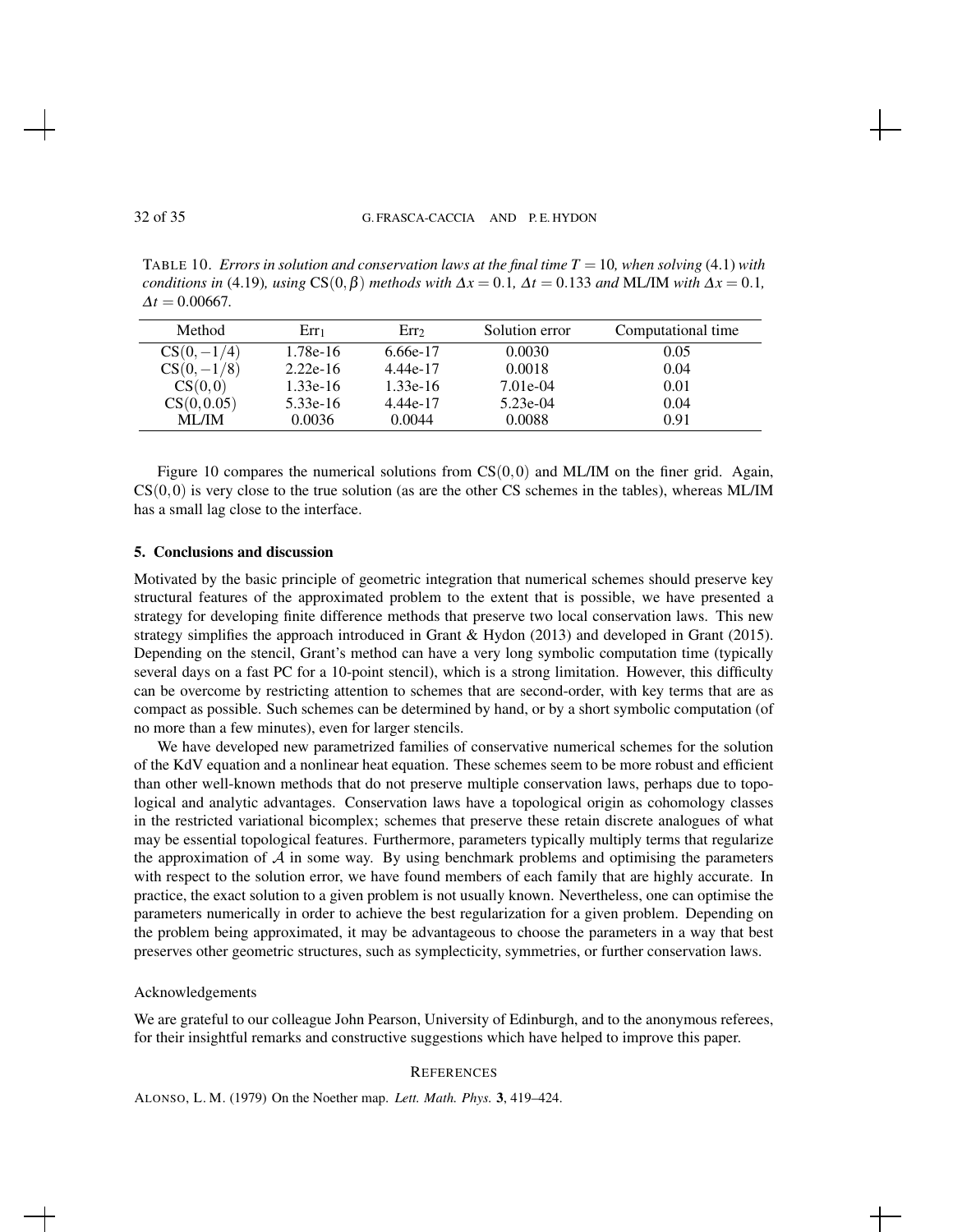- ASCHER, U. M. & MCLACHLAN, R. I. (2004) Multisymplectic box schemes and the Korteweg-de Vries equation. *Appl. Numer. Math.* 48, 255–269.
- ASCHER, U. M. & MCLACHLAN, R. I. (2005) On symplectic and multisymplectic scheme for the KdV equation. *J. Sci. Comput.* 25, 83–104.
- BAMBUSI, D., FAOU, E. & GRÉBERT, B. (2013) Existence and stability of ground states for fully discrete approximations of the nonlinear Schrödinger equation. Numer. Math. 123, 461-492.
- BARLETTI, L., BRUGNANO, L., FRASCA-CACCIA, G. & IAVERNARO F. (2016) Recent advances in the numerical solution of Hamiltonian partial differential equations. *AIP Conf. Proc.* 1776, 020002.
- BARLETTI, L., BRUGNANO, L., FRASCA-CACCIA, G. & IAVERNARO F. (2017) Solving the nonlinear Schrdinger equation using energy conserving Hamiltonian Boundary Value Methods. *AIP Conf. Proc.* 1863, 160002.
- BARLETTI, L., BRUGNANO, L., FRASCA-CACCIA, G. & IAVERNARO F. (2018) Energy-conserving methods for the nonlinear Schrödinger equation. Appl. Math. Comput. 318, 3-18.
- BETSCH, P. & STEINMANN, P. (2000) Inherently Energy Conserving Time Finite Elements for Classical Mechanics. *J. Comput. Phys.* 160, 88–116.
- BOYD, J. P. (2001) *Chebyshev and Fourier spectral methods*, 2nd edn. Dover Publications Inc., Mineola, NY, 2001.
- BRIDGES, T.J. (1997) Multisymplectic structures and wave propagation. *Math. Proc. Cambridge Philos. Soc.* 121, 147–190.
- BRIDGES, T.J. & REICH, S. (2001) Multi-symplectic integrators: numerical schemes for Hamiltonian PDEs that conserve symplecticity. *Phys. Lett. A.* 284, 184–193.
- BRIDGES, T.J. & REICH, S. (2006) Numerical methods for Hamiltonian PDEs. *J. Phys. A.* 39, 5287–5320.
- BRUGNANO, L., FRASCA-CACCIA, G. & IAVERNARO, F. (2015) Energy conservation issues in the numerical solution of the semilinear wave equation. *Appl. Math. Comput.* 270, 842–870.
- BRUGNANO, L., FRASCA-CACCIA, G. & IAVERNARO, F. (2015) Energy conservation issues in the numerical solution of Hamiltonian PDEs. *AIP Conf. Proc.* 1648, 020002.
- BRUGNANO, L., FRASCA-CACCIA, G. & IAVERNARO, F. (2015) Recent advances in the numerical solution of Hamiltonian PDEs. *AIP Conf. Proc.* 1648, 150008.
- BRUGNANO, L. & IAVERNARO, F. (2016) *Line Integral Methods for Conservative Problems.* Monograph and Research Notes in Mathematics. CRC Press, Boca Raton, FL.
- BRUGNANO, L., IAVERNARO, F. & TRIGIANTE, D. (2010) Hamiltonian Boundary Value Methods (Energy Preserving Discrete Line Integral Methods). *JNAIAM J. Numer. Anal. Ind. Appl. Math.* 5, 17–37.
- BRUGNANO, L., IAVERNARO, F. & TRIGIANTE, D. (2012) A simple framework for the derivation and analysis of effective one-step methods for ODEs. *Appl. Math. Comput.* 218, 8475–8485.
- BRUGNANO, L., IAVERNARO, F. & TRIGIANTE, D. (2015) Analysis of Hamiltonian Boundary Value Methods (HBVMs): a class of energy-preserving Runge-Kutta methods for the numerical solution of polynomial Hamiltonian systems. *Commun. Nonlinear Sci. Numer. Simul.* 20, 650–667.
- BUCHBERGER, B. & KAUERS, M. (2010) Groebner basis. *Scholarpedia*. 5, 7763.
- BUCHBERGER, B. & KAUERS, M. (2011) Buchbergers's algorithm. *Scholarpedia*. 6, 7764.
- BUDD, C. J. & PIGGOTT, M. D. (2003) Geometric integration and its applications. *Handb. Numer. Anal.* 11, 35–139.
- CANO, B. (2006) Conserved quantities of some Hamiltonian wave equations after full discretization. *Numer. Math.* 103, 197–223.
- CELLEDONI, E., MCLACHLAN, R. I., MCLAREN, D. I., OWREN, B., QUISPEL, G. R. W. & WRIGHT. W. M. (2009) Energy-preserving Runge-Kutta methods. *M2AN Math. Model. Numer. Anal.* 43, 645–649.
- CHEN, J. B., QIN, M. Z. & TANG, Y. F. (2002) Symplectic and multi-symplectic methods for the nonlinear Schrödinger equation. Comput. Math. Appl. 43, 10951106.
- COX, D., LITTLE, J. & O'SHEA, D. (1992) *Ideals, varieties and algorithms. An introduction to computational algebraic geometry and commutative algebra.* Springer-Verlag, New York.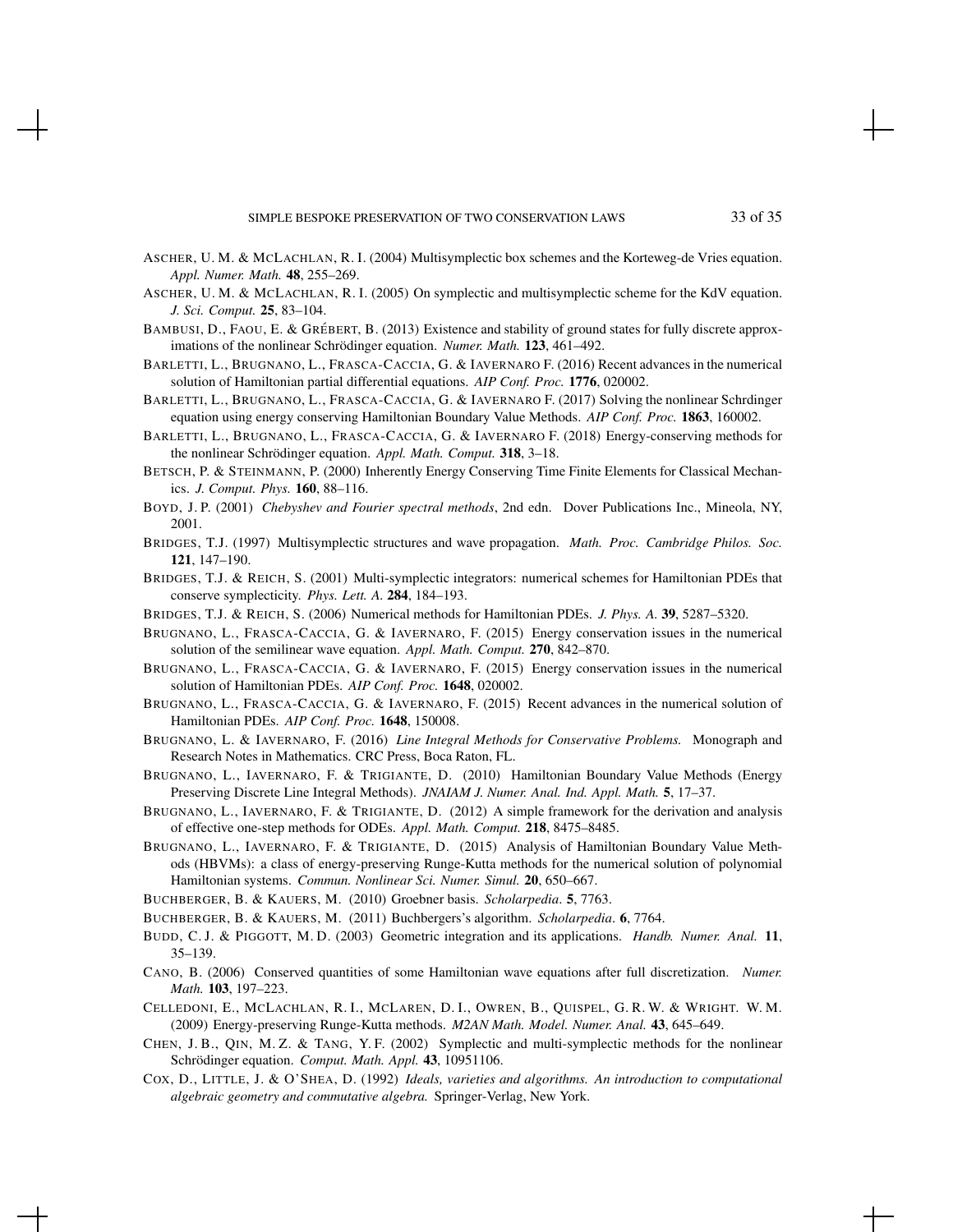DAHLBY, M. & OWREN, B. (2011) A general framework for deriving integral preserving numerical methods for PDEs. *SIAM J. Sci. Comput.* 33, 2318–2340.

- DRAZIN, P. G. & JOHNSON, R. S. (1989) *Solitons: an introduction*. Cambridge University Press, Cambridge.
- DURÁN, A. & LÓPEZ-MARCOS, M. A. (2003) Conservative numerical methods for solitary wave interactions. *J. Phys. A: Math. Gen.* 36, 7761-7770.
- DURÁN, A. & SANZ-SERNA, J. M. (1998) The numerical integration of relative equilibrium solutions. Geometric theory. *Nonlinearity* 11, 1547-1567.
- DURÁN, A. & SANZ-SERNA, J. M. (2000) The numerical integration of relative equilibrium solutions. The nonlinear Schrdinger equation. *IMA J. Numer. Anal.* 20, 235-261.
- FENG, K. (1985) On Difference Schemes and Symplectic Geometry. *Proceedings of the 1984 Beijing symposium on differential geometry and differential equations,* 42–58, Sci. Press Beijing, Beijing.
- FRASCA-CACCIA, G. (2015) A new efficient implementation for HBVMs and their application to the semilinear wave equation. *Ph.D. Thesis*, Universita degli studi di Firenze, Italy. `
- FRASCA-CACCIA, G. (2018) Bespoke finite difference methods that preserve two local conservation laws of the modified KdV equation. *AIP Conf. Proc.* (to appear) arXiv:1808.09370.
- FRUTOS, J. DE & SANZ-SERNA, J. M. (1997) Accuracy and conservation properties in numerical integration: the case of the Korteweg-de Vries equation. *Numer. Math.* 75, 421-445.
- FURIHATA, D. (1999) Finite Difference Schemes for ∂*u*/∂*t* = (∂/∂ *x*) α δ*G*/δ*u* that inherit energy conservation or dissipation property. *J. Comput. Phys.* 156, 181–205.
- GALAKTIONOV, V. A. & POSASHKOV, S. A. (1988) A method for investigating unbounded solutions of quasilinear parabolic equations. *Zh. Vychisl. Mat. i Mat. Fiz.* 28, 842–854.
- GONZALES, O. (1996) Time integration and discrete Hamiltonian systems. *J. Nonlinear Sci.* 6, 449–467.
- GRANT, T. J. (2011) Characteristics of conservation laws for difference equations. *Ph.D. Thesis*, University of Surrey, UK.
- GRANT, T. J. (2015) Bespoke finite difference schemes that preserve multiple conservation laws. *LMS J. Comput. Math.* 18, 372–403.
- GRANT, T. J. & HYDON, P. E. (2013) Characteristics of conservation laws for difference equations. *Found. Comput. Math.* 13, 667–692.
- GUAN, H., JIAO, Y., LIU, J. & TANG, Y. (2009) Explicit symplectic methods for the nonlinear Schrödinger equation. *Commun. Comput. Phys.* 6, 639–654.
- GUO, L. & XU, Y. (2015) Energy Conserving Local Discontinuous Galerkin Methods for the Nonlinear Schrödinger Equation with Wave Operator. *J. Sci. Comput.* 65, 622–647.
- HAIRER, E. (2010) Energy-preserving variant of collocation methods. *JNAIAM. J. Numer. Anal. Ind. Appl. Math.* 5, 73–84.
- HAIRER, E., LUBICH, C. & WANNER, G. (2006) *Geometric numerical integration. Structure-preserving algorithms for ordinary differential equations,* 2nd edn. Springer-Verlag, Berlin.
- HYDON, P. E. (2001) Conservation laws of partial difference equations with two independent variables. *J. Phys. A*. 34, 10347–10355.
- HYDON, P. E. (2014) *Difference Equations by Differential Equation Methods*. Cambridge University Press, Cambridge.
- HYDON, P. E. & MANSFIELD, E. L. (2004) A variational complex for difference equations. *Found. Comput. Math.* 4, 187–217.
- IBRAGIMOV N. H. (1994) *CRC Handbook of Lie Group Analysis of Differential Equations. Vol. 1* CRC Press, Boca Raton, FL.
- ISLAS, A. L., KARPEEV, D. A. & SCHOBER, C. M. (2001) Geometric integrators for the nonlinear Schrödinger equation. *J. Comput. Phys.* 173, 116148.
- ISLAS, A. L. & SCHOBER, C. M. (2004) On the preservation of phase space structure under multisymplectic discretization. *J. Comput. Phys.* 197, 585–609.